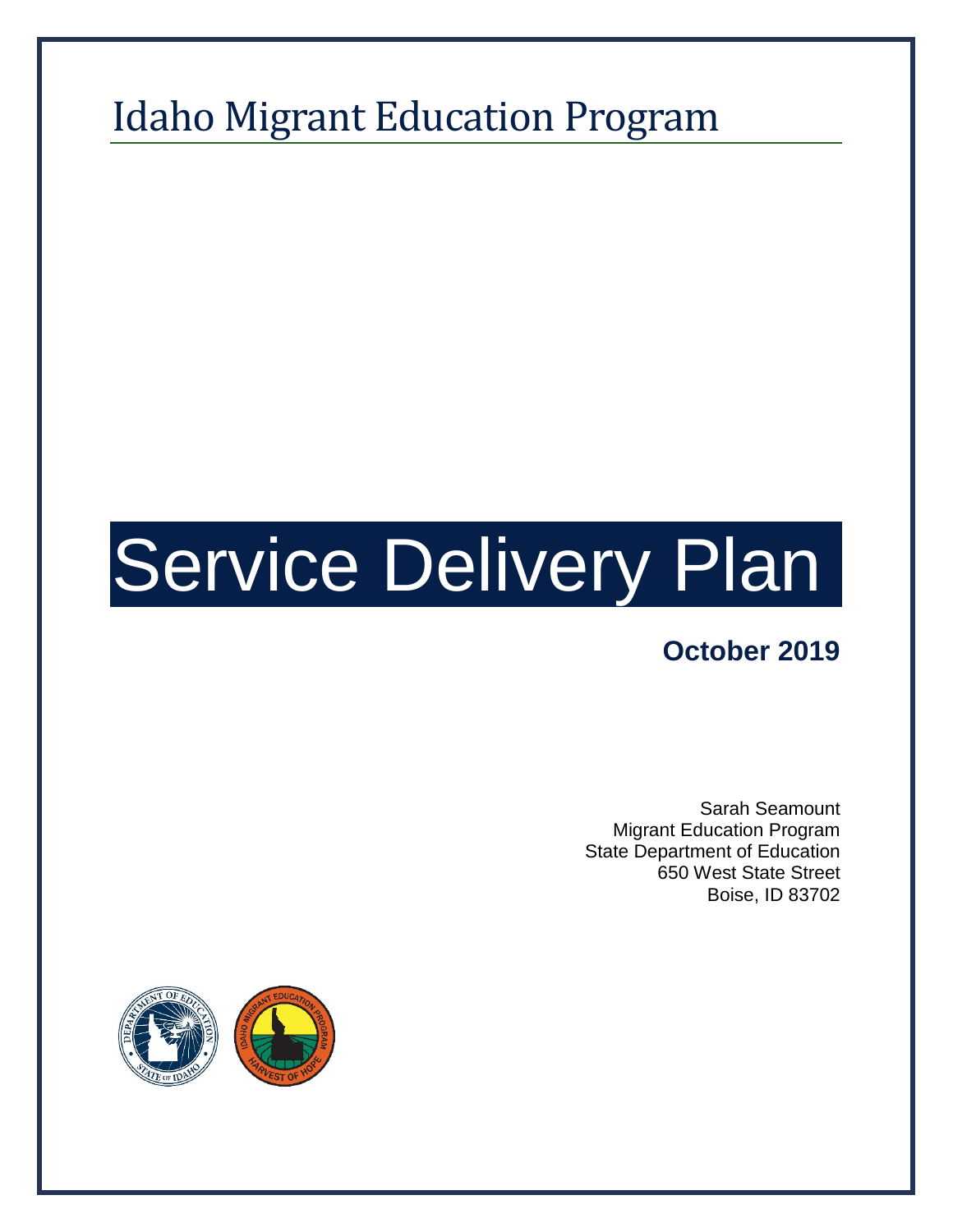# Idaho SDP Committee Membership

The Idaho State Department of Education (ISDE) wishes to thank the following individuals who, as members of the Service Delivery Plan (SDP) committee, gave time, effort, knowledge, and expertise toward the accomplishment of this SDP.

For questions concerning this document, contact the Migrant Education Program Office at the ISDE, Sarah Seamount at [sseamount@sde.idaho.gov.](mailto:sseamount@sde.idaho.gov)

| <b>Name</b>                  | <b>MEP Affiliation</b>                                     |
|------------------------------|------------------------------------------------------------|
| <b>Christina Alvarez</b>     | Regional MEP Coordinator, Blackfoot School District        |
| <b>Thelma Cruz</b>           | Migrant Liaison, Kimberly School District                  |
| <b>Robert Gomez</b>          | Regional MEP Coordinator, Cassia County School District    |
| <b>Kim Lickley</b>           | Federal Programs Director, Jerome School District          |
| <b>Yolanda Martinez</b>      | Migrant Liaison Coordinator, Mountain Home School District |
| <b>Yula Cisneros Montoya</b> | Migrant Family Liaison, Idaho Falls School District        |
| <b>Maria Renz</b>            | Pre-K Teacher, Minidoka Schools                            |
| <b>Gail Rochelle</b>         | Director, Idaho Falls School District                      |
| Sara San Juan                | EL/Migrant Coordinator, Vallivue School District           |
| <b>Sarah Seamount</b>        | <b>MEP Coordinator, ISDE</b>                               |
| <b>Karen Seay</b>            | Federal Programs Director, ISDE                            |
| <b>Cari Semivan</b>          | Meeting Facilitator, META Associates                       |
| Andrea Vázquez               | Meeting Facilitator, META Associates                       |
| <b>Kelly Wheeler</b>         | Program Specialist, ISBE                                   |
| <b>Michelle Widmier</b>      | Federal Programs Director, Minidoka Schools                |
| Genoveva Winkler             | Regional MEP Coordinator, Nampa School District            |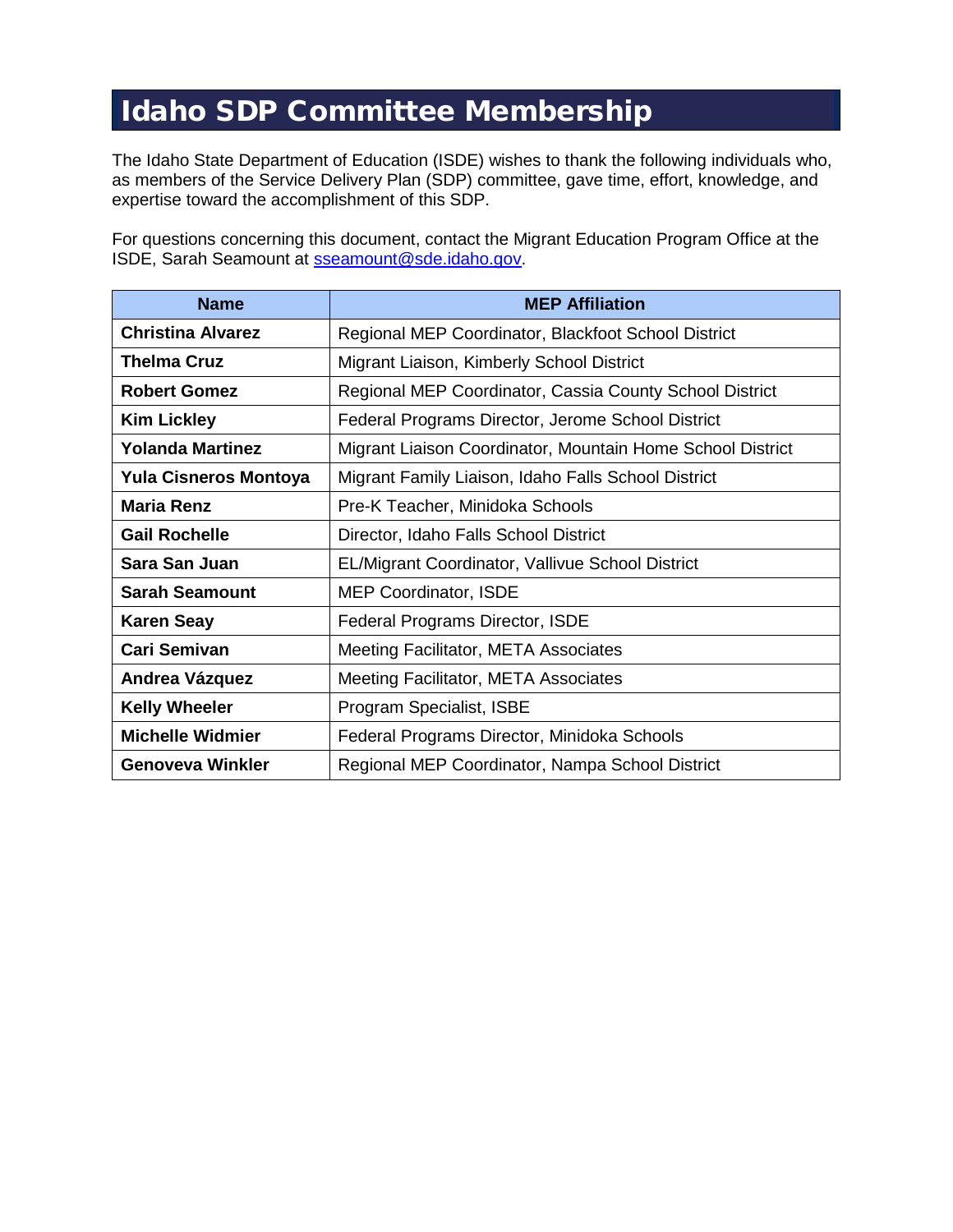# Definition of Terms Related to the SDP

**Continuous Improvement Cycle:** An approach to improving processes and increasing efficiency and effectiveness by identifying a problem, collecting relevant data to understand its root causes, developing and implementing targeted solutions, measuring results, and making recommendations based on the results.

**Implementation Evaluation Question:** An evaluation question that addresses the extent to which a strategy is implemented.

**Measurable Program Outcomes (MPOs):** Outcomes (i.e., objectives) produced by a State's migrant education program to meet the identified unique needs of migratory children and to help these children achieve the State's performance targets.

**Migratory Child:** Per Section 1309(3)(A)–(B) of the of the Elementary and Secondary Education Act (ESEA), as amended, migratory child means a child or youth, from birth up to 20 (22 with an IEP), who made a qualifying move in the preceding 36 months as a migratory agricultural worker or migratory fisher; or with, or to join, a parent or spouse who is a migratory agricultural worker or migratory fisher.

**Priority for Services (PFS):** ESEA Section 1304(d) establishes a PFS requirement. In accordance with this requirement, migrant education programs must give PFS to migratory children who have made a qualifying move within the previous one-year period and who are failing, or most at risk of failing, to meet the state's challenging academic standards or who have dropped out of school.

**Results Evaluation Question:** An evaluation question that addresses the level of improvement resulting from a program or strategy.

**Service Delivery Plan (SDP):** A comprehensive plan for delivering and evaluating MEP-funded services to migratory children. It is based on the results of an up-to-date statewide CNA and is intended to meet the unique needs of migratory children and their families.

**Solution:** A solution that addresses an identified need in the Comprehensive Needs Assessment.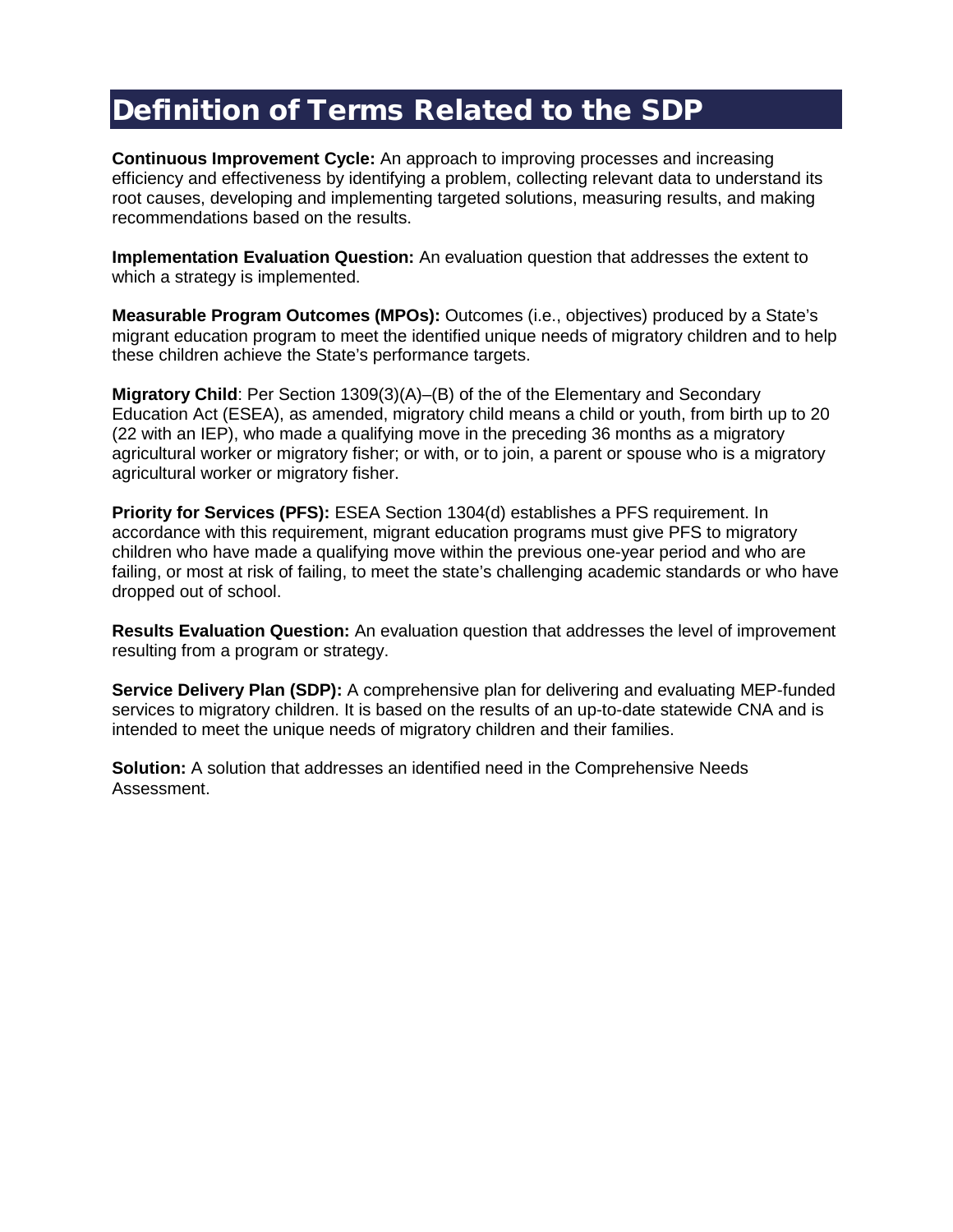# Abbreviations/Acronyms

| <b>CIG</b>  | <b>Consortium Incentive Grant</b>                                 |
|-------------|-------------------------------------------------------------------|
| <b>CNA</b>  | <b>Comprehensive Needs Assessment</b>                             |
| EL          | <b>English Learner</b>                                            |
| <b>ELA</b>  | <b>English Language Arts</b>                                      |
| <b>ESEA</b> | Elementary and Secondary Education Act of 1965                    |
| <b>ESSA</b> | Every Student Succeeds Act of 2015                                |
| <b>GPRA</b> | Government Performance and Results Act                            |
| <b>HS</b>   | <b>High School</b>                                                |
| ID&R        | <b>Identification and Recruitment</b>                             |
| <b>ISAT</b> | Idaho Standards Achievement Tests                                 |
| <b>ISDE</b> | <b>Idaho State Department of Education</b>                        |
| K           | Kindergarten                                                      |
| <b>LOA</b>  | <b>Local Operating Agency</b>                                     |
| <b>MEP</b>  | <b>Migrant Education Program</b>                                  |
| <b>MPO</b>  | <b>Measurable Program Outcomes</b>                                |
| <b>MSIS</b> | [Idaho] Migrant Student Information System                        |
| <b>MSIX</b> | <b>Migrant Student Information Exchange</b>                       |
| <b>NAC</b>  | <b>Needs Assessment Committee</b>                                 |
| <b>OME</b>  | Office of Migrant Education (of the U.S. Department of Education) |
| <b>OSY</b>  | Out-of-School Youth                                               |
| <b>PAC</b>  | <b>Parent Advisory Council</b>                                    |
| PD.         | <b>Professional Development</b>                                   |
| <b>PFS</b>  | <b>Priority for Services</b>                                      |
| QAD         | <b>Qualifying Arrival Date</b>                                    |
| <b>SDP</b>  | Service Delivery Plan                                             |
| <b>SEA</b>  | <b>State Education Agency</b>                                     |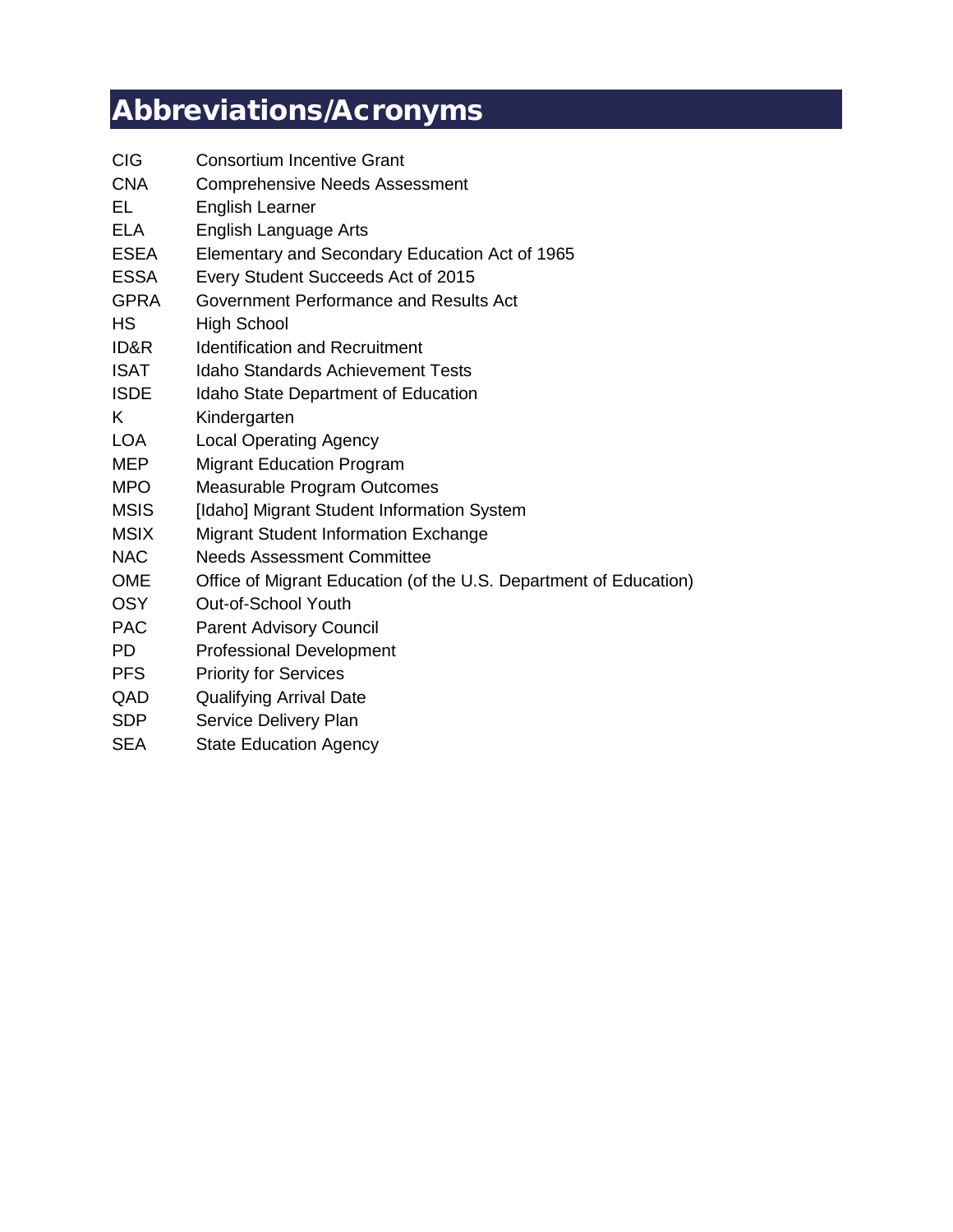# **Table of Contents**

**Idaho SDP Committee Membership** Definition of Terms Related to the SDP **Abbreviations/Acronyms**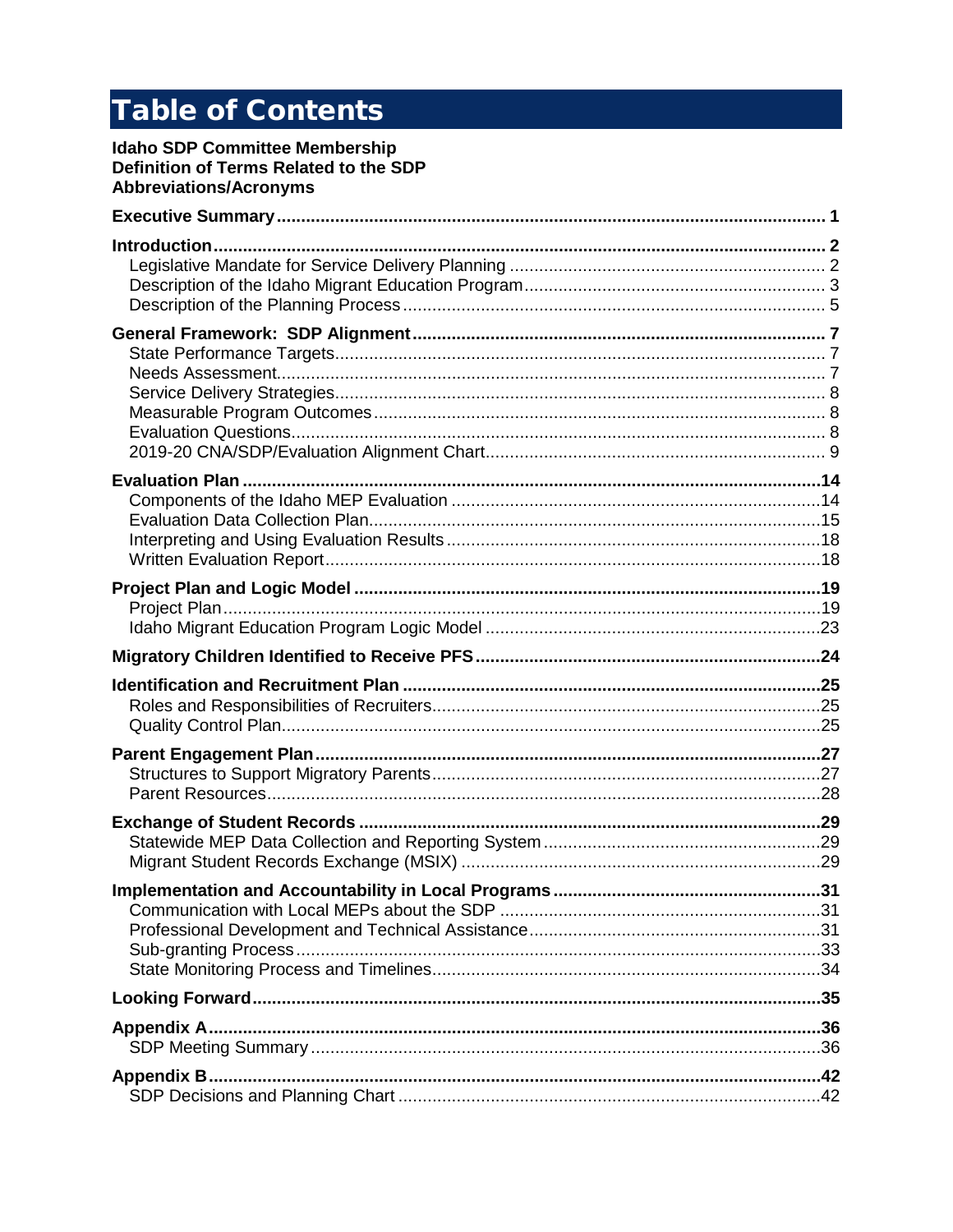# <span id="page-5-0"></span>Executive Summary

In accordance with the Elementary and Secondary Education Act (ESEA), reauthorized in 2015 as the Every Student Succeeds Act (ESSA), state education agencies (SEAs) are required to submit to the U.S. Department of Education in their Consolidated State Plan, the long-term goals and measurements of interim progress that are designed to improve the academic achievement of all children in their state. Additionally, states are required by ESEA to develop a migrant-specific service delivery plan (SDP) to help migratory children make progress toward achievement of the state's long-term goals and measurements of interim progress. The SDP outlines the delivery and evaluation of the services provided to migratory children through the migrant education program (MEP). The SDP is developed from the results of an up-to-date comprehensive needs assessment (CNA) and is a statewide plan that describes the services the SEA will provide directly or through local operating agencies (LOAs) to meet the unique needs of migratory children.

The MEP is authorized under Title I, Part C of ESEA, as amended. The purpose of the MEP is to meet the unique educational needs of migratory children and their families to ensure that migratory children reach the same challenging academic standards as all students and graduate high school. A migratory child is defined as a child or youth, from birth to age 21, who made a qualifying move in the preceding 36 months as a migratory agricultural worker or migratory fisher; or with, or to join, a parent or spouse who is a migratory agricultural worker or migratory fisher [Section 1309(3)(A)–(B)].

The Idaho MEP conducted an update to the SDP in summer/fall of 2019 utilizing the results of the CNA conducted during the same period of time. During the SDP Committee meeting held in Idaho in June 2019, Committee members developed service delivery strategies (based on the solution strategies created during the CNA) and measurable program outcomes (MPOs) to guide MEP implementation beginning in the 2020-2021 performance period. Following are the key findings from the SDP meeting.

- Federal, State, and local goals and the needs of migratory students were organized within four goal areas: 1) School Readiness; 2) English Language Arts (ELA)/Math; 3) Graduation and Services to Out-of-School Youth (OSY); and 4) Non-Instructional Support Services.
- There are achievement gaps on Idaho State ELA and math assessments between migratory students and non-migratory students requiring supplemental reading and math instructional services and support services to eliminate barriers to school success.
- Ten strategies identified by the SDP Committee will be implemented beginning in the 2020-21 performance period.
- Progress toward the 10 MPOs aligned to the strategies will be reported in the 2020-21 evaluation report which will document the evaluation of program implementation and performance results and provide implications for making decisions about the program.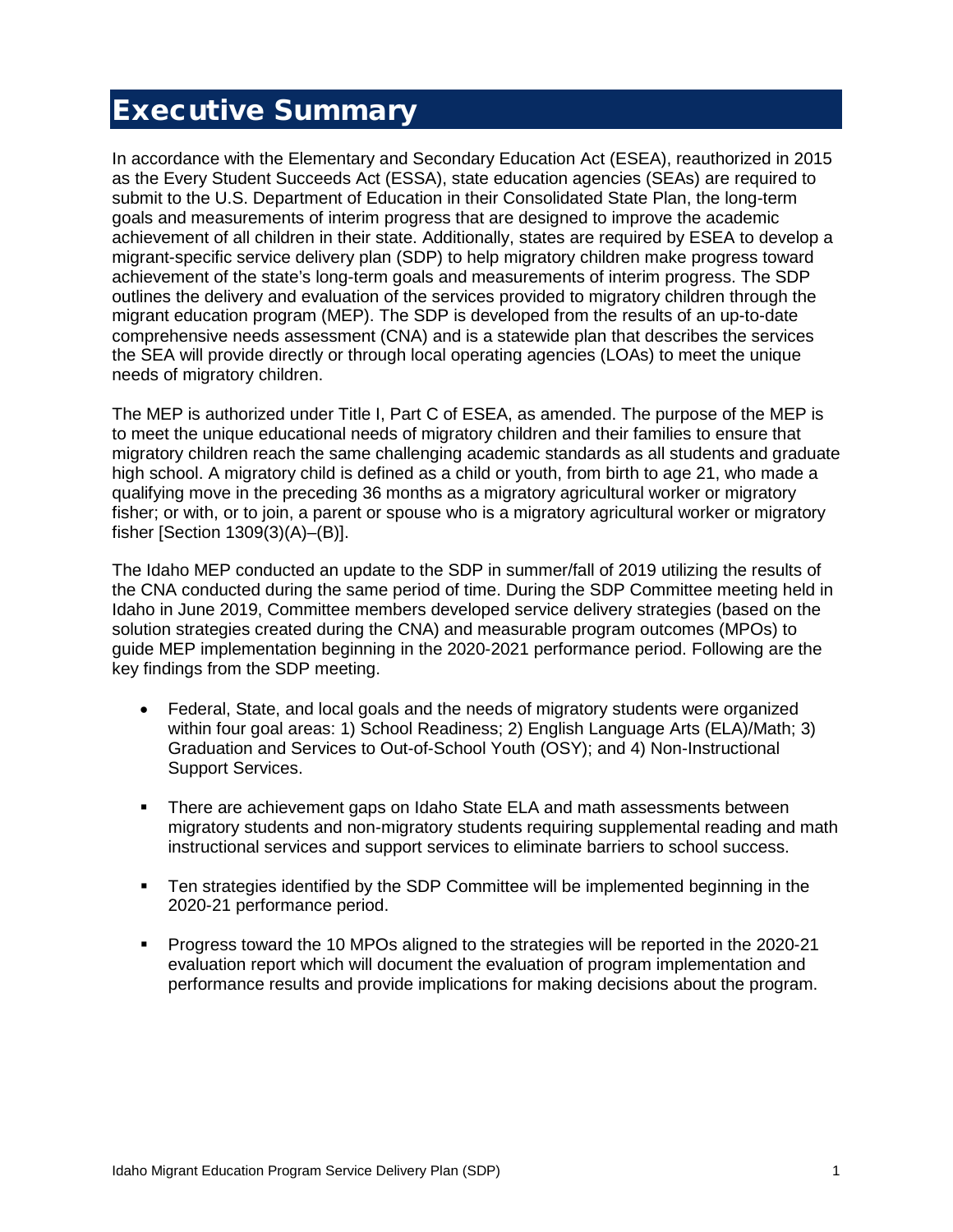# <span id="page-6-0"></span>Introduction

# <span id="page-6-1"></span>*Legislative Mandate for Service Delivery Planning*

The MEP is authorized under Title I, Part C of the ESEA of 1965 [Section 1306(a)(1)] which was reauthorized as the ESSA of 2015. Under ESSA, states must address the unique educational needs of migratory children in accordance with a comprehensive state plan that:

- $\triangleright$  is integrated with other Federal programs;
- $\triangleright$  provides that migratory children have an opportunity to meet the same challenging state academic standards that all children are expected to meet;
- $\triangleright$  specifies measurable program goals and outcomes;
- $\triangleright$  encompasses the full range of services that are available for migratory children from appropriate local, state, and Federal educational programs;
- $\triangleright$  is the product of joint planning among local, state, and Federal programs, including programs under Title I Part A, early childhood programs, and language instruction programs;
- $\triangleright$  provides for the integration of available MEP services with other Federal-, state-, or locallyoperated programs; and
- $\triangleright$  is periodically reviewed and revised, as necessary, to reflect changes in the state's strategies and programs provided under ESEA/ESSA.

In addition, Section 200.83(b) of the regulations requires the SEA to develop its SDP in consultation with the state MEP parent advisory council (PAC) or, for SEAs that do not operate programs of one school year in duration (and are thus, not required to have such a council), with the parents of migratory children in a format and language that the parents understand. Representatives of the Idaho State PAC served on the SDP Committee and relayed information about the process and decisions made to the State PAC members.

The components that are required by statute to be included in a state SDP follow.

- **1. Performance Targets**. The plan must specify the performance targets that the state has adopted for all migratory children for reading, mathematics, high school graduation/the number of school dropouts, school readiness if adopted by the SEA, and any other performance target that the state has identified for migratory children. [34 CFR 200.83(a)(1))]
- **2. Needs Assessment**. The plan must include identification and an assessment of the unique educational needs of migratory children that result from the children's migratory lifestyle, and other needs of migratory students that must be met for them to participate effectively in school. [34 CFR 200.83(a)(2)]
- **3. Measurable Program Outcomes.** The plan must include the MPOs that the MEP will produce statewide through specific educational or educationally-related services [1306(a)(1)(D)]. MPOs allow the MEP to determine whether and to what degree the program has met the unique educational needs of migratory children that were identified through the CNA. The MPOs should also help achieve the state's performance targets.
- **4. Service Delivery Strategies.** The plan must describe the state's strategies for achieving the performance targets and MPOs. The state's service delivery strategies must address the unique educational needs of migratory children that result from the children's migratory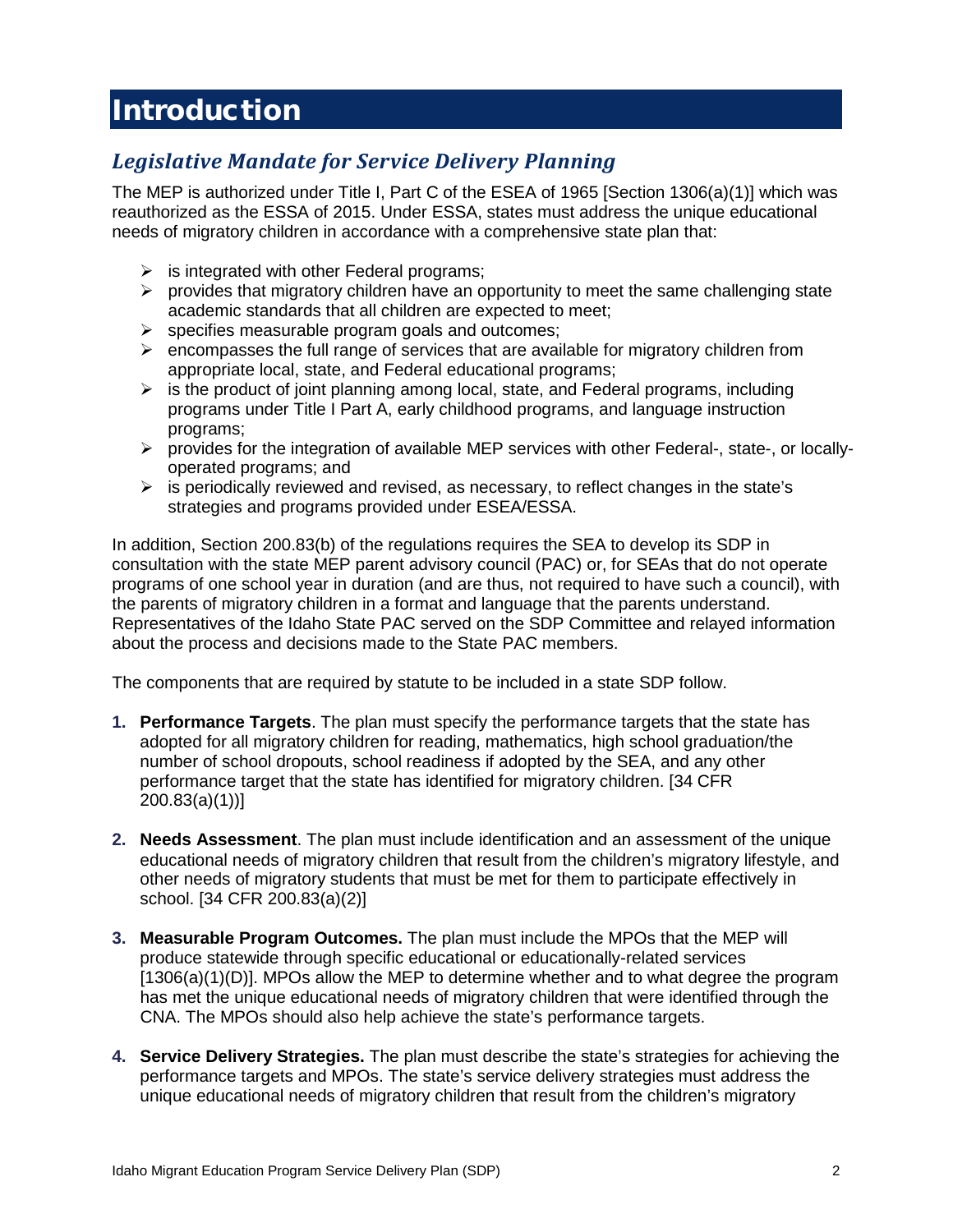lifestyle, and other needs of migratory students that must be met to participate effectively in school. [34 CFR 200.83(a)(3)]

**5. Evaluation**. The SDP must describe how the state will evaluate whether and to what degree the program is effective in relation to the state performance targets and MPOs. [34 CFR 200.83(a)(4)]

Other information that Idaho addresses in the SDP per guidance from the Office of Migrant Education (OME) includes the policies and procedures it will implement to address other administrative activities and program functions, such as the following.

- **Migratory Children Identified to Receive Priority for Services (PFS).** This section should include the state's process for identifying those migratory children most in need of services, including the criteria the state established for prioritizing these students for services and ways to ensure that services are directed toward meeting their unique needs.
- **Identification and Recruitment (ID&R) Plan.** This section should include the process and structure for the ID&R plan. State's should address staffing as well as training. In addition, states should discuss what types of accountability and quality assurances are in place to ensure that sound eligibility determinations are made.
- **Parental Involvement Plan.** This section should include strategies that the state will implement to ensure that parents of migratory children are involved in the education of their children. The plan should include information on state and local migratory PACs, supports for migratory parents, and resources.
- **Exchange of Student Records.** This section should include how the MEP will establish (or review) policies and procedures for sending and receiving records for migratory children through intrastate and interstate transfer, Migrant Student Information Exchange (MSIX) policies and procedures, strategies for providing training and information on MSIX, strategies for cross-state collaboration, and ways the state student information system can assist with record transfer.

In compliance with the guidance provided by OME, Idaho will update the comprehensive State SDP whenever it: 1) updates the statewide CNA; 2) changes the performance targets or MPOs; 3) significantly changes the services that the MEP will provide statewide; or 4) significantly changes the evaluation design.

### <span id="page-7-0"></span>*Description of the Idaho Migrant Education Program*

The primary purpose of the Idaho MEP is to help migratory children and youth overcome challenges of mobility including frequent absences, late enrollment into school, social isolation, high dropout rates, and other difficulties associated with mobility, in order that they might succeed in school. Furthermore, the Idaho MEP must give PFS to migratory children and youth who have made a qualifying move within the previous 1-year period and who (1) are failing, or most at risk of failing, to meet the challenging State academic standards; or (2) have dropped out of school.

The 2017-18 performance period data reported by the Idaho State Department of Education (ISDE) shows that there were 5,184 eligible migratory children and youth in Idaho with the following demographics: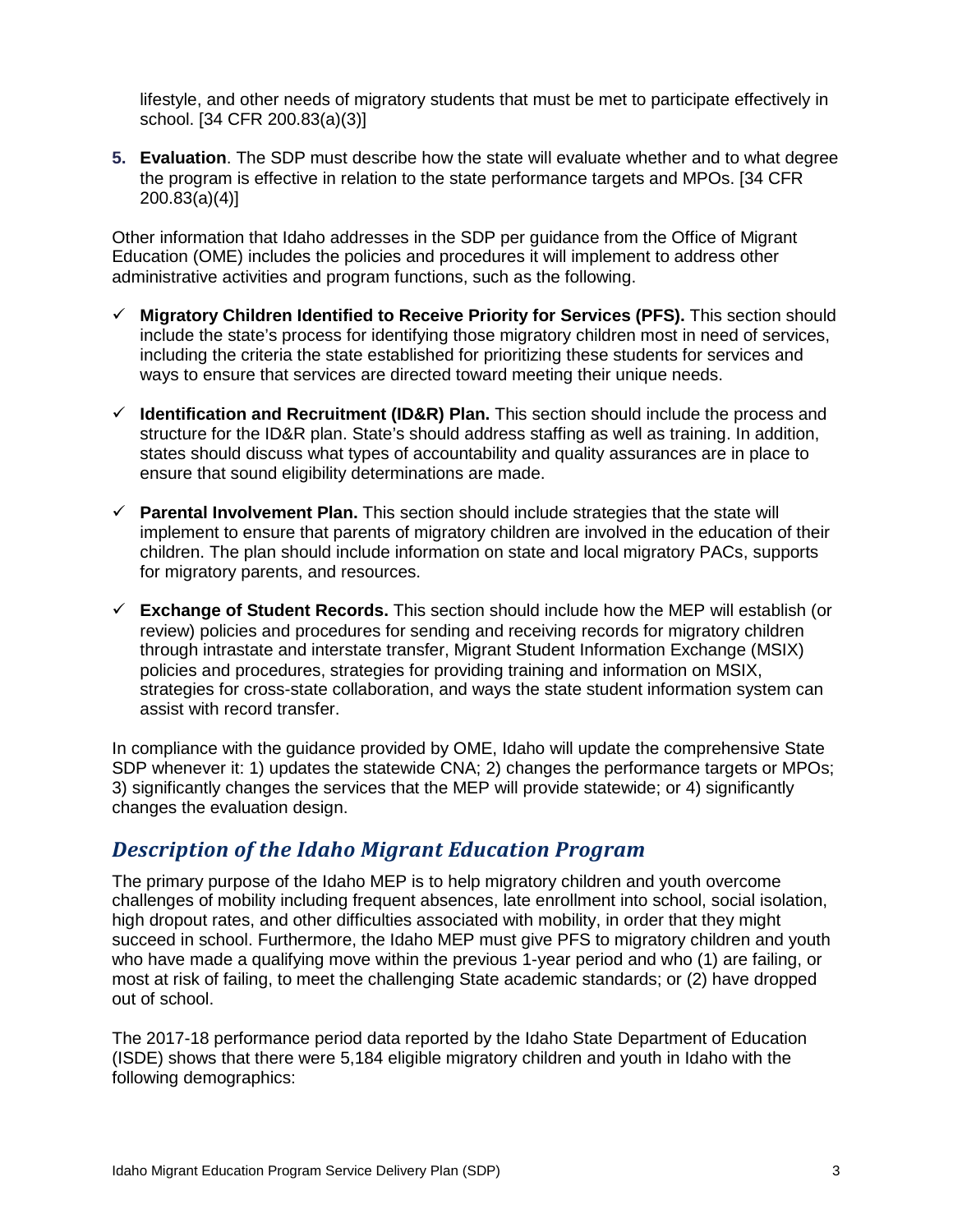- 5% were birth to two years old, 16% were 3-5 years old, 42% were in grades K-5, 19% were in grades 6-8, 19% were in grades 9-12, and 6% were OSY;
- 34% were identified as having PFS;
- 49% were identified as being English learners (ELs), predominantly Spanish speakers;
- 37% had a qualifying arrival date (QAD) during the performance period; and
- 70% of all eligible migratory students were served by the MEP during the performance period.

Because issues of mobility, language, and poverty affect migratory students' opportunities to receive excellence and equity in the classroom, the Idaho MEP strives to provide an educational experience that can help children reduce the educational disruptions, and other problems that can result from repeated moves.



#### **Exhibit 1: Map of the Idaho MEP Regions**

During the regular school year, in areas with large concentrations of migratory children, local projects operate in support of, and in coordination with, the regular school program. During the summer, educational programs are set up exclusively for migratory children when regular school programs are not in operation, or in coordination with summer services provided by the school district. Idaho provides services to migratory students through six regional projects as displayed to the right. The six regions are further clustered, and oversight is provided by three regional MEP coordinators.

The primary focus of the Idaho MEP is the identification and recruitment of migratory students and ensuring that supplemental programs and advocacy align with the State's efforts to transition to the rigorous evidence-based reforms set forth by ISDE. The Idaho MEP focuses services in the areas of ID&R, interstate/intrastate coordination, and migratory student enrollment; instructional, health, and support services; professional development; and parent involvement. The Idaho MEP reviews, monitors, and evaluates MEP plans, program applications, program implementation, and fiscal expenditures.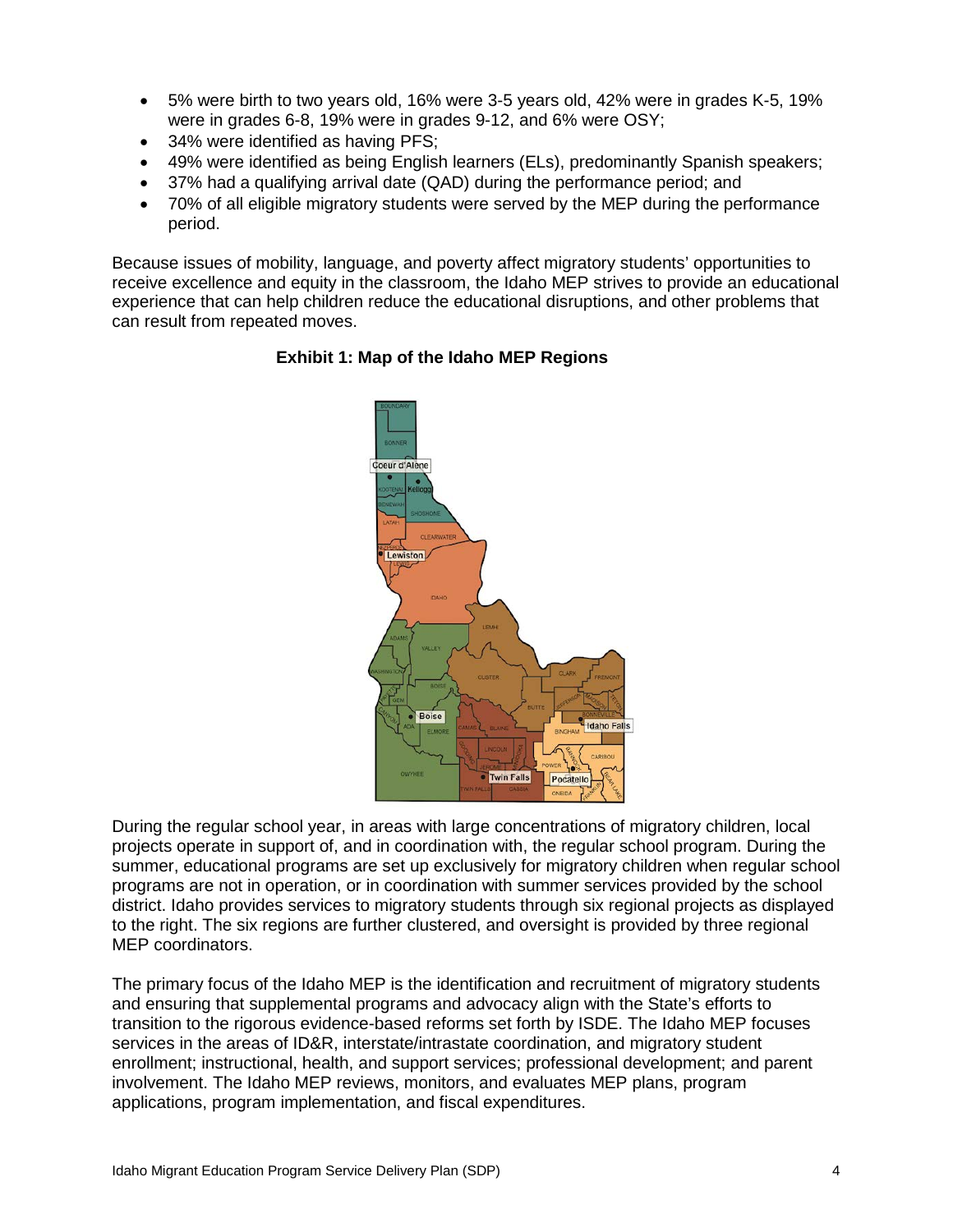Idaho is home to more than 25,700 farms across 11.5 million acres of farmland. Idaho is the number one potato producer and accounts for 30% of the nation's total potato production. Additionally, up to 85% of the sweet corn seed produced in the world takes place in Idaho. Idaho's agriculture industry ranks in the top 10 in the nation for 26 different crops and livestock. Overall, more than 180 different commodities are produced in the State at farms across 11.5 million acres of farmland. (Source: farmflavor.com)

### <span id="page-9-0"></span>*Description of the Planning Process*

The Idaho MEP follows the Continuous Improvement Cycle, shown below, as recommended by OME in its CNA, SDP, and Evaluation Toolkits that includes:



#### **Exhibit 2: Continuous Improvement Cycle**

- CNA: A five-step process to identify major concerns about migratory students, gather data to define needs, and select priority solutions.
- SDP: A multi-step process to convene stakeholders to select evidence-based strategies (based on the CNA findings) to meet the needs of migratory children and youth, develop a plan to implement the strategies, and establish measurable goals and targets for accountability.
- Implementation of SDP: Information dissemination and training to align project services and goals with the statewide plan, roll-out of strategies, and data collection for accountability.
- Evaluation: Measures the extent to which strategies were implemented with fidelity and the impact of those strategies on migratory student achievement.

The Idaho MEP SDP resulted from a systematic process that involved a broad-based representation of stakeholders whose experience lent authenticity and whose expertise directed the strategies that are presented in this report. The SDP Committee was composed of MEP administrators; MEP staff; ISDE staff; and individuals with expertise in reading, mathematics, graduation/dropout prevention, OSY, family literacy, professional development, ID&R, and early childhood. Members of the SDP Committee also served on the Needs Assessment Committee (NAC) to provide continuity to the comprehensive process carried out to ensure that systems were aligned to meet migratory students' unique needs.

The Idaho SDP Committee was led through the service delivery planning process by META Associates as guided by the [MEP SDP Toolkit](https://results.ed.gov/sdp-toolkit/article/service-delivery-plan-process-overview/service-delivery-plan-process-overview) (U.S. Department of Education, 2018). In addition, the SDP Committee reviewed the work of the NAC during the CNA update process completed in June 2019. All aspects of the MEP were considered including the CNA, SDP,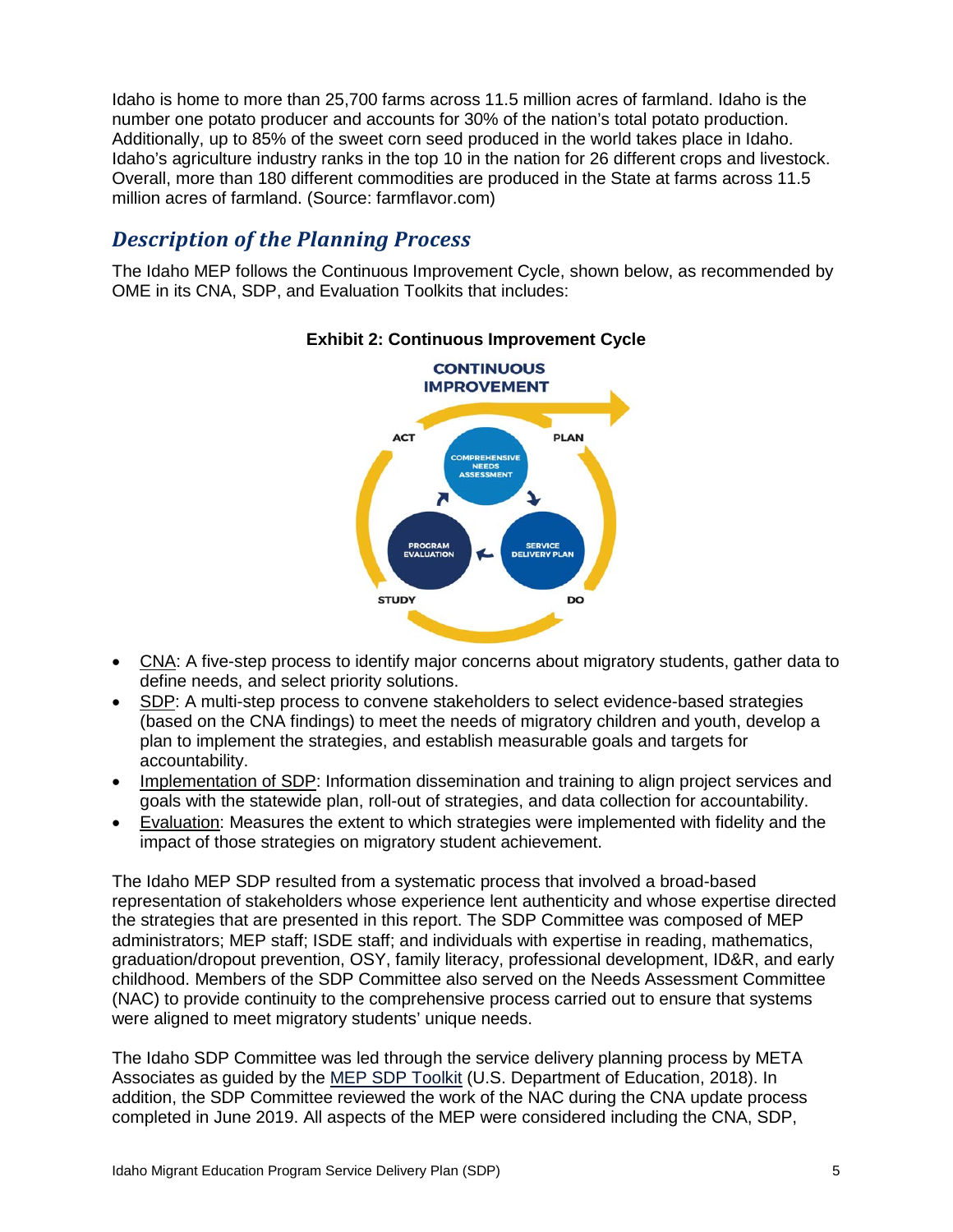application, and evaluation tools to ensure continuity. Exhibit 2 highlights the process through the meeting objectives and outcomes.

#### **Exhibit 3: Idaho SDP Timelines**

| <b>Activity</b>                                                                                                                                                                                                                                                                                                                                   | <b>Timelines</b> |
|---------------------------------------------------------------------------------------------------------------------------------------------------------------------------------------------------------------------------------------------------------------------------------------------------------------------------------------------------|------------------|
| SDP Committee Meeting: Create and prioritize strategies for meeting migratory student<br>needs identified in the CNA; create MPOs that are aligned with the new strategies;<br>identify resources for meeting migratory student needs; determine evaluation<br>strategies and tools for strategies and MPOs; identified ways to implement the new | 06/11/19         |
| strategies; and develop strategies for communicating the updated SDP to local<br>operating agencies (LOAs)                                                                                                                                                                                                                                        |                  |
|                                                                                                                                                                                                                                                                                                                                                   |                  |
| Draft the SDP report                                                                                                                                                                                                                                                                                                                              | 09/30/19         |
| Finalize the SDP report                                                                                                                                                                                                                                                                                                                           | 10/15/19         |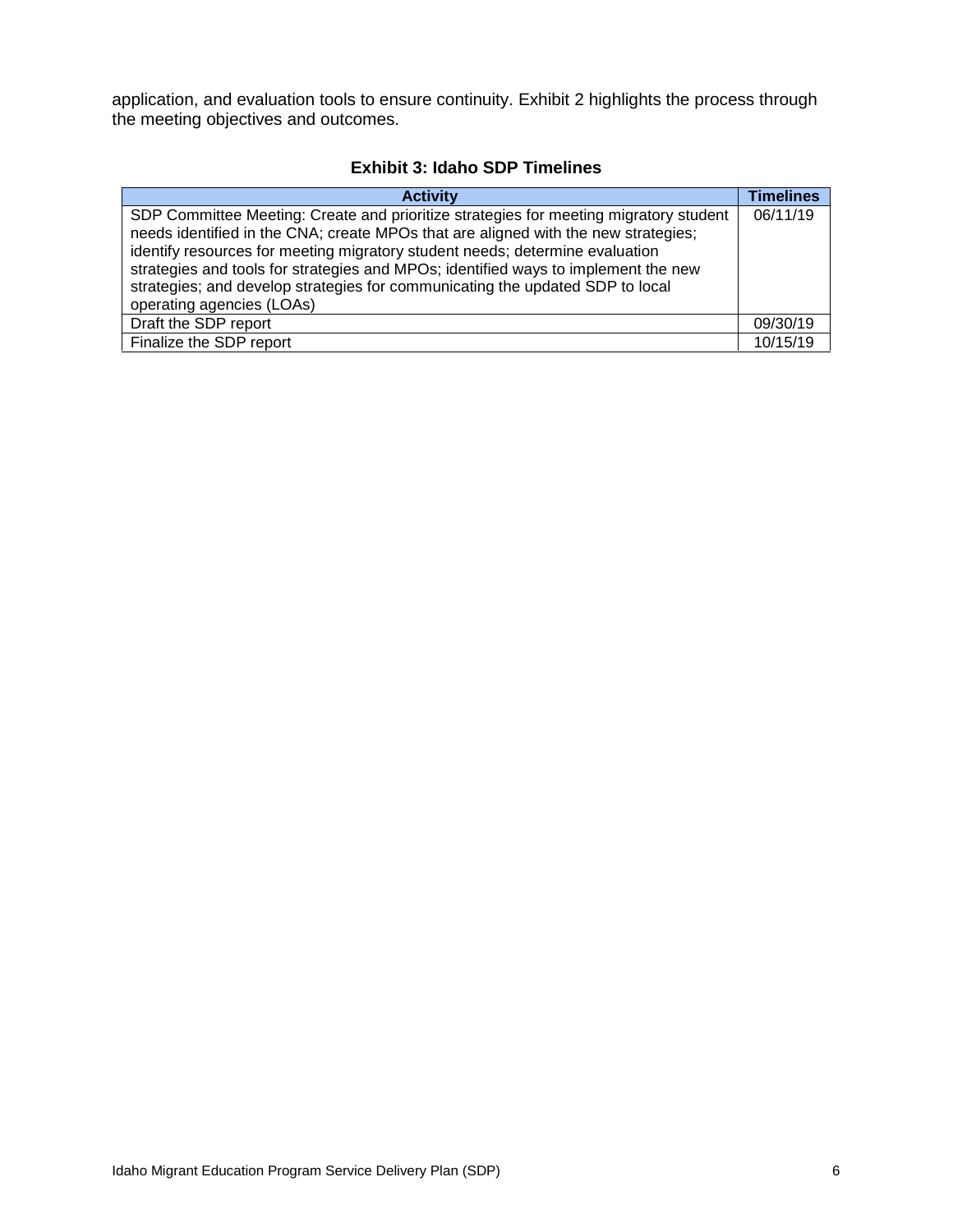# <span id="page-11-0"></span>General Framework: SDP Alignment

This section shows the alignment of the required components of the SDP (State performance targets, needs assessment, service delivery strategies, MPOs, and evaluation). Each component has its own function in the SDP, but all are aligned to provide a cohesive and consistent approach to enable migratory students to achieve the State performance goals and targets.

### <span id="page-11-1"></span>*State Performance Targets*

The State performance targets for migratory students in ELA, math, and graduation work in concert with the priorities and goals established by the State of Idaho as part of its [ESSA](https://www2.ed.gov/admins/lead/account/stateplan17/idconsolidatedstateplanfinal.pdf)  [Consolidated State Plan.](https://www2.ed.gov/admins/lead/account/stateplan17/idconsolidatedstateplanfinal.pdf) The Plan identifies measurements of interim progress toward meeting the long-terms goals (2022) for academic achievement and graduation rates. The plan includes 2016 baseline measurements, as well as interim targets for 2017-2021, and long term goals for 2022.

|              | 2016  | 2017  | 2018  | 2019  | 2020  | 2021  | 2022  |
|--------------|-------|-------|-------|-------|-------|-------|-------|
| ELA/Literacy | 53%   | 55.6% | 58.2% | 60.8% | 63.4% | 66.1% | 68.7% |
| Math         | 41.6% | 44.8% | 48.1% | 51.3% | 54.6% | 57.8% | 61.1% |
| Graduation   | 79.7% | 82.2% | 84.8% | 87.3% | 89.9% | 92.4% | 94.9% |

#### **Exhibit 4: Idaho Interim and Long-Term Goals for Academic Achievement**

*Source: Idaho ESSA State Plan*

#### <span id="page-11-2"></span>*Needs Assessment*

In the summer of 2019, the Idaho NAC worked through the process outlined in the [MEP CNA](https://results.ed.gov/cna-toolkit)  [Toolkit](https://results.ed.gov/cna-toolkit) (U.S. Department of Education, 2018). Data on migratory student achievement and outcomes were used by the NAC to develop concern statements. Data for the CNA was collected through Idaho's Migrant Student Information System (MSIS); the ISDE assessment database; and via surveys of parents, students, and staff. Based on this data, a State data profile was written; possible solutions were identified; and priorities for services based on the data were determined. At the NAC meeting held in Boise, the group reached consensus about the decisions on how to identify needs, additional issues/data to explore, and how to proceed with the next steps in determining a plan for addressing migratory student needs. This CNA process resulted in the development of the Idaho MEP CNA Report.

The Idaho MEP CNA results provided the State with clear direction for planning services to be delivered to migratory children and youth. An SDP Committee was formed by the State with representatives from LOAs and individuals with content expertise in reading, mathematics, graduation/dropout prevention, OSY, early childhood education, professional development, ID&R, and parent involvement. The needs assessment results described in the CNA Report have been used as a foundation for the services described in this SDP Report. Following is the Idaho Migratory Student Profile contained in the CNA Report using data from 2017-18 that lists the needs identified in numerous categories.

| <b>Eligible Migratory Students ages 0-21</b> | 5.184                                                |
|----------------------------------------------|------------------------------------------------------|
| <b>Grade Distribution</b>                    | Ages 0-2 (5%), Ages 3-5 (16%), Grades K-5 (42%),     |
|                                              | Grades 6-8 (19%), Grades 9-12 (19%), OSY (6%)        |
| <b>Priority for Services (PFS)</b>           | 1,691 (34%) of the 4,917 eligible children ages 3-21 |

#### **Exhibit 5: Idaho Migratory Student Profile (Most recent data from 2017-18)**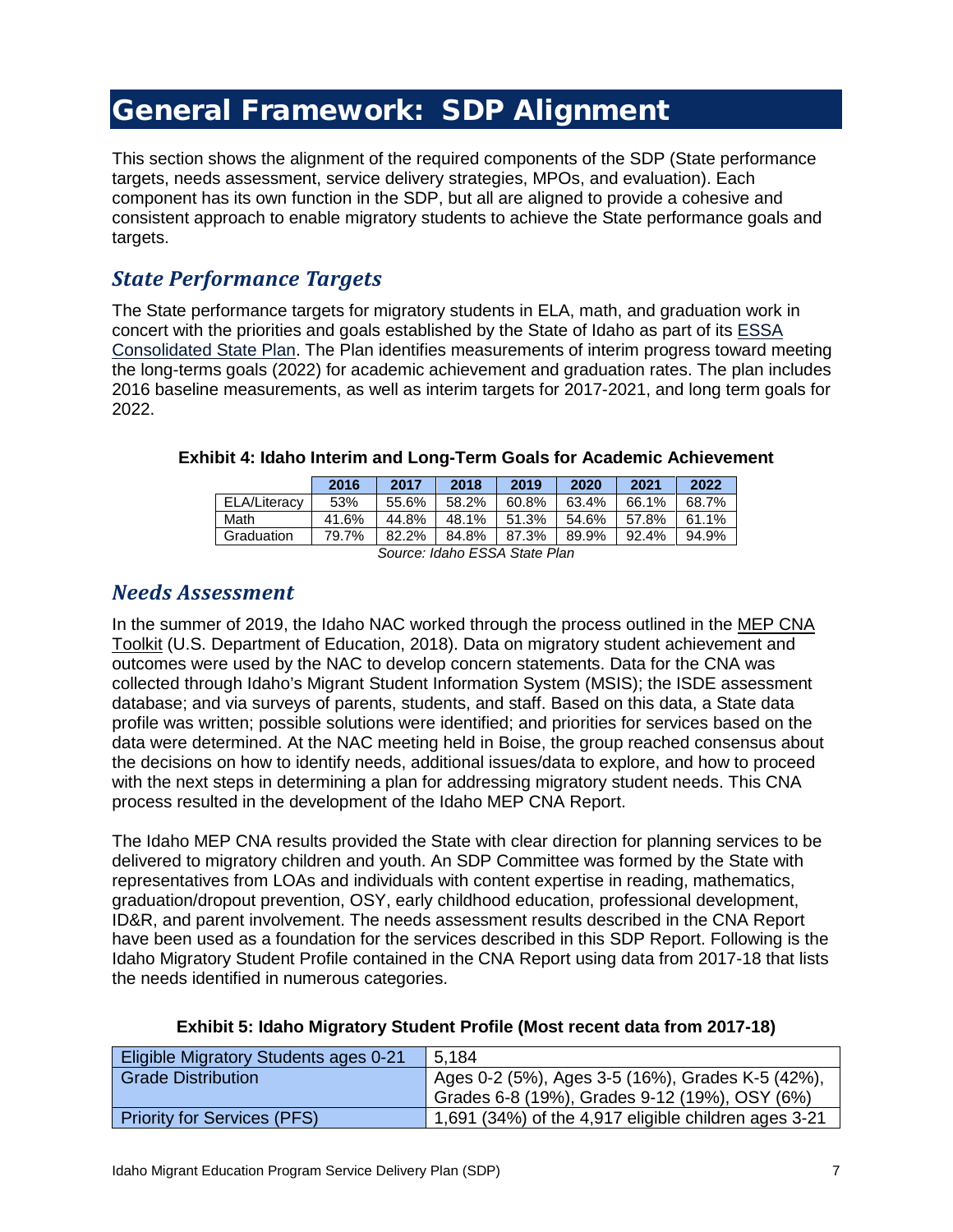| English learners (ELs)                | 2,395 (49%) of the 4,917 eligible children ages 3-21 |  |  |
|---------------------------------------|------------------------------------------------------|--|--|
| <b>Disrupted Schooling</b>            | 1,933 (37%) of all eligible migratory students had a |  |  |
|                                       | QAD within the last 12 months                        |  |  |
| Migratory students served during the  | 3,634 (70%) of all eligible migratory students       |  |  |
| performance period                    |                                                      |  |  |
| Migratory students receiving          | 1,357 (26%) of all eligible migratory students       |  |  |
| instructional services                |                                                      |  |  |
| Migratory students receiving reading  | Reading Instruction $-378(7%)$                       |  |  |
| and math instruction provided by a    | Math Instruction $-684$ (13%)                        |  |  |
| teacher (not para)                    |                                                      |  |  |
| Migratory students receiving support  | 3,573 (69%) of all eligible migratory students       |  |  |
| services                              |                                                      |  |  |
| Migratory students receiving          | 1,199 (23%) of all eligible migratory students       |  |  |
| counseling services                   |                                                      |  |  |
| Migratory students scoring proficient | ELA - 25% (54% for non-migratory students)           |  |  |
| on State ELA and math assessments     | Math - 16% (44% for non-migratory students)          |  |  |
| OSY eligible/served                   | 296 eligible, 173 (58%) served                       |  |  |
| <b>High School Graduation Rate</b>    | 70% (compared to 81% for non-migratory students)     |  |  |

The CNA Report shows the final recommendations for concerns, data sources for the concerns, need indicators and statements, and the solutions created by the NAC for each of goal area. The NAC identified possible solutions which the SDP Committee used for the development of strategies during the SDP planning process. The solutions are general guidelines based on the examination of migratory student needs. Prioritized solutions from the CNA can be found in the Idaho MEP 2019 SDP Decisions and Planning Chart in Appendix B of this report.

### <span id="page-12-0"></span>*Service Delivery Strategies*

The service delivery strategies identified by the SDP Committee took into consideration the needs identified during the CNA process as well as the solution strategies determined. There are two strategies for School Readiness, three strategies for ELA/Mathematics, two strategies for Graduation/Services to OSY, and three strategies for Support Services. The strategies will serve as the foundation for the implementation of the Idaho MEP.

### <span id="page-12-1"></span>*Measurable Program Outcomes*

The SDP Committee revised/created new MPOs to reflect the State performance targets, needs identified in the 2019 CNA, and solutions identified during the CNA process. MPOs are the desired outcomes of the strategies that quantify the difference that the MEP will make for migratory students, parents, and/or staff. MPOs provide the foundation for the SDP and can be clearly communicated, implemented with fidelity, and evaluated.

### <span id="page-12-2"></span>*Evaluation Questions*

The SDP Committee developed an Evaluation Plan for results (that relate to the State performance indicators/targets and MPOs) and for implementation (that relate to the strategies). The CNA/SDP/Evaluation Alignment Chart that follows provides a foundation for the MEP evaluation based on the questions identified during the SDP planning process. Please refer to the *Evaluation Plan* located in the next section of this SDP for a detailed description of the Idaho MEP Evaluation Plan.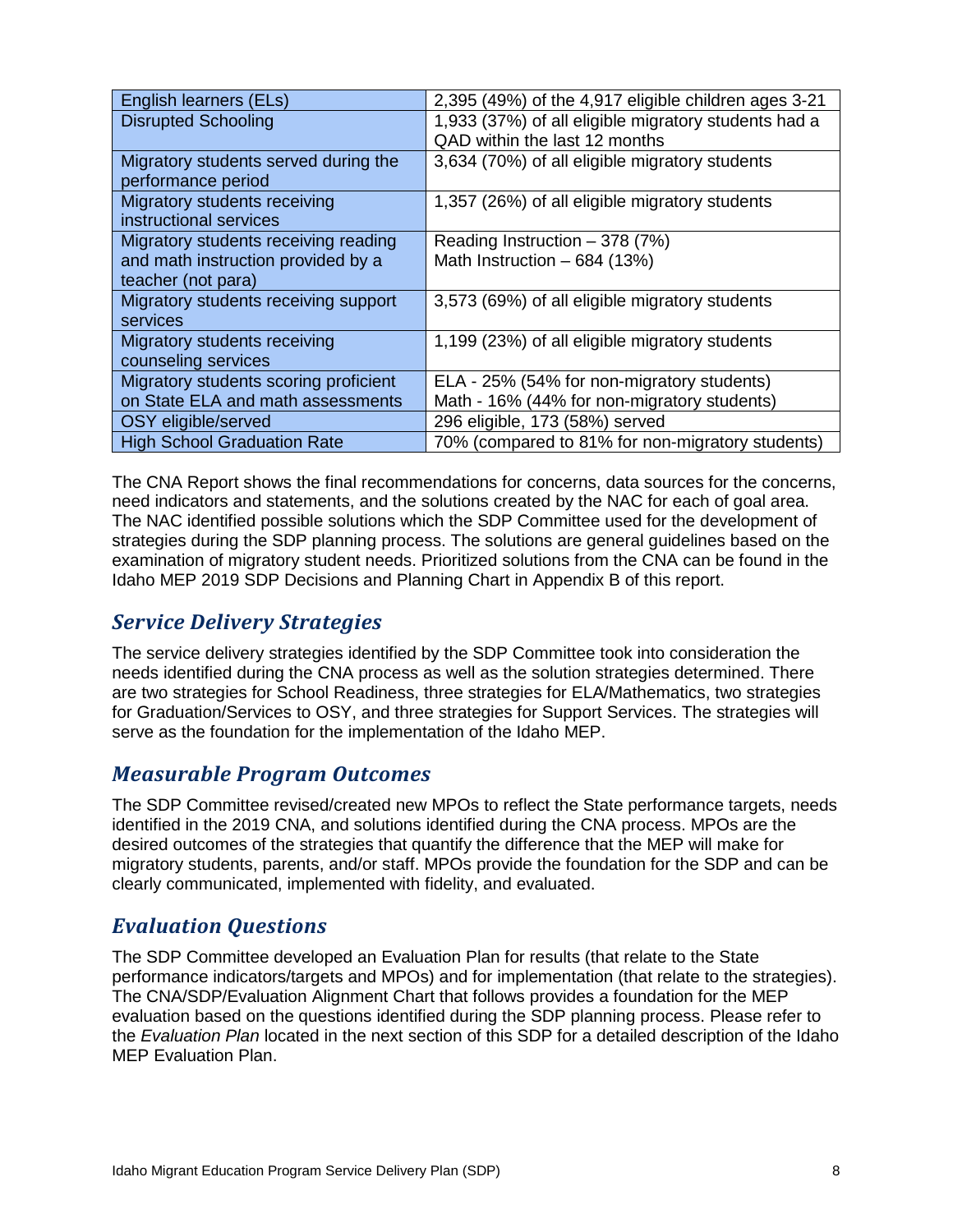# **2019-20 CNA/SDP/Evaluation Alignment Chart**

# **GOAL AREA #1: School Readiness**

**State Performance Target:** Idaho does not have a State Performance Target related to school readiness.

**Concern Statements:** Too few migratory preschool children are equipped with the right skills to start kindergarten; migratory families underestimate the importance of the use of their native oral language in the home to help their children be ready for school; and there is a lack of staff to fulfill the need for all preschool children.

**Data Summary:** In 2017-18, 54% of preschool-age migratory children assessed on the Individual Growth and Development Indicators (IGDI) scored at mastery.

<span id="page-13-0"></span>**Need Statement:** More preschool-age migratory children need to score at mastery on the IGDI and other school readiness assessments.

**Strategy 1.1**: Provide MEP-funded supplemental instructional services to migratory children ages 3-5 (e.g., site-based, home-based, regular school year, summer services, parent volunteer program).

**Strategy 1.2**: Provide parents with ideas, activities, and materials for use at home with their children to promote first language development, family literacy, and school readiness (e.g., parent activities, trainings, PAC meetings, home visits, family nights, mini workshops, small group and one-on-one parent/ child activities, Preschool Initiative (PI) Consortium incentive Grant (CIG) materials including preschool learning kits).

| <b>Measurable Program Outcomes (MPOs)</b>                                                                                                                                                                                                                                          | <b>Evaluation Questions for</b><br><b>Program Results</b>                                                                                                                                                                                          | <b>Evaluation Questions for</b><br><b>Program Implementation</b>                                                                                                                            |
|------------------------------------------------------------------------------------------------------------------------------------------------------------------------------------------------------------------------------------------------------------------------------------|----------------------------------------------------------------------------------------------------------------------------------------------------------------------------------------------------------------------------------------------------|---------------------------------------------------------------------------------------------------------------------------------------------------------------------------------------------|
| 1a) By the end of the 2020-21 program year, 70% of<br>migratory preschool children ages 3-5 attending MEP-<br>funded preschool will show a 5% gain on school<br>readiness as measured by a pre/post assessment.                                                                    | <b>1a.1</b> What percentage of migratory<br>preschool children ages 3-5 attending<br>MEP-funded preschool showed a 5%<br>gain on a pre/post school readiness<br>assessment?                                                                        | 1a.2 What types of MEP-funded<br>preschool services were offered<br>to migratory preschool-aged<br>children?                                                                                |
| 1b) By the end of the 2020-21 program year, 80% of<br>parents of preschool-aged children participating in at<br>least two parent/child activities will report on a survey<br>that they increased their skills for supporting their child's<br>school readiness skills in the home. | <b>1b.1</b> What percentage of parents of<br>preschool-aged children participating in<br>at least two parent/child activities<br>reported that they increased their skills<br>for supporting their child's school<br>readiness skills in the home? | <b>1b.2</b> What parent activities<br>addressing school readiness were<br>provided to migratory parents?<br>1b.3 How many parents<br>participated in school readiness<br>parent activities? |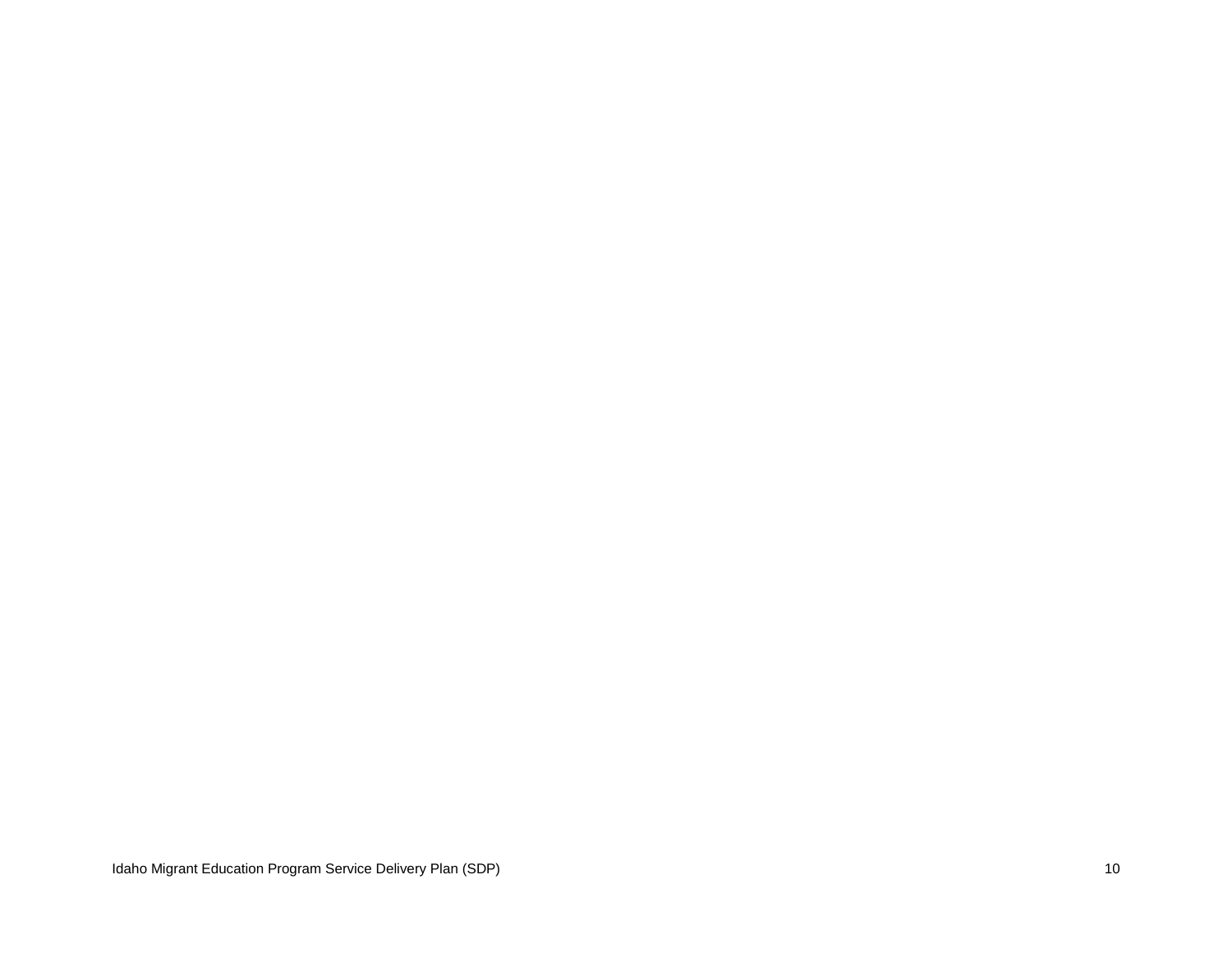# **GOAL AREA #2: English Language Arts (ELA)/Mathematics**

**State Performance Target:** In 2020-21, 66.1% of all students will score at met or exceeding on Idaho Standards Achievement Tests (ISAT) ELA Assessments, and 57.8% of all students will score at met or exceeding on ISAT Math Assessments.

**Concern Statement:** Migratory students in grades 3-12 are scoring at met or exceeding in ELA and math at a lower rate than their non-migratory peers and an increasing percentage of educators do not have the pedagogy to address the academic needs of migratory students.

**Data Summary:** In 2017-18, (1) 25% of migratory students (20% of PFS migratory students) scored at met or exceeding on ISAT ELA Assessments compared to 54% of non-migratory students; and (2) 16% of migratory students (13% of PFS migratory students) scored at met or exceeding on ISAT Math Assessments compared to 44% of non-migratory students

**Need Statement:** The percentage of migratory students scoring at met or exceeding on the ISAT needs to increase by 29% in ELA [34% for PFS students], and 28% in math [31% for PFS students] to eliminate the gap between migratory and non-migratory students

**Strategy 2.1**: Provide migrant-funded resources and training to migratory families to promote literacy and numeracy skills (e.g., extended day kindergarten, backpacks and school supplies, family reading and math nights, individual libraries, math manipulatives, migrant summer school, field trips, tutoring, after school programs, books, online programs and mobile apps, Saturday school/ programs, community supports).

**Strategy 2.2**: Provide migratory students with evidence-based supplemental ELA and math instruction aligned to State standards (e.g., summer school, IDLA advancement, ICON, after-school tutoring, home-based instruction, extended day kindergarten, online reading and math interventions, STEM programs).

**Strategy 2.3**: Collaborate with district, State, and Federal programs to provide professional development to new and experienced teachers and paraprofessionals on evidence-based strategies for developing academic language. *(e.g., MEP staff attend Go-To strategies training, Idaho Association for Bilingual Educators Conference, Biennial Federal Programs Conference) .*

| <b>Measurable Program Outcomes (MPOs)</b>                     | <b>Evaluation Questions for</b><br><b>Program Results</b> | <b>Evaluation Questions for</b><br><b>Program Implementation</b> |
|---------------------------------------------------------------|-----------------------------------------------------------|------------------------------------------------------------------|
| 2a) By the end of the 2020-21 program year, 80% of            | 2a.1 What percentage of parents                           | 2a.2 What topics were addressed                                  |
| parents attending parent activities will report on a survey   | attending parent activities reported that                 | during parent engagement                                         |
| that they increased their skills for supporting their child's | they increased their skills for supporting                | opportunities?                                                   |
| academic skills in the home.                                  | their child's academic skills in the home?                |                                                                  |
| 2b.1) By the end of the 2020-21 program year, 65% of          | 2b.1.1 What percentage of migratory                       | 2b.1.2 How many migratory                                        |
| migratory students in grades K-8 who receive MEP-funded       | students improved their score by 5% on                    | students participated in MEP-                                    |
| ELA instruction will demonstrate a 5% gain as measured by     | a pre/post local ELA assessment?                          | funded ELA instruction?                                          |
| a pre/post local ELA assessment.                              |                                                           |                                                                  |
| 2b.2) By the end of the 2020-21 program year, 65% of          | <b>2b.2.1</b> What percentage of migratory                | 2b.2.2 How many migratory                                        |
| migratory students in grades K-8 who receive MEP-funded       | students improved their score by 5% on                    | students participated in MEP-                                    |
| math instruction will demonstrate a gain of 5% as             | a pre/post on a local math assessment?                    | funded math instruction?                                         |
| measured by a pre/post local math assessment.                 |                                                           |                                                                  |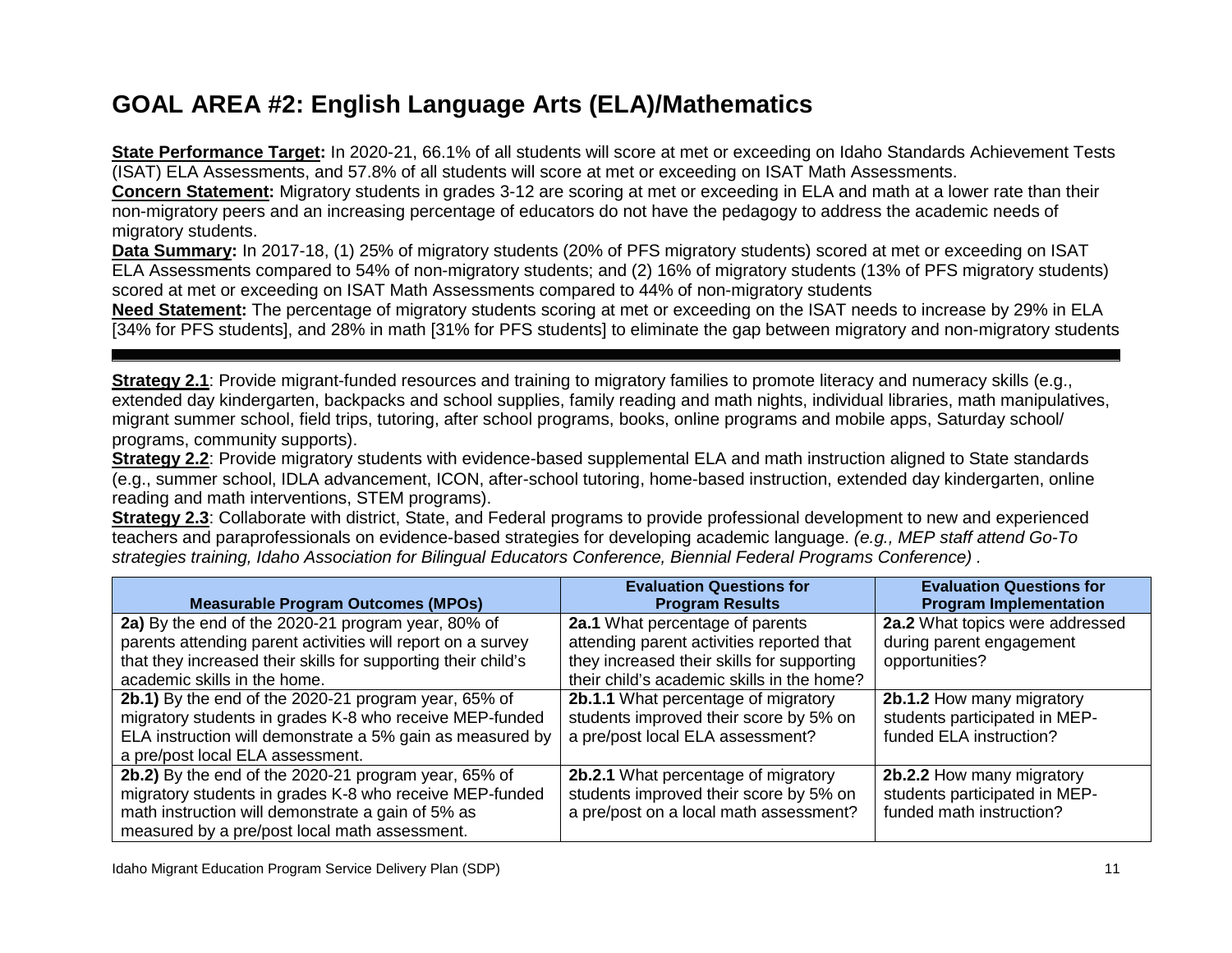# **GOAL AREA #3: High School Graduation and Services to OSY**

**State Performance Target:** In 2020-21, 92.4% of all students will graduate from high school.

**Concern Statement:** Migratory students are not on track for graduation due to student/parent lack of understanding of graduation requirements, lack of personal support by school staff, and lack of postsecondary information/options; receive fewer supplemental instructional services as they progress through the grade levels; and are graduating at lower rates than their non-migratory peers. Migratory OSY/dropouts are not receiving adequate instructional and counseling services.

**Data Summary:** In 2017-18, 69.9% of migratory students (4-year cohort) graduated compared to 80.6% of non-migratory students, and only 9% of OSY received instructional services.

**Need Statement:** The percentage of migratory students graduating needs to increase by 10.7% to eliminate the gap between migratory and non-migratory students, and the percentage of OSY receiving instructional services needs to increase.

**Strategy 3.1**: Coordinate/provide secondary migratory students (grades 6-12) mentoring to support graduation and college/career readiness (e.g., student monitoring system, individual plans for students at-risk of dropping out, graduation specialists, postsecondary counseling, college visits, presentations at PAC meetings, coordination with CAMP, leadership institutes, career fairs/speakers, CIS software training, parent outreach and mentoring, parent and student training on graduation requirements, summer school, credit recovery opportunities, supplies)

**Strategy 3.2:** Coordinate/provide services for OSY/dropouts to support continuing education and career readiness (e.g., contact OSY/dropouts using school records, MSIX Missed Enrollment Report, MSIS Discrepancy Report; conduct exit interviews; provide educational counseling; provide supplies and services to H2A and Here to Work OSY; provide referrals to agencies and organizations that also serve migratory students and families).

|                                                                | <b>Evaluation Questions for</b>                | <b>Evaluation Questions for</b>            |
|----------------------------------------------------------------|------------------------------------------------|--------------------------------------------|
| <b>Measurable Program Outcomes (MPOs)</b>                      | <b>Program Results</b>                         | <b>Program Implementation</b>              |
| 3a) By the end of the 2020-21 program year, 50% of migratory   | 3a.1 What percentage of migratory              | 3a.2 How many migratory students in        |
| students in grades 6-12 receiving MEP mentoring will report    | students in grades 6-12 receiving MEP          | grades 6-12 received MEP                   |
| on a survey that mentoring impacted their progress toward      | mentoring reported that mentoring              | mentoring?                                 |
| graduation.                                                    | impacted their progress toward                 | 3a.3 In what ways were students            |
|                                                                | graduation?                                    | mentored?                                  |
| 3b) By the end of the 2020-21 program year, 50% of migratory   | <b>3b.1</b> What percentage migratory students | <b>3b.2</b> What courses did students take |
| students that received mentoring and were enrolled in credit   | that received mentoring and were enrolled      | for high school credit?                    |
| bearing courses will obtain credits leading toward high school | in credit bearing courses obtained credits     | 3b.3 In what ways were students            |
| graduation.                                                    | leading toward high school graduation?         | supported by mentors?                      |
| 3c) By the end of the 2020-21 program year, 20% of all OSY/    | 3c.1 What percentage of OSY/dropouts           | 3c.2 What types of MEP services            |
| dropouts located will receive MEP services.                    | that were located received MEP services?       | were provided to OSY/dropouts?             |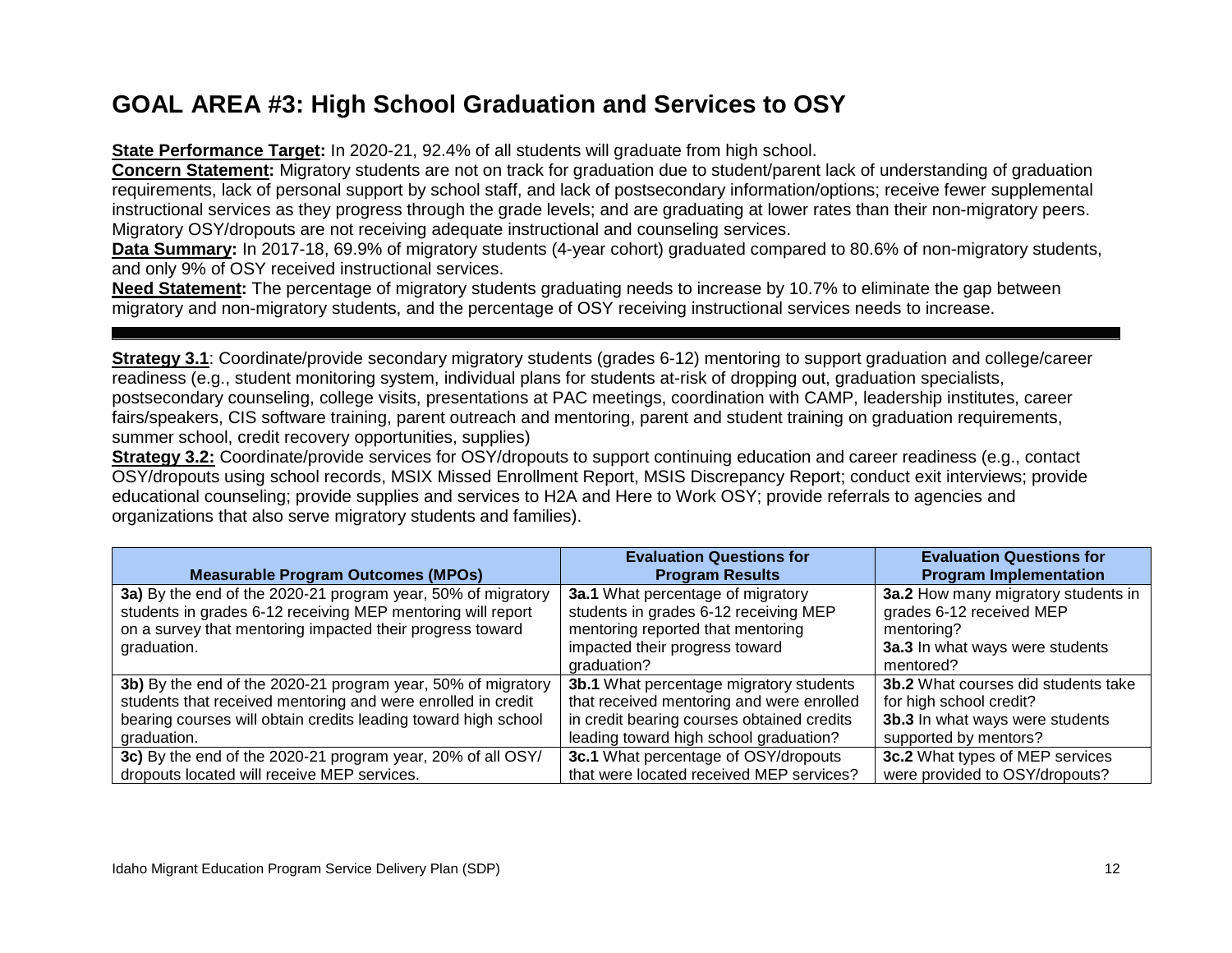# **GOAL AREA #4: NON-INSTRUCTIONAL SUPPORT SERVICES**

**State Performance Target:** Idaho does not have a State Performance Target related to support services.

**Concern Statement:** Migratory students have health needs that affect their academic success; migratory students who experience stress due to separation from families, human trafficking, and traumatic life events, have difficulty transitioning to a new school; migratory families do not have access to resources needed to support their children's academics in the home; and migratory students who move frequently may not be able to form meaningful connections to school (peers, staff, teachers), negatively impacting school engagement.

**Data Summary:** In 2017-18, the second highest rated need identified by students was the need for health care services. **Need Statement:** The percentage of students reporting a need for health care needs to decrease.

**Strategy 4.1**: Provide professional development for MEP and non-MEP staff on the migratory lifestyle and the unique needs of migratory students and how to address those needs (e.g., program and cultural awareness presentations, field or home visits for teachers and administrators, training on mobility/academic/social gaps/specific stresses of migratory families).

**Strategy 4.2**: Provide support services to students and families to increase student engagement in school (e.g., extracurricular activities, parenting classes, mental health, parent literacy workshops, instructional home visits, food/clothing/shelter, legal services, workshops on domestic violence, sexual abuse).

**Strategy 4.3**: Establish partnerships and/or agreements among the school districts and community health care providers and public health agencies to provide information on, and referrals to, individualized health advocacy services to benefit migratory students and families needing health services (e.g., glasses, dental, mental, health, immunizations, school-based health screening services, partnerships with MSHS, Public Health Department, Health and Human Services, CCI).

|                                                                | <b>Evaluation Questions for</b>            | <b>Evaluation Questions for</b>     |
|----------------------------------------------------------------|--------------------------------------------|-------------------------------------|
| <b>Measurable Program Outcomes (MPOs)</b>                      | <b>Program Results</b>                     | <b>Program Implementation</b>       |
| 4a) By the end of the 2020-21 program year, 80% of staff who   | 4a.1 What percentage of staff who          | 4a.2 What MEP-funded professional   |
| participated in MEP-funded professional development will       | participated in MEP-funded professional    | development was offered to staff?   |
| indicate increased knowledge of the content presented.         | development indicated increased            |                                     |
|                                                                | knowledge of the content presented?        |                                     |
| 4b) By the end of the 2020-21 program year, 75% of all         | 4b.1 What percentage of eligible migratory | 4b.2 What types of support services |
| eligible migratory children and youth will receive MEP support | children and youth received MEP support    | did eligible migratory children and |
| services.                                                      | services?                                  | youth receive?                      |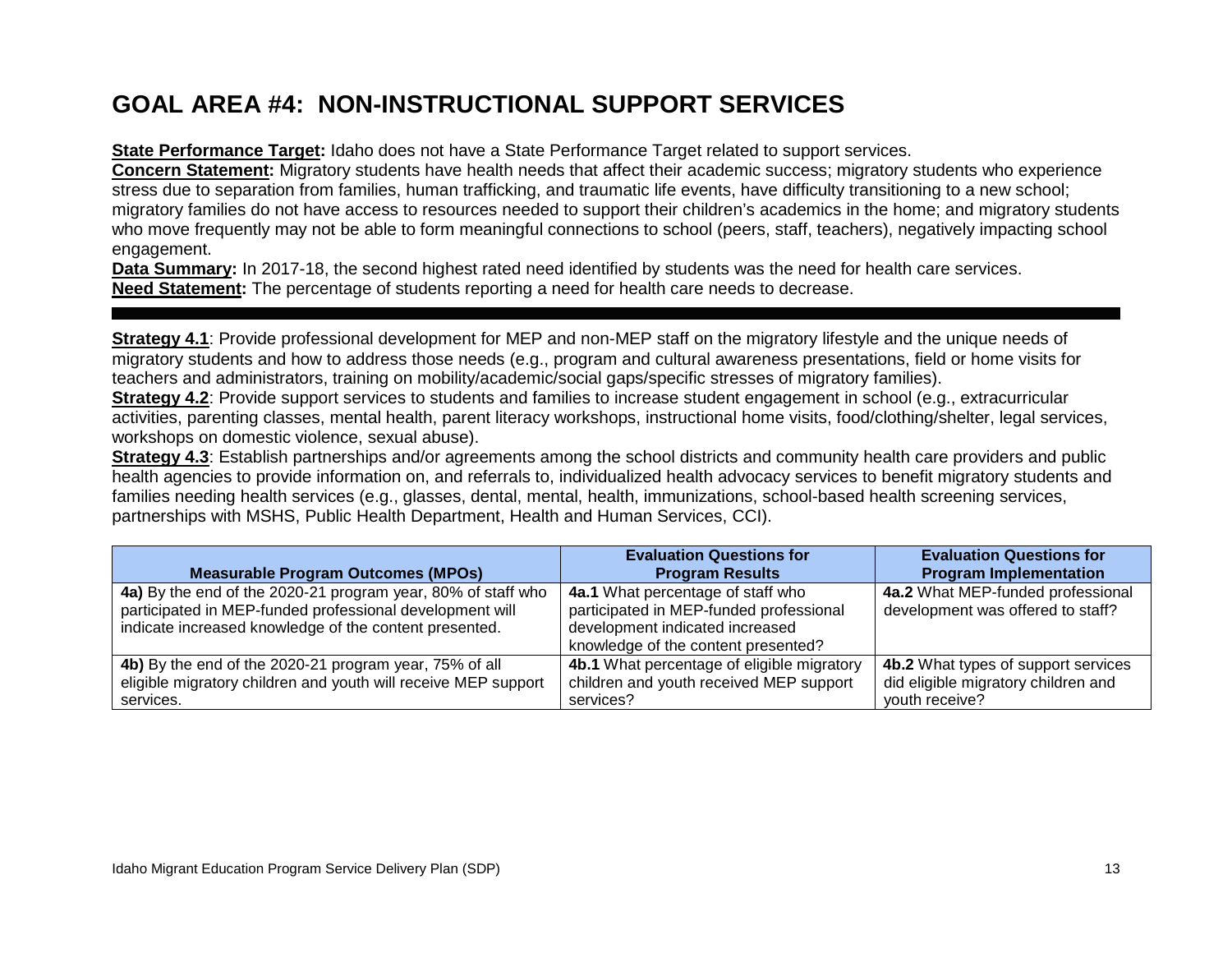# <span id="page-18-0"></span>Evaluation Plan

### <span id="page-18-1"></span>*Components of the Idaho MEP Evaluation*

The statewide MEP evaluation measures the effectiveness of the Idaho MEP, examining the fidelity between the implementation of the State's strategies as stated in the MEP SDP, determining progress toward the State's MPOs, as well as progress toward the State performance targets (Performance Goals 1 and 5), and the four Government Performance and Results Act (GPRA) measures adopted by OME. The overall objectives of the Idaho MEP evaluation are to:

- 1. Collect, analyze, summarize, and prepare reports that contain MEP progress toward State performance indicators based on the percent proficient in reading/language arts and math in grades 3-8 and high school; high school graduation rate; and dropout rate.
- 2. Collect, analyze, summarize, and prepare reports that contain MEP MPO data.
- 3. Collect, analyze, summarize, and prepare reports that contain GPRA data by age/grade level.
- 4. Collect, analyze, summarize, and prepare reports that contain the level of implementation of the strategies as determined by local MEPs.
- 5. Based on data comparing implementation and performance results to performance targets, prepare and report recommendations to inform SEA decision making for the improvement of MEP services [e.g., data needed to collect in an update to the CNA; updated performance targets in the SDP based on overachievement of MPOs].

The evaluation of the Idaho MEP examines both implementation and outcomes (results) in accordance with Federal reporting requirements as specified in the [Migrant Education Program](https://results.ed.gov/curriculum/program_evaluation)  [Evaluation Toolkit](https://results.ed.gov/curriculum/program_evaluation) (U.S. Department of Education, 2012) to determine the extent to which the State performance targets, strategies, and MPOs in ELA, mathematics, school readiness, and high school graduation/services to OSY have been addressed and met.

The CNA/SDP/Evaluation Alignment Chart in the previous section guides the program evaluation. The Alignment Chart lists the required components of the SDP (State performance targets, needs assessment, service delivery strategies, MPOs, and evaluation) and the alignment of these components. Each of the components are linked to provide a cohesive and consistent approach to enable migratory students to achieve State performance goals and targets and guide the evaluation.

Implementation of all strategies identified in the Idaho SDP is measured using the Fidelity of Strategy Implementation (FSI) that is anchored to specific implementation-based best practices in designing and implementing effective programs for migratory children and youth. Ratings on the FSI are self-assigned by MEP staff after reviewing evidence and coming to consensus on their ratings. The FSI's ratings are based on a 5-point rubric that measures the degree of implementation from "not evident" to "exceeding". Questions answered by implementation data follow.

- *Was the program implemented as described in the approved project application? If not, what changes were made?*
- *What worked in the implementation of Idaho MEP?*
- *What problems did the project encounter? What improvements should be made?*
- *What parent activities addressing school readiness were provided to migratory parents?*
- *How many parents participated in school readiness parent activities?*
- *What ELA/math topics were addressed during parent engagement opportunities?*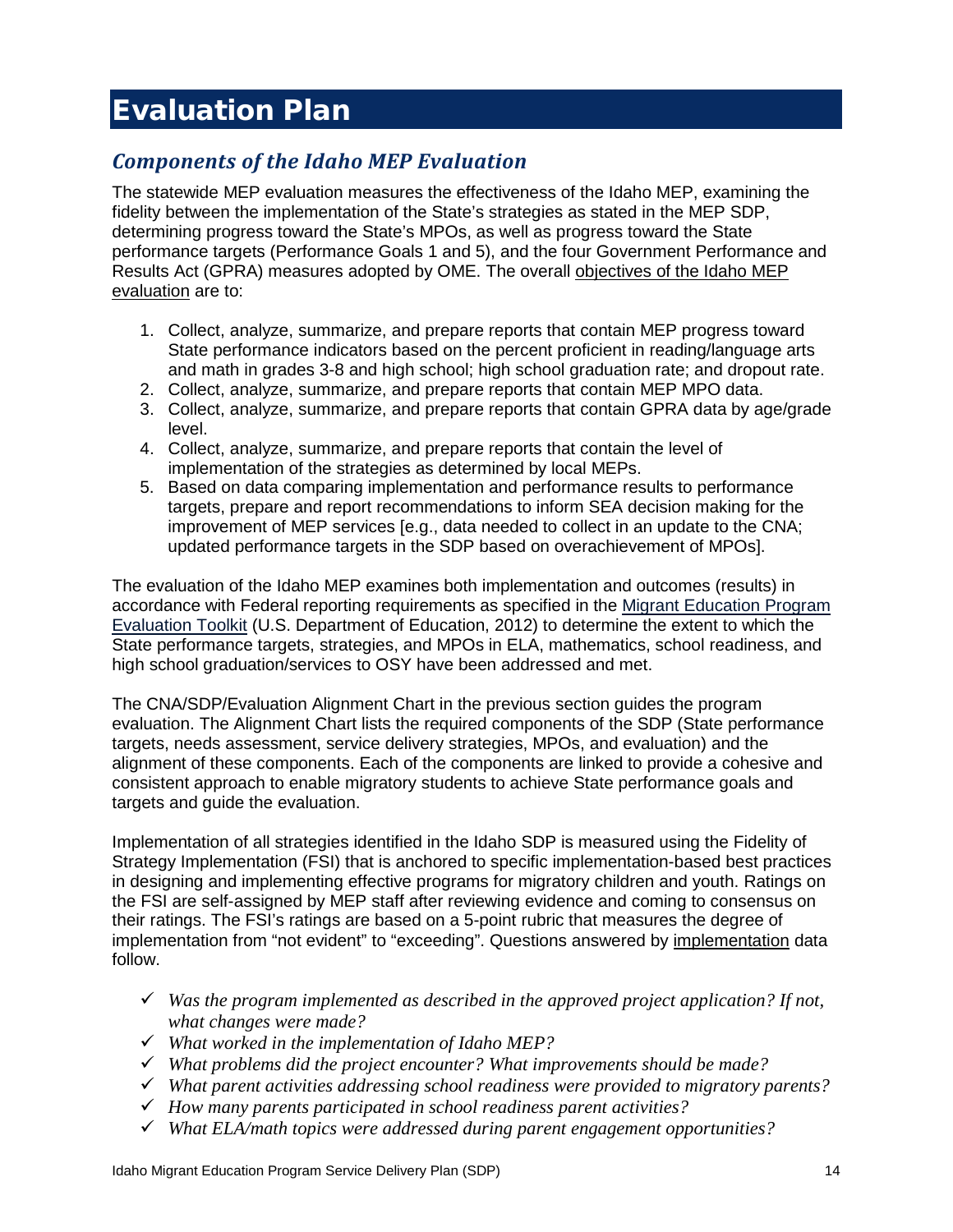- *How many migratory students received ELA and math instruction?*
- *What types of supplemental instructional services in ELA and math were provided?*
- *What courses did migratory students take for high school credit?*
- *In what ways were migratory students enrolled in courses for credit supported by mentors?*
- *What credit bearing courses were offered to migratory students?*
- *What types of MEP services were provided to OSY/dropouts?*
- *What MEP-funded professional development was offered to staff?*
- *What support services did eligible migratory children and youth receive?*

As part of the results evaluation, achievement toward State performance targets are reported to determine the overall effectiveness of the Idaho MEP, and results related to MPOs are reported to evaluate the impact of MEP services for migratory students. Data are collected and submitted using surveys, student assessment results, records reviews, and other sources identified in this Evaluation Plan. Questions answered by outcome data follow.

- *What percentage of migratory preschool children ages 3-5 attending at least 40 hours of MEPfunded preschool showed a 5% gain on school readiness assessments?*
- *What percentage of parents of preschool-aged children participating in at least two parent/child activities reported that they increased their skills for supporting their child's school readiness skills in the home?*
- *What percentage of parents attending parent activities reported that they increased their skills for supporting their child's academic skills in the home?*
- *What percentage of migratory students improved their score by 5% on local ELA assessments?*
- *What percentage of migratory students improved their score by 5% on local math assessments?*
- *What percentage of migratory students in grades 6-12 receiving MEP mentoring reported that mentoring impacted their progress toward graduation?*
- *What percentage migratory students that received mentoring and were enrolled in credit bearing courses obtained credits leading toward high school graduation?*
- *What percentage of OSY/dropouts that were located received MEP services?*
- *What percentage of staff who participated in MEP-funded professional development indicated increased knowledge of the content presented?*
- *What percentage of eligible migratory children and youth received MEP support services?*

### <span id="page-19-0"></span>*Evaluation Data Collection Plan*

For program improvement purposes and in accordance with the evaluation requirements provided in 34 CRF 200.83(a)(4), evaluation data and demographic information is compiled, analyzed, and summarized by the external evaluator in collaboration with Idaho MEP staff. These activities help the State determine the degree to which the MEP is effective in relation to the State performance targets, strategies, and MPOs. Specifically, data are collected to assess student outcomes, monitor student progress, and evaluate the effectiveness of the MEP. The data collected for these various purposes are listed in the tables that follow. Each data element is accompanied by a notation about the frequency of collection and the individual or agency responsible.

In the area of ELA and math, measurement tools used to determine progress include student scores on the ISAT ELA and Math Assessments. Additional student results are reported using curriculum-based ELA, mathematics, and school readiness assessments for those students receiving MEP-funded instructional services.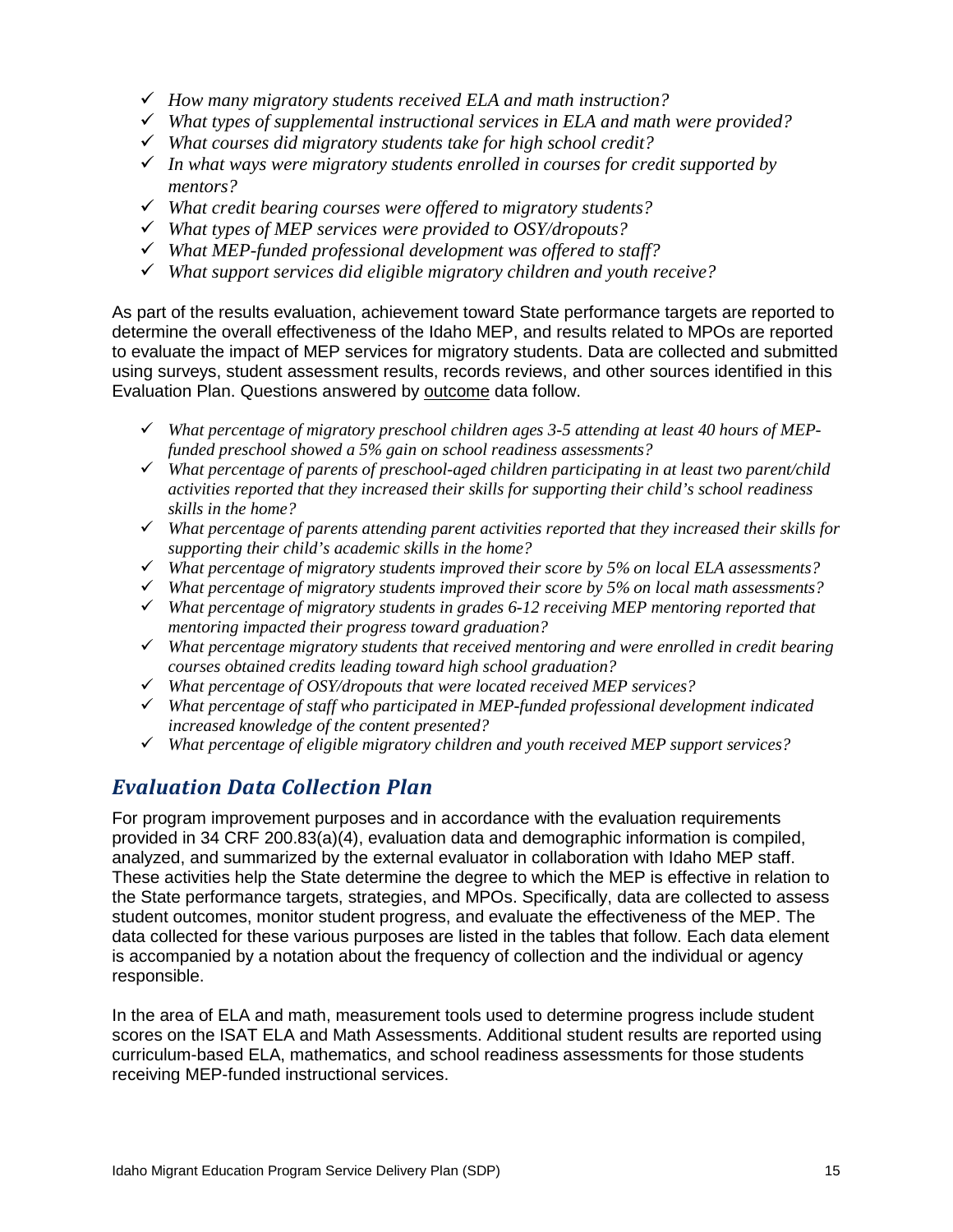|                                                               |                       |                        | When        |
|---------------------------------------------------------------|-----------------------|------------------------|-------------|
| Data element                                                  | <b>Who collects</b>   | <b>How collected</b>   | collected   |
| Number of eligible students recruited                         | <b>ISDE &amp; MEP</b> | <b>MSIS</b>            | Daily       |
|                                                               | staff                 |                        |             |
| Documentation of Certificate of Eligibility                   | COE approval          | <b>ISDE</b> approval   | Collected   |
| (COE) accuracy                                                | team; re-             | team checks            | at          |
|                                                               | interview             | COE at                 | submission  |
|                                                               | process               | submission and         | for ISDE    |
|                                                               |                       | at COE data            | review.     |
|                                                               |                       | entry. Also            | Annual re-  |
|                                                               |                       | during re-             | interview   |
|                                                               |                       | interview.             | process.    |
| Number of students, by age/grade, enrolled                    | <b>ISDE &amp; MEP</b> | <b>MSIS</b>            | Ongoing     |
| in school, OSY programs, summer programs                      | staff                 |                        |             |
| Number of students receiving services                         | <b>ISDE &amp; MEP</b> | <b>MSIS</b>            | Ongoing     |
| through highly qualified teachers and tutors                  | staff                 |                        |             |
| Number and type of intra/interstate                           | <b>ISDE</b>           | Records kept by        | Ongoing     |
| coordination activities                                       |                       | <b>ISDE</b>            |             |
| Number of families involved through                           | <b>ISDE &amp; MEP</b> | <b>MSIS</b>            | At time of  |
| attendance at parent meetings; participation                  | staff                 |                        | function    |
| in workshops, classes, parent training; and                   |                       |                        |             |
| school/classroom visits                                       |                       |                        |             |
| Family engagement communication                               | <b>ISDE &amp; MEP</b> | Records kept by        | Ongoing     |
| documentation                                                 | staff                 | <b>MEP</b> staff       |             |
| Number of MEP staff enrolled in professional                  | <b>ISDE &amp; MEP</b> | Records kept by        | At time of  |
| development and specifics on training                         | staff                 | <b>ISDE &amp; MEP</b>  | function    |
|                                                               |                       | staff                  |             |
| Documentation on monitoring and technical                     | <b>ISDE</b>           | <b>ISDE Monitoring</b> | Ongoing     |
| assistance review findings                                    |                       | documents              |             |
| Number of migratory students who receive                      | <b>MEP</b> staff      | <b>MSIS</b>            | Ongoing     |
| MEP-funded supplemental, content-based                        |                       |                        |             |
| instructional services                                        | <b>ISDE</b>           |                        | Fall/Winter |
| Number of migratory students who graduate<br>from high school |                       | <b>MSIS</b>            |             |
| Number of migratory students who score                        | <b>ISDE</b>           | <b>ISDE State</b>      | Fall/Winter |
| proficient or above in ELA and math on State                  |                       | Database               |             |
| assessments                                                   |                       |                        |             |
| Level of implementation of the strategies                     | <b>MEP</b> staff      | FSI                    | Year-end    |
|                                                               |                       |                        |             |

| <b>School Readiness MPOs</b>                                                                                                                                                                                                                                                              | <b>Who</b><br>collects              | <b>How collected</b>                                            | When<br>collected         |
|-------------------------------------------------------------------------------------------------------------------------------------------------------------------------------------------------------------------------------------------------------------------------------------------|-------------------------------------|-----------------------------------------------------------------|---------------------------|
| MPO 1a) By the end of the 2020-21 program<br>year, 70% of migratory preschool children ages<br>3-5 attending a MEP-funded preschool will show<br>a 5% gain on school readiness as measured by a<br>pre/post assessment.                                                                   | <b>ISDE</b> and<br><b>MEP</b> staff | <b>MSIS</b>                                                     | Pre/post                  |
| MPO 1b) By the end of the 2020-21 program<br>year, 80% of parents of preschool-aged children<br>participating in at least two parent/child activities<br>will report on a survey that they increased their<br>skills for supporting their child's school readiness<br>skills in the home. | MEP staff                           | Form 2- Parent<br><b>Surveys</b><br>entered into<br><b>MSIS</b> | End of<br>program<br>year |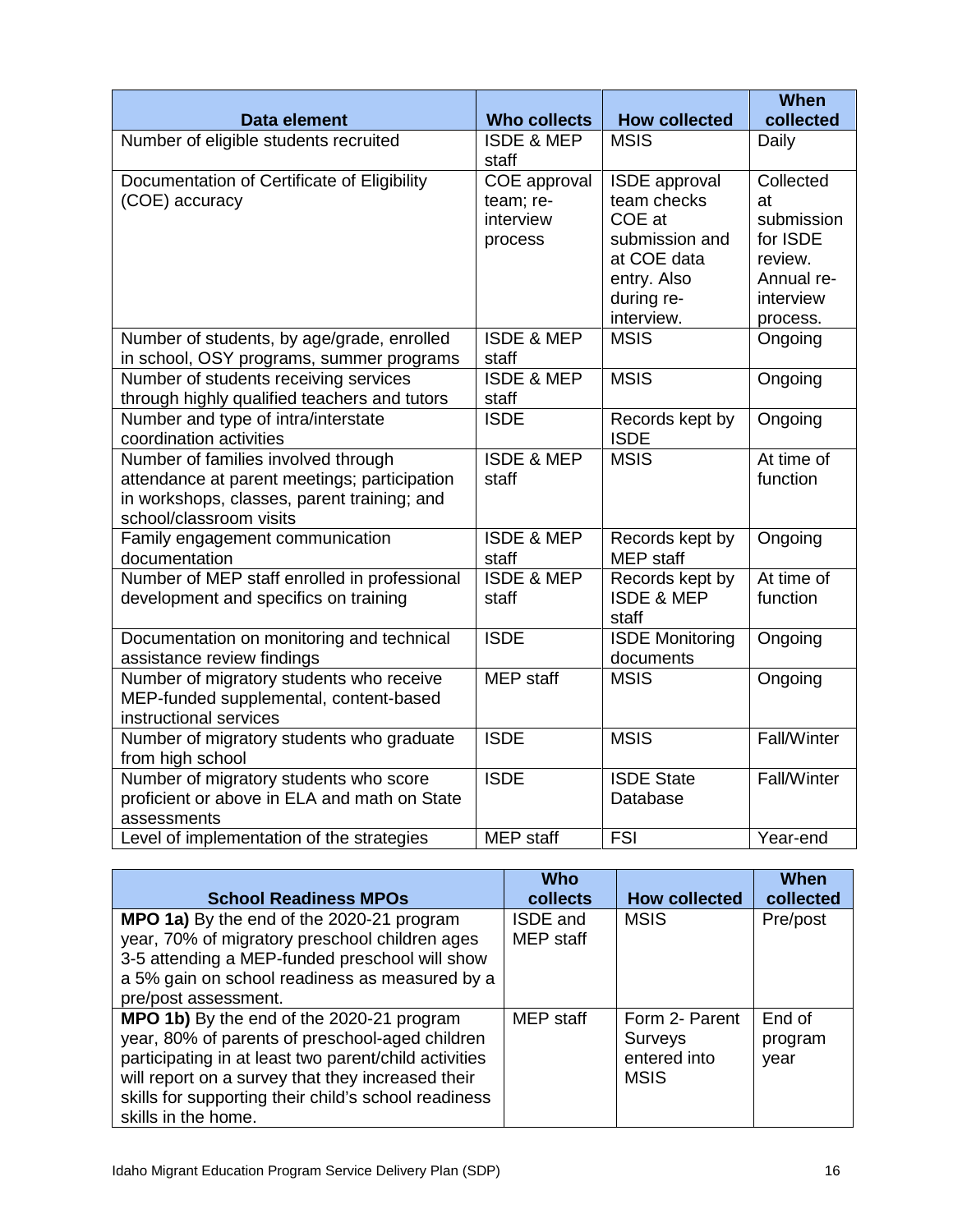| <b>ELA/Mathematics Achievement MPOs</b>                                                                                                                                                                                      | <b>Who</b><br>collects | <b>How collected</b>                                            | When<br>collected         |
|------------------------------------------------------------------------------------------------------------------------------------------------------------------------------------------------------------------------------|------------------------|-----------------------------------------------------------------|---------------------------|
| MPO 2a) By the end of the 2020-21 program<br>year, 80% of parents attending parent activities<br>will report on a survey that they increased their<br>skills for supporting their child's academic skills in<br>the home.    | MEP staff              | Form 2- Parent<br><b>Surveys</b><br>entered into<br><b>MSIS</b> | End of<br>program<br>year |
| MPO 2b.1) By the end of the 2020-21 program<br>year, 65% of migratory students in grades K-8<br>who receive MEP-funded ELA instruction will<br>demonstrate a 5% gain as measured by a<br>pre/post local ELA assessment.      | MEP staff              | Pre/post-test<br><b>ELA</b> scores<br>entered in<br><b>MSIS</b> | Pre/post                  |
| MPO 2b.2) By the end of the 2020-21 program<br>year, 65% of migratory students in grades K-8<br>who receive MEP-funded math instruction will<br>demonstrate a gain of 5% as measured by a<br>pre/post local math assessment. | MEP staff              | Pre/post-test<br>math scores<br>entered in<br><b>MSIS</b>       | Pre/post                  |

| <b>HS Graduation/Services to OSY MPOs</b>                                                                                                                                                                            | <b>Who</b><br>collects              | <b>How collected</b> | When<br>collected         |
|----------------------------------------------------------------------------------------------------------------------------------------------------------------------------------------------------------------------|-------------------------------------|----------------------|---------------------------|
| MPO 3a) By the end of the 2020-21 program                                                                                                                                                                            | MEP staff                           | Form 3-              | End of                    |
| year, 50% of migratory students in grades 6-12                                                                                                                                                                       |                                     | <b>Student</b>       | program                   |
| receiving MEP mentoring will report on a survey                                                                                                                                                                      |                                     | <b>Surveys</b>       | year                      |
| that mentoring impacted their progress toward                                                                                                                                                                        |                                     | entered into         |                           |
| graduation.                                                                                                                                                                                                          |                                     | <b>MSIS</b>          |                           |
| MPO 3b) By the end of the 2020-21 program<br>year, 50% of migratory students that received<br>mentoring and were enrolled in credit bearing<br>courses will obtain credits leading toward high<br>school graduation. | <b>ISDE</b> and<br><b>MEP</b> staff | <b>MSIS</b>          | End of<br>program<br>year |
| MPO 3c) By the end of the 2020-21 program<br>year, 20% of all OSY/dropouts located will<br>receive MEP services.                                                                                                     | <b>ISDE</b> and<br><b>MEP</b> staff | <b>MSIS</b>          | End of<br>program<br>year |

| <b>Non-Instructional Support Services MPOs</b>   | Who<br>collects   | <b>How collected</b> | When<br>collected |
|--------------------------------------------------|-------------------|----------------------|-------------------|
| MPO 4a) By the end of the 2020-21 program        | <b>MEP</b> staff  | Form 4 - Staff       | End of            |
| year, 80% of staff who participated in MEP-      |                   | Surveys              | program           |
| funded professional development will indicate    |                   | entered into         | year              |
| increased knowledge of the content presented.    |                   | <b>MSIS</b>          |                   |
| MPO 4b) By the end of the 2020-21 program        | <b>ISDE</b> staff | <b>MSIS</b>          | End of            |
| year, 75% of all eligible migratory children and | and MEP           |                      | program           |
| youth will receive MEP support services.         | staff             |                      | vear              |

Data sources for the evaluation include MEP staff, families, and students/youth. Data analysis procedures to be used will include descriptive statistics (e.g., means, frequencies, t-tests); trend analysis noting substantial tendencies in the data summarized according to notable themes; and analyses of representative self-reported anecdotes about successful program features and aspects of the program needing improvement. For all services, the progress monitoring plan calls for the collection of data on student participation, coordination activities (including inter/ intrastate coordination and home/school partnerships), staff and parent perceptions about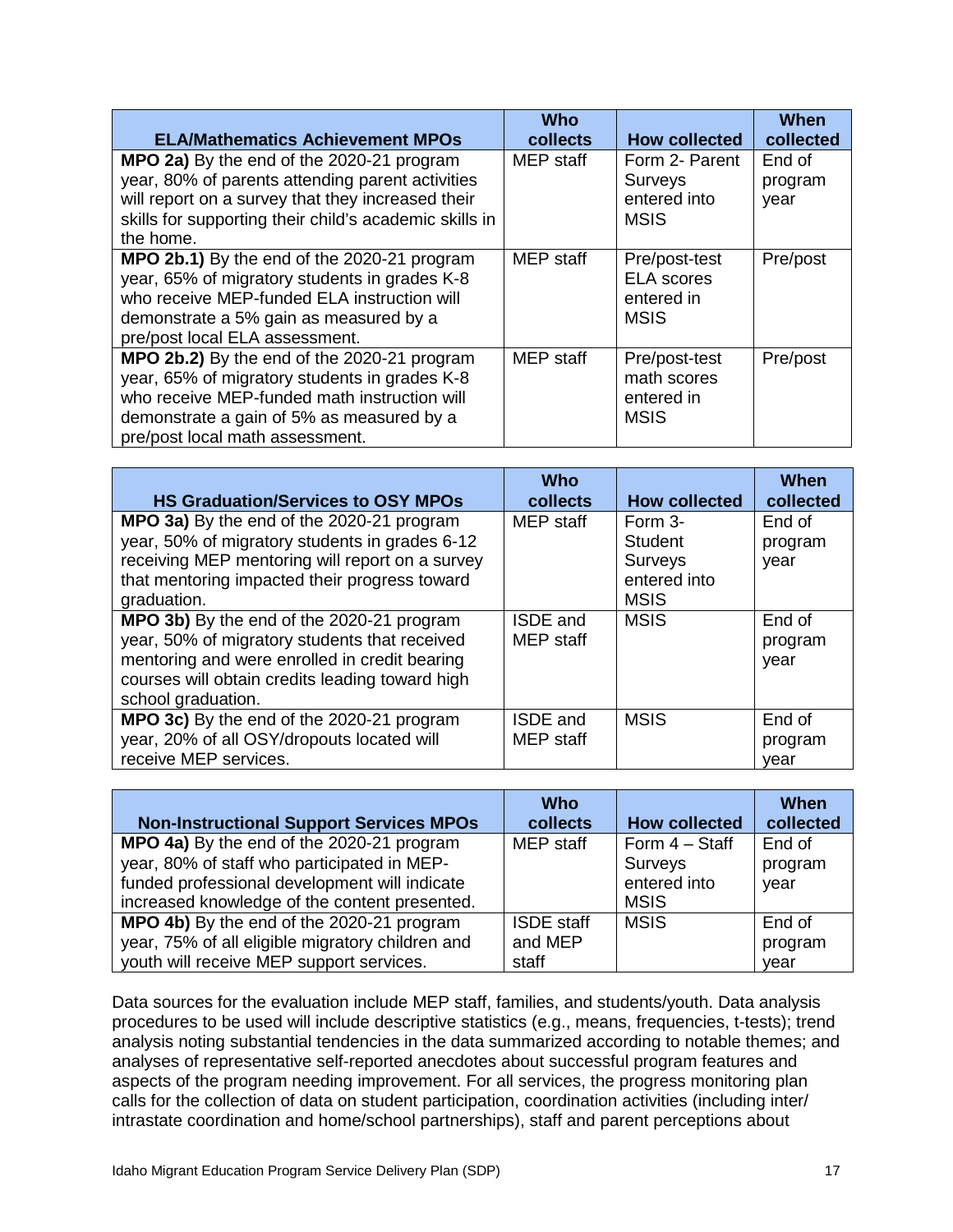program effectiveness, professional development, and program strengths and areas needing improvement.

### <span id="page-22-0"></span>*Interpreting and Using Evaluation Results*

The Idaho MEP supports local projects in their efforts to use evaluation results for making midcourse corrections and improving program services through:

- $\checkmark$  distributing materials to support professional development activities among local MEP staff during local meetings and State workshops;
- $\checkmark$  providing opportunities for staff to share ideas and discuss the use of evaluation results for improvement during statewide meetings;
- $\checkmark$  reviewing program monitoring results and actions;
- $\checkmark$  sharing information and providing consultation on increasing the reliability of data collection and reporting, interpreting data, and student progress monitoring for improving instruction;
- $\checkmark$  including language in the MEP application asking projects to discuss how evaluation results will be used for program improvement purposes;
- $\checkmark$  coordinating with the external evaluator to review processes, procedures, and supports provided to local MEPs; and
- $\checkmark$  sharing information among local MEPs from State and national reading, math, and ID&R meetings, conferences, and forums that focus on the use of data for improvement.

### <span id="page-22-1"></span>*Written Evaluation Report*

To comply with Federal guidelines, the Idaho MEP will perform an annual performance results evaluation in order to inform SEA decision-making and prepare a written evaluation report that contains implementation and performance results data. The written report will include implications and recommendations for improving MEP services to help ensure that the unique educational needs of migratory students are being met.

An external evaluation firm (META Associates) has been contracted to help ensure objectivity in evaluating Idaho's MEP, to examine the effectiveness of services, and to make recommendations to improve the quality of the services provided to migratory students. To evaluate the services, the external evaluators will have responsibility for:

- $\ddot{\phantom{1}}$  creating evaluation data collection forms and the systems and timelines for submitting evaluation data requirements:
- $\triangleq$  collecting and analyzing evaluation data; and
- $\ddot{\phantom{1}}$  preparing a full evaluation report to determine the extent to which progress was made and objectives were met.

The evaluators will collect formative and summative evaluation data to determine the level of implementation of the strategies contained in the SDP; the extent to which progress was made toward State Performance Goals 1 and 5 and the MEP MPOs; and after requested by OME, the GPRA measures.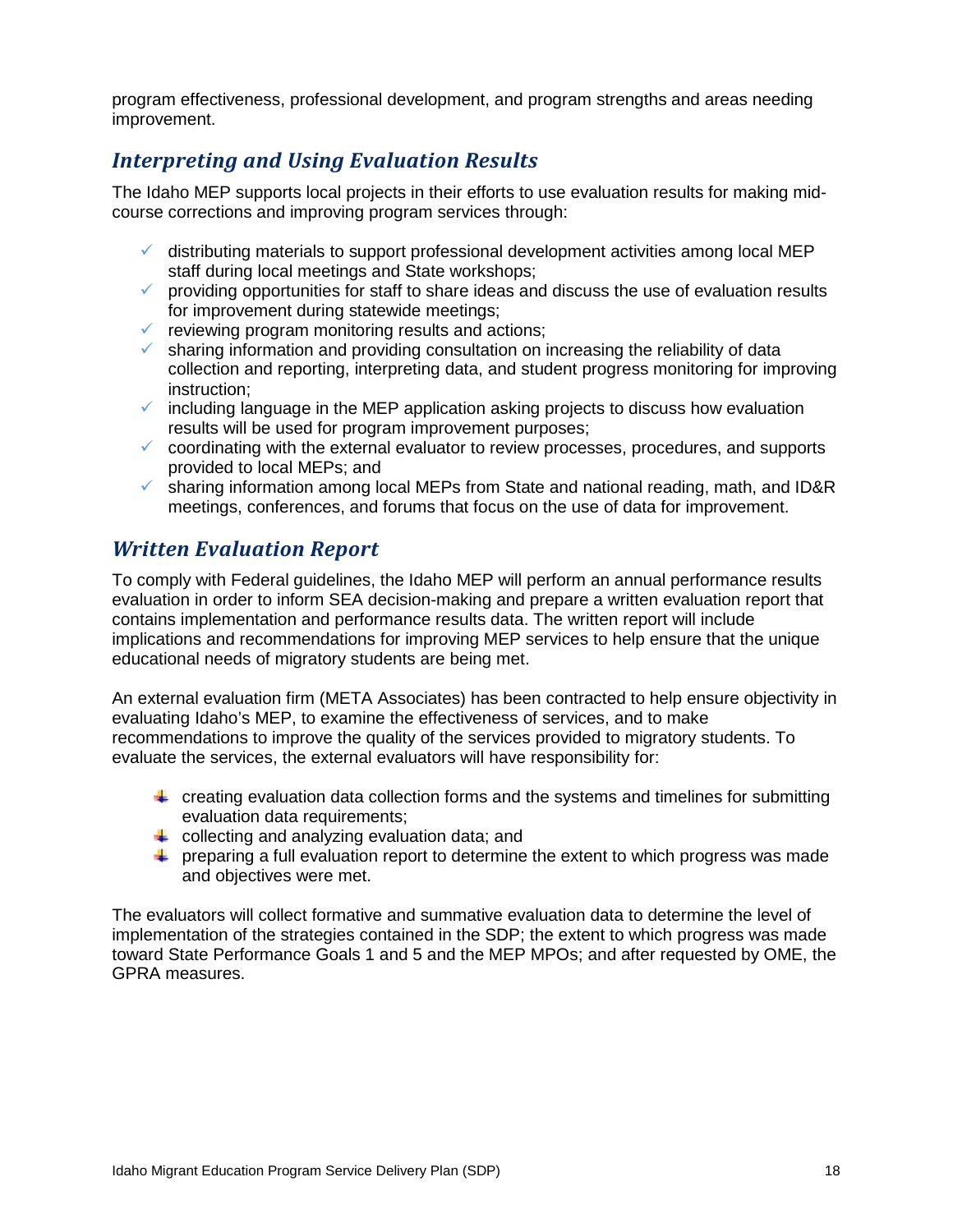# <span id="page-23-0"></span>Project Plan and Logic Model

## <span id="page-23-1"></span>*Project Plan*

The SDP Committee developed **a project plan** to flesh out activities and identify the resources needed for each strategy. All activities are for the local level, and the State is required to ensure that its local projects comply with the comprehensive State plan. Local projects have flexibility to determine activities from within the options provided to implement the strategies in the SDP and achieve the MPOs. The SDP Committee considered the following key questions:

- What options do LOAs have for implementing the strategies?
- What other programs and agencies will be involved in the implementation of the SDP?
- What resources are needed for each activity staffing, funding, or materials?
- What documentation should projects keep onsite about strategy implementation?

| <b>Strategy</b>                                                                                                                                                                                                                                                                                                                                                                                                          | <b>Examples of Strategy</b><br><b>Implementation</b>                                                                                                                                                                                                                                   | <b>Resources to Implement</b><br><b>Strategies</b>                                                                                                                                                                                                                                                                                                                                                                                                                                                                               |
|--------------------------------------------------------------------------------------------------------------------------------------------------------------------------------------------------------------------------------------------------------------------------------------------------------------------------------------------------------------------------------------------------------------------------|----------------------------------------------------------------------------------------------------------------------------------------------------------------------------------------------------------------------------------------------------------------------------------------|----------------------------------------------------------------------------------------------------------------------------------------------------------------------------------------------------------------------------------------------------------------------------------------------------------------------------------------------------------------------------------------------------------------------------------------------------------------------------------------------------------------------------------|
| 1.1) Provide MEP-funded<br>supplemental instructional<br>services to migratory children<br>ages 3-5 (e.g., site-based,<br>home-based, regular school<br>year, summer services, parent<br>volunteer program).                                                                                                                                                                                                             | • Collaborate with Head Start and<br>academically geared preschools<br>• Coordinate with district kinder<br>programs for needs and resource<br>coordination<br>· Site-based, home-based, regular<br>school year, summer services<br>• Teachers and staff conduct<br>volunteer training | • Activities<br>• Age-appropriate assessments for<br>three-year old children (Brigance)<br>$\bullet$ Childcare<br>Curriculum<br>Educate parents about ICCP<br><b>Family liaisons</b><br>$\bullet$<br><b>Flyers</b><br>$\bullet$<br>Idaho Stars<br>$\bullet$                                                                                                                                                                                                                                                                      |
| 1.2) Provide parents with ideas,<br>activities, and materials for use<br>at home with their children to<br>promote first language<br>development, family literacy,<br>and school readiness (e.g.,<br>parent activities, trainings, PAC<br>meetings, home visits, family<br>nights, mini workshops, small<br>group and one-on-one parent/<br>child activities, PI CIG materials<br>including preschool learning<br>kits). | • Coordinate with district kinder<br>programs for needs and resource<br>coordination<br>• Coordinate with Head Start<br>Family nights<br>$\bullet$<br>• Home visits<br>• Mini workshops<br>• PAC meetings<br>• Parent activities<br>• Parent training<br>• PI CIG materials            | Increase summer school count to<br>$\bullet$<br>increase allocation<br>• Lee Pesky Learning Center (Boise)<br>resources and professional<br>development<br>Local libraries<br>$\bullet$<br>• Log-in sheets<br>More funding<br>$\bullet$<br>• MOU with Idaho Community Council<br>• Parent materials in native language<br>• PI CIG materials<br>• Preschool programs and extended<br>kindergarten programs<br>Preschool teachers<br>Translators<br>• United Way<br>• Venues (schools, churches,<br>community centers, libraries) |

#### **English Language Arts/Mathematics Project Plan**

| <b>Strategy</b>                                                                                                                                                                                                                                                                                                                                                              | <b>Examples of Strategy</b><br><b>Implementation</b>                                                                                | <b>Resources to Implement</b><br><b>Strategies</b>                                                                                                                                    |
|------------------------------------------------------------------------------------------------------------------------------------------------------------------------------------------------------------------------------------------------------------------------------------------------------------------------------------------------------------------------------|-------------------------------------------------------------------------------------------------------------------------------------|---------------------------------------------------------------------------------------------------------------------------------------------------------------------------------------|
| 2.1) Provide migrant-funded resources and<br>training to migratory families to promote<br>literacy and numeracy skills (e.g., extended<br>day kindergarten, backpacks and school<br>supplies, family reading and math nights,<br>individual libraries, math manipulatives,<br>migrant summer school, field trips, tutoring,<br>after school programs, books, online programs | • Peer tutoring in native<br>language for ELA/math<br>• Provide math tutoring for<br>parents<br>• Provide multicultural<br>literacy | Advocates<br>• Apps/online programs<br><b>Certification staff</b><br>• Community members<br>$\bullet$ Curriculum<br>Devices<br>• District EL experts<br>• District new teacher mentor |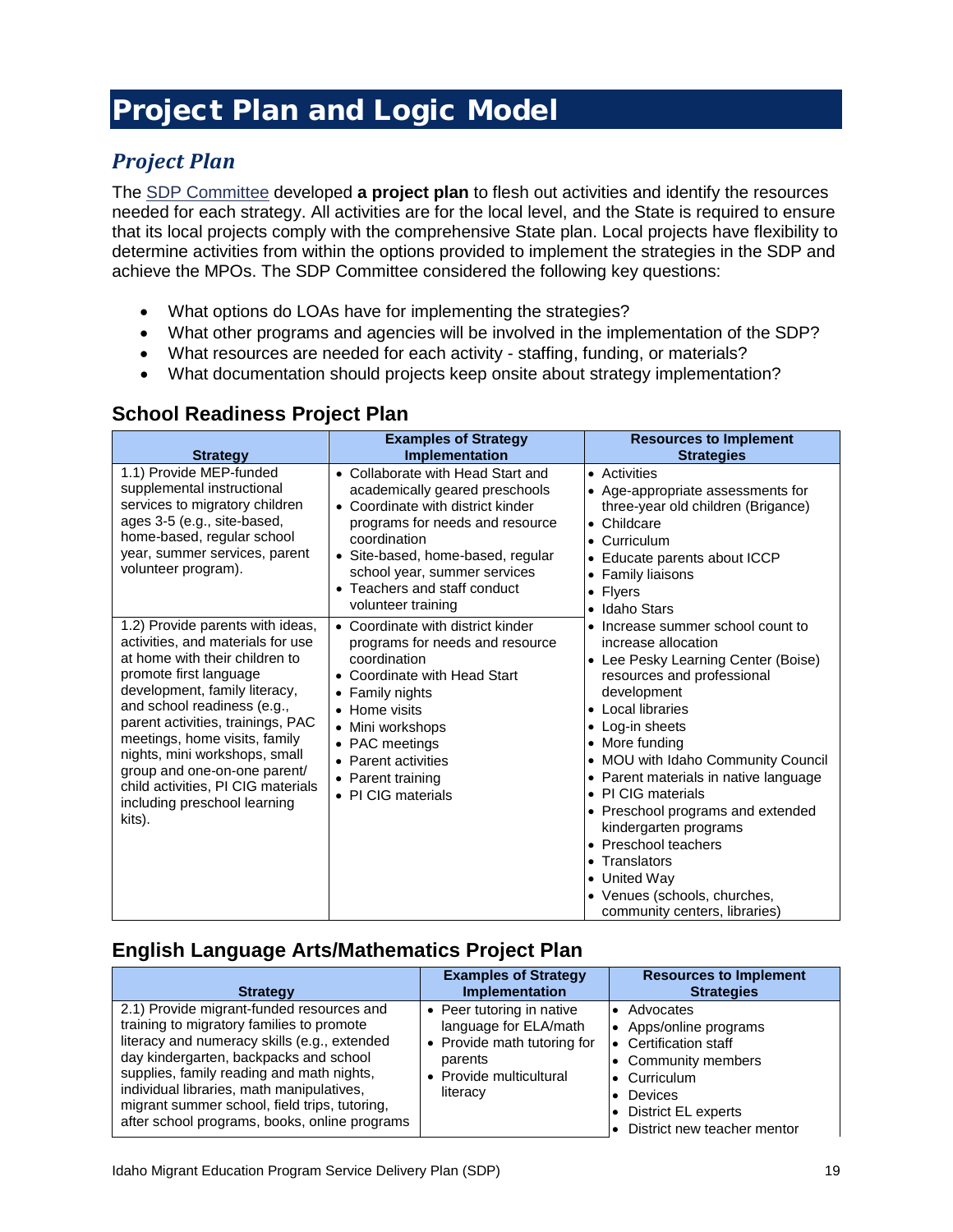| and mobile apps, Saturday school/programs,<br>community supports).                                                                                                                                                                                                                                                                                                                                                                                                                                                                                                                                                                                                                                                     |                                                                                                                                                                                                                                                                | programs<br>• EL Go To strategies through                                                                                                                                                                                                                                                                                        |
|------------------------------------------------------------------------------------------------------------------------------------------------------------------------------------------------------------------------------------------------------------------------------------------------------------------------------------------------------------------------------------------------------------------------------------------------------------------------------------------------------------------------------------------------------------------------------------------------------------------------------------------------------------------------------------------------------------------------|----------------------------------------------------------------------------------------------------------------------------------------------------------------------------------------------------------------------------------------------------------------|----------------------------------------------------------------------------------------------------------------------------------------------------------------------------------------------------------------------------------------------------------------------------------------------------------------------------------|
| 2.2) Provide migratory students with evidence-<br>based supplemental ELA and math instruction<br>aligned to State standards (e.g., summer<br>school, IDLA advancement, ICON, after-<br>school tutoring, home-based instruction,<br>extended day kindergarten, online reading and<br>math interventions, STEM programs).<br>2.3) Collaborate with district, State, and<br>Federal programs to provide professional<br>development to new and experienced teachers<br>and paraprofessionals on evidence-based<br>strategies for developing academic language<br>(e.g., MEP staff attend Go-To strategies<br>training, Idaho Association for Bilingual<br>Educators Conference, Biennial Federal<br>Programs Conference). | After-school tutoring<br>$\bullet$<br>Coordination with Title<br>IA and Title III<br>Extended day<br>kindergarten<br>Home-based instruction<br><b>ICON</b><br><b>IDLA</b> advancement<br>Online interventions<br>PK programs<br>STEM programs<br>Summer school | $\bullet$ SDE<br>$\bullet$ Facilities<br>• Idaho SDE<br>• Internet access Khan Academy<br>$\bullet$ Liaisons<br>• Licenses/apps<br>• Materials/supplies<br>• Motivator/mentor<br>• Peer tutoring<br>• Rosetta Stone<br>$\bullet$ Snacks<br>• Teachers/paras<br>• Trainers<br>• Transportation<br>• University education programs |

# **High School Graduation and Services for OSY Project Plan**

| <b>Strategy</b>                                                                                                                                                                                                                                                                                                                                                                                                                                                                                                                                                                                                                  | <b>Examples of Strategy</b><br>Implementation                                                                                                                                                                                                                                                                                                                                                                                                                                                                                                                                                                                                                                                                                                  | <b>Resources to Implement</b><br><b>Strategies</b>                                                                                                                                                                                                                                                                                                                                                                                                                                                                                                                                                                                                                        |
|----------------------------------------------------------------------------------------------------------------------------------------------------------------------------------------------------------------------------------------------------------------------------------------------------------------------------------------------------------------------------------------------------------------------------------------------------------------------------------------------------------------------------------------------------------------------------------------------------------------------------------|------------------------------------------------------------------------------------------------------------------------------------------------------------------------------------------------------------------------------------------------------------------------------------------------------------------------------------------------------------------------------------------------------------------------------------------------------------------------------------------------------------------------------------------------------------------------------------------------------------------------------------------------------------------------------------------------------------------------------------------------|---------------------------------------------------------------------------------------------------------------------------------------------------------------------------------------------------------------------------------------------------------------------------------------------------------------------------------------------------------------------------------------------------------------------------------------------------------------------------------------------------------------------------------------------------------------------------------------------------------------------------------------------------------------------------|
| 3.1) Coordinate/provide<br>secondary migratory students<br>(grades 6-12) mentoring to<br>support graduation and college/<br>career readiness (e.g., student<br>monitoring system, individual<br>plans for students at-risk of<br>dropping out, graduation<br>specialists, postsecondary<br>counseling, college visits,<br>presentations at PAC meetings,<br>coordination with CAMP,<br>leadership institutes, career<br>fairs/speakers, CIS software<br>training, parent outreach and<br>mentoring, parent and student<br>training on graduation<br>requirements, summer school,<br>credit recovery opportunities,<br>supplies). | <b>CAMP</b> collaborations<br>$\bullet$<br>Career fairs/speakers<br>$\bullet$<br>CIS software training<br>$\bullet$<br>College visits<br>$\bullet$<br>Credit recovery opportunities<br>$\bullet$<br>Develop a student monitoring<br>$\bullet$<br>system<br><b>Graduation specialists</b><br>$\bullet$<br>Implement an individual plan for any<br>student who is at-risk of dropping out<br>Leadership institutes<br>$\bullet$<br>Migrant Club (e.g. NASDME)<br>$\bullet$<br>Parent and student training on<br>$\bullet$<br>graduation requirements<br>Parent outreach and mentoring<br>$\bullet$<br>Postsecondary counseling<br>$\bullet$<br>Presentations at PAC meetings<br>$\bullet$<br>Summer school<br>$\bullet$<br>Supplies<br>$\bullet$ | After-school programs<br>$\bullet$<br><b>AVID</b> staff<br>$\bullet$<br><b>Bilingual staff</b><br>$\bullet$<br>Career centers<br>$\bullet$<br>CCI<br>$\bullet$<br><b>Check &amp; Connect</b><br>$\bullet$<br>College recruiters<br>$\bullet$<br>Computers/Internet<br>$\bullet$<br>Counselors<br>$\bullet$<br>CTE resources<br>$\bullet$<br>Department of Labor<br>$\bullet$<br><b>Graduation specialists</b><br>$\bullet$<br>H <sub>2</sub> A site<br>$\bullet$<br><b>HEP/CAMP</b><br>$\bullet$<br>Hispanic Leadership Summit<br>$\bullet$<br>Hispanic Youth Symposium<br>$\bullet$<br>Hygiene kits<br>$\bullet$<br><b>ICON</b><br>$\bullet$<br><b>IDLA</b><br>$\bullet$ |
| 3.2) Coordinate/provide services<br>for OSY/dropouts to support<br>continuing education and career<br>readiness (e.g., contact<br>OSY/dropouts using school<br>records, MSIX Missed<br><b>Enrollment Report, MSIS</b><br>Discrepancy Report; conduct exit<br>interviews; provide educational<br>counseling; provide supplies and<br>services to H2A and Here to<br>Work OSY; provide referrals to<br>agencies and organizations that<br>also serve migratory students<br>and families).                                                                                                                                          | • Conduct exit interviews<br>• Contact OSY/dropouts using school<br>records, MSIX Missed Enrollment<br>Report, MSIS Discrepancy Report<br>• Provide educational counseling<br>• Provide referrals to agencies and<br>organizations that also serve<br>migratory students and families<br>• Provide supplies and services to H2A<br>and Here to Work OSY                                                                                                                                                                                                                                                                                                                                                                                        | Job Corps<br>$\bullet$<br>Local clubs/universities<br>$\bullet$<br>Mentors/role models<br>$\bullet$<br>Migrant program staff<br>$\bullet$<br><b>Migrant Resource Center</b><br>$\bullet$<br><b>MSLI</b><br>$\bullet$<br>Motivational speakers<br>$\bullet$<br>MP3 players<br>$\bullet$<br><b>MSIX</b><br>$\bullet$<br><b>PASS</b><br>$\bullet$<br>Recruiters do job training<br>$\bullet$<br>Student plans<br>$\bullet$<br>Summer school<br>$\bullet$<br>Teachers<br>$\bullet$<br>Tracking system<br>$\bullet$<br>TRIO Program staff<br>$\bullet$<br><b>Vocational Rehab</b><br><b>Work Study</b><br>$\bullet$                                                            |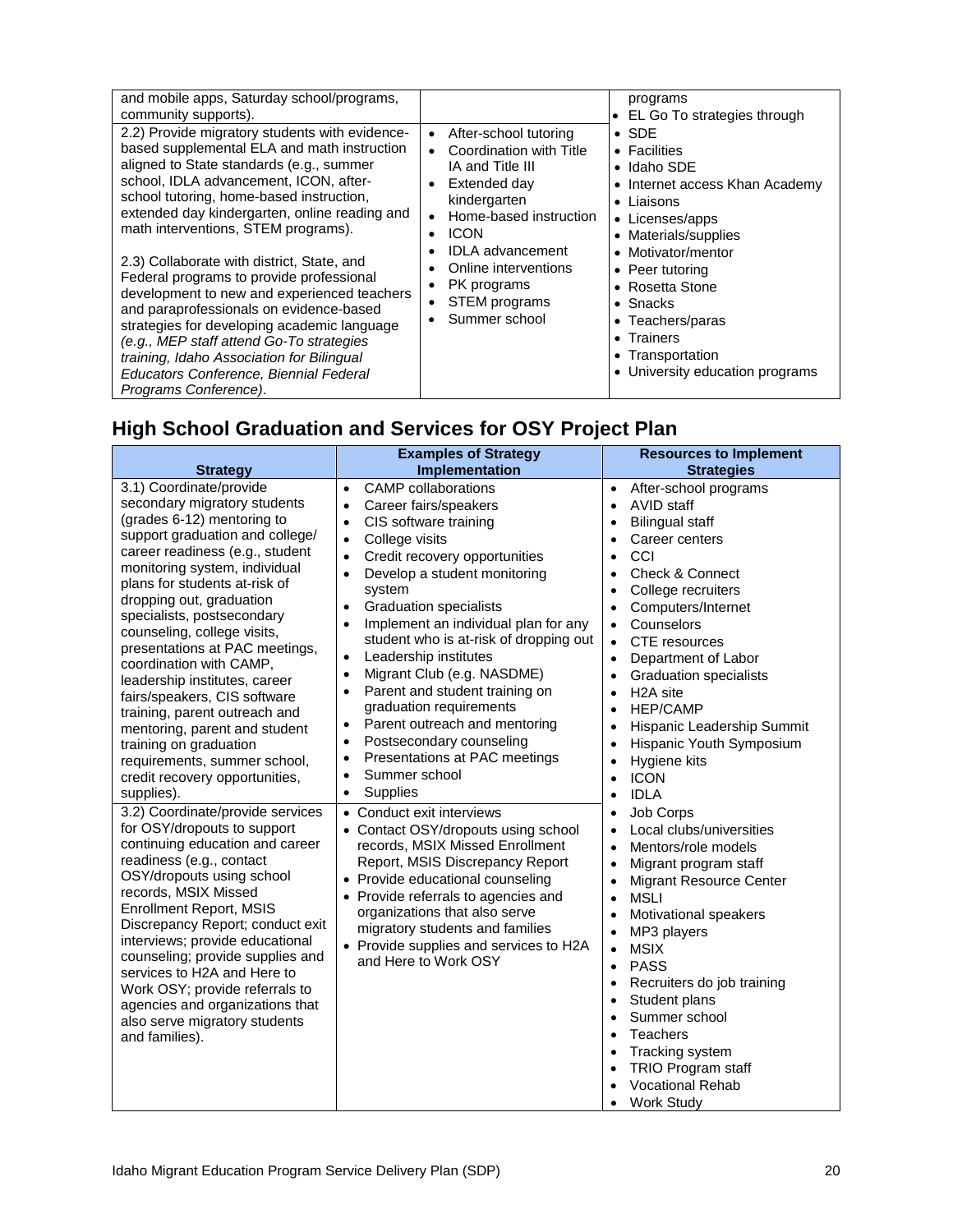# **Non-Instructional Support Services Project Plan**

| <b>Strategy</b>                                                                                                                                                                                                                                                                                                                                                                                      | <b>Examples of Strategy</b><br>Implementation                                                                                                                                                                                                                                                                                                                                                                                                                                                                                                                                                                                                                                                                                                                                                                                                                    | <b>Resources to Implement</b><br><b>Strategies</b>                                                                                                                                                                                                                                                                                                                                                                                                                                                              |
|------------------------------------------------------------------------------------------------------------------------------------------------------------------------------------------------------------------------------------------------------------------------------------------------------------------------------------------------------------------------------------------------------|------------------------------------------------------------------------------------------------------------------------------------------------------------------------------------------------------------------------------------------------------------------------------------------------------------------------------------------------------------------------------------------------------------------------------------------------------------------------------------------------------------------------------------------------------------------------------------------------------------------------------------------------------------------------------------------------------------------------------------------------------------------------------------------------------------------------------------------------------------------|-----------------------------------------------------------------------------------------------------------------------------------------------------------------------------------------------------------------------------------------------------------------------------------------------------------------------------------------------------------------------------------------------------------------------------------------------------------------------------------------------------------------|
| 4.1) Provide professional<br>development for MEP and non-MEP<br>staff on the migratory lifestyle and<br>the unique needs of migratory<br>students and how to address those<br>needs (e.g., program and cultural<br>awareness presentations, field or<br>home visits for teachers and<br>administrators, training on<br>mobility/academic/social<br>gaps/specific stresses of migratory<br>families). | Cultural awareness training by<br>$\bullet$<br>the Department of Labor<br>Field or home visits for<br>$\bullet$<br>teachers and administrators<br>Migrant basics training<br>$\bullet$<br>Program and cultural<br>$\bullet$<br>awareness presentations<br>Training for summer school<br>$\bullet$<br>staff<br>Training on how the brain<br>$\bullet$<br>works<br>Training on<br>$\bullet$<br>mobility/academic/social<br>gaps/specific stresses of<br>migratory families<br>Trauma training by St. Al's<br>$\bullet$                                                                                                                                                                                                                                                                                                                                             | <b>Binational teachers</b><br>$\bullet$<br>Childcare<br>$\bullet$<br>CCI staff<br><b>Graduation specialists</b><br>$\bullet$<br><b>Head Start staff</b><br>$\bullet$<br><b>HEP/CAMP</b><br><b>ICON</b><br>$\bullet$<br><b>IPUL</b><br>$\bullet$<br>Local resource packets<br>Local universities<br>$\bullet$<br>Mental health agency staff<br>$\bullet$<br><b>MEP</b> directors<br>$\bullet$<br>Migrant liaisons<br>$\bullet$<br><b>NASDME</b><br>$\bullet$<br>PAC meetings<br>$\bullet$<br>PI CIG<br>$\bullet$ |
| 4.2) Provide support services to<br>students and families to increase<br>student engagement in school (e.g.,<br>extracurricular activities, parenting<br>classes, mental health, parent<br>literacy workshops, instructional<br>home visits, food/clothing/shelter,<br>legal services, workshops on<br>domestic violence, sexual abuse).                                                             | Coordinate with Centro de<br>$\bullet$<br>Crisis del Valle, Lion's Club for<br>glasses, United Way, Lee<br>Pesky<br>Community events<br>$\bullet$<br>Local community resource<br>$\bullet$<br>committees<br>Establish partnerships with<br>$\bullet$<br>MSHS, Public Health<br>Department, Health and<br>Human Services, CCI<br><b>Extracurricular activities</b><br>$\bullet$<br>Food/clothing/shelter<br>• Glasses, dental, mental,<br>health, immunizations, school-<br>based health screening service<br>Idaho Stars<br>$\bullet$<br>Instructional home visits<br>$\bullet$<br>Legal services<br>$\bullet$<br>Mental health<br>$\bullet$<br>Parent literacy workshops<br>$\bullet$<br>Parenting classes<br>$\bullet$<br>Seek resources from the local<br>$\bullet$<br>library<br>Workshops on domestic<br>violence<br>Workshops on sexual abuse<br>$\bullet$ | Regional coordinators<br>$\bullet$<br>School counselors<br>$\bullet$<br>SDE staff<br>$\bullet$<br>SDE website<br>$\bullet$<br>Snacks<br>$\bullet$<br>Supplies and materials<br>$\bullet$<br>Title IC and Title III YouTube<br>$\bullet$<br>channel<br>Title III directors<br>$\bullet$<br><b>Trainers</b><br>$\bullet$<br><b>Translation services</b><br>$\bullet$<br>Venues<br>$\bullet$<br>YES! brochures                                                                                                     |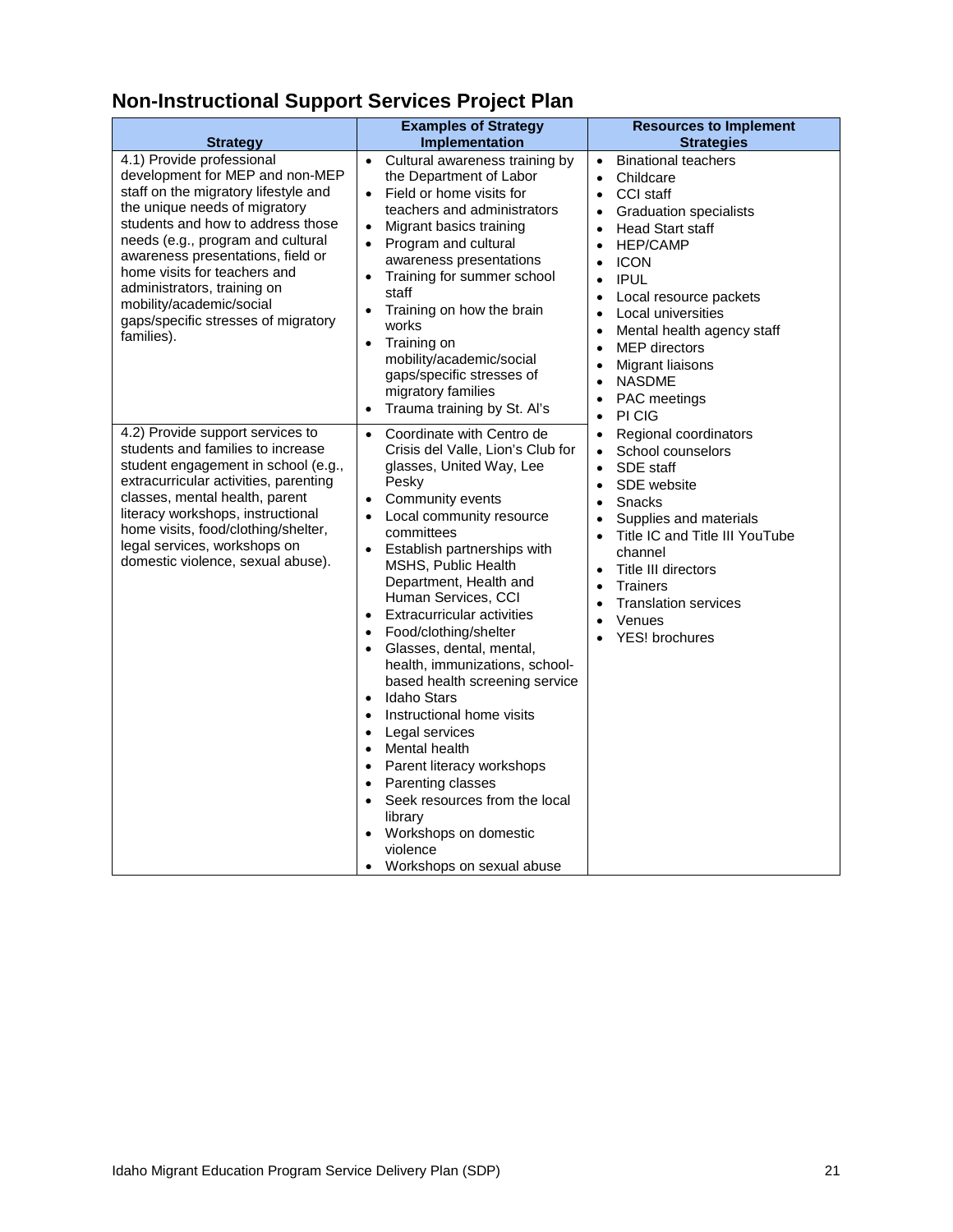#### **Acronyms used in Resources**

**AVID**=Advancement Via Individual Determination **CAMP**=College Assistance Migrant Program **CCI**=Community Council of Idaho **CIS**=Career Information System **CTE**=Career/Technical Education **EL**=English Learner **ELA**=English Language Arts **ENL**=English as a New Language **FAFSA**=Free Application for Federal Student Aid **H2A**=Temporary Agricultural Workers **HEP**=High School Equivalency Program **ICCP**=Idaho Child Care Program **ICON**=Idaho Connects Online School **IDLA**=Idaho Digital Learning Academy **IPUL**=Idaho Parents Unlimited, Inc. **MOU**=Memorandum of Understanding

**MSHS**=Migrant and Seasonal Head Start **MSIS**=Migrant Student Information System **MSIX**=Migrant Student Information Exchange **MSLI**=Migrant Student Leadership Institute **NASDME**=National Association of State Directors of Migrant Education **OSY**=Out-of-School Youth **PAC**=Parent Advisory Committee **PASS**=Portable Assisted Study Sequence **PD**=Professional Development **PI CIG**=Preschool Initiative Consortium Incentive **Grant SDE**=State Department of Education **STEM**=Science, Technology, Engineering, and Math **Yes! Program**=Youth Exchange and Study Program

The Logic Model on the following page is a visual representation of the assumptions and theory of action that underlie the structure of an education program. The main components of the Idaho MEP logic model include inputs, activities, outputs, and outcomes (separated into short-term, mid-term, and long term). The Logic Model provides the foundation for assessing the effectiveness and progress of the Idaho MEP, ensures a realistic picture of what the program can expect to accomplish, and helps tell the story and show the impact of the Idaho MEP.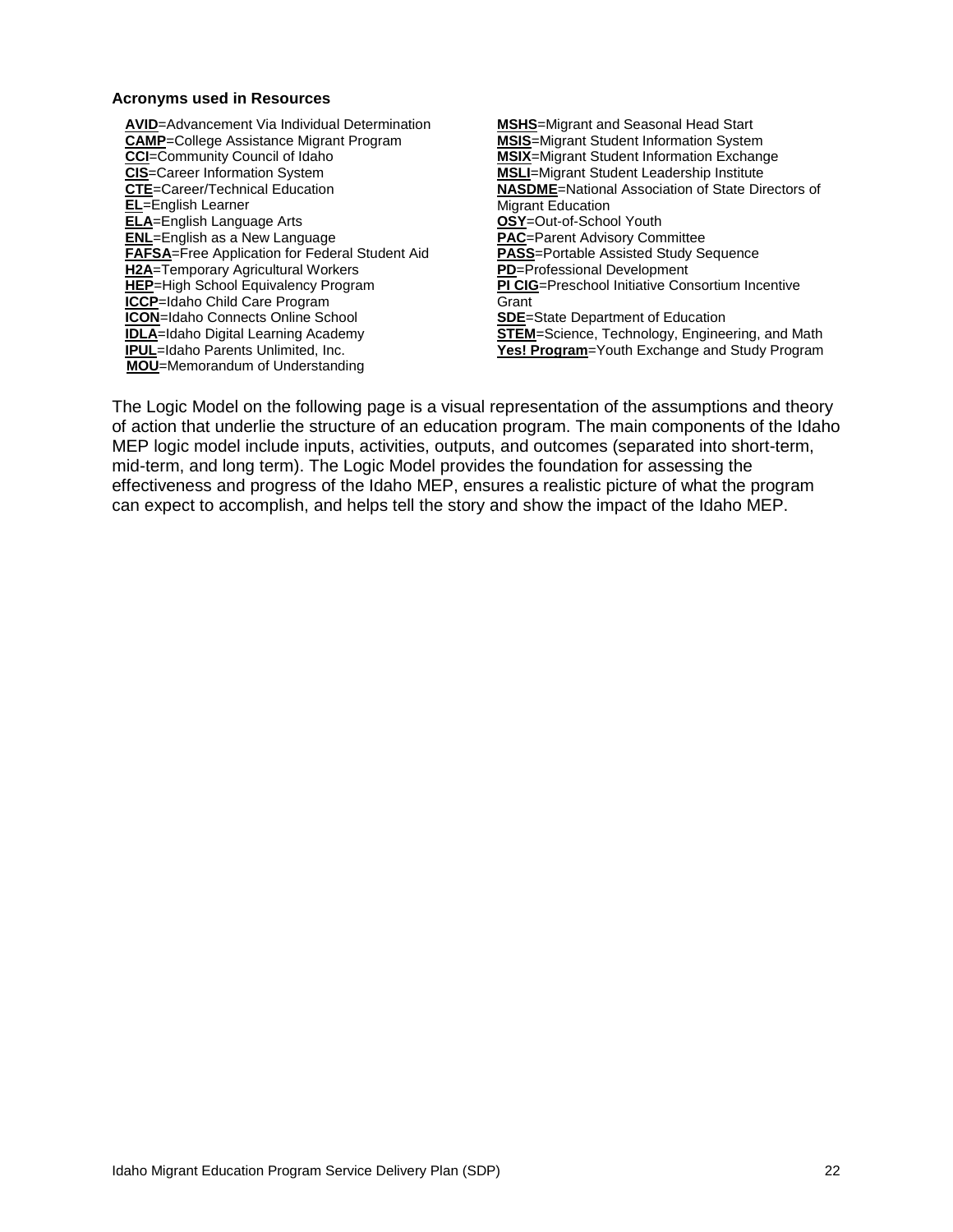# *Idaho Migrant Education Program Logic Model*

<span id="page-27-0"></span>

| <b>Inputs</b>          | <b>Activities</b>        | <b>Outputs</b>        | <b>Short-term</b><br><b>Outcomes</b> | Mid-term<br><b>Outcomes</b> | Long-term<br><b>Outcomes</b> |
|------------------------|--------------------------|-----------------------|--------------------------------------|-----------------------------|------------------------------|
| -MEP allocation        | -Supplemental            | -State service        | -Improved student                    | -70% of migratory           | -Increased number of         |
|                        | reading and              | delivery model        | reading and math                     | preschool children          | migratory students           |
| -State MEP staff       | mathematics              |                       | skills                               | receiving MEP instruction   | scoring proficient or        |
|                        | instruction              | -MEP staff provide    |                                      | demonstrate a 5% gain on    | above on State               |
| -Regional/local        |                          | reading and math      | -Families involved in                | school readiness            | assessments                  |
| operating agency       | -Regular year and        | instruction to        | supporting their                     | assessments                 |                              |
| (LOA) staff            | summer instructional     | students              | children's education                 |                             | -Increased school            |
|                        | programs                 |                       |                                      | -65% of migratory students  | readiness skills             |
| -Evaluation/data       |                          | -Migratory students   | -MEP staff trained                   | in grades K-8 who receive   |                              |
| team                   | -Tutoring                | served year-round     |                                      | <b>MEP-funded ELA</b>       | -Increased high school       |
|                        |                          |                       | -MEP services found                  | instruction demonstrate a   | graduation rates             |
| -Collaborators (e.g.,  | -Secondary credit        | -LOAs host parent     | effective are                        | 5% gain on local ELA        |                              |
| community agencies,    | accrual                  | activities and events | sustained                            | assessments                 | -Increased number of         |
| institutions of higher |                          |                       |                                      |                             | migratory students           |
| education [IHEs],      | -Support services        | -MEP staff attend     |                                      | -65% of migratory students  | prepared for and             |
| other State/Federal    |                          | professional          |                                      | in grades K-8 who receive   | attending                    |
| programs)              | -Parent activities       | development           |                                      | MEP-funded math             | postsecondary                |
|                        |                          |                       |                                      | instruction demonstrate a   | education                    |
| -CNA results           | -Continuous              | -Collaborators        |                                      | 5% gain on local math       |                              |
|                        | <b>Improvement Cycle</b> | provide services to   |                                      | assessments                 |                              |
| -Evaluation data       |                          | migratory students    |                                      |                             |                              |
| (implementation/       | -SEA monitoring/         |                       |                                      | -50% of migratory students  |                              |
| results)               | technical assistance     | -Migratory children   |                                      | that receive mentoring      |                              |
|                        |                          | identified and        |                                      | obtain credit leading       |                              |
|                        |                          | recruited             |                                      | toward high school          |                              |
|                        |                          |                       |                                      | graduation                  |                              |
|                        |                          |                       |                                      | -increased number of        |                              |
|                        |                          |                       |                                      | OSY/dropouts receive        |                              |
|                        |                          |                       |                                      | <b>MEP</b> services         |                              |
|                        |                          |                       |                                      |                             |                              |
|                        |                          |                       |                                      | -75% of eligible migratory  |                              |
|                        |                          |                       |                                      | students and youth          |                              |
|                        |                          |                       |                                      | receive MEP support         |                              |
|                        |                          |                       |                                      | services                    |                              |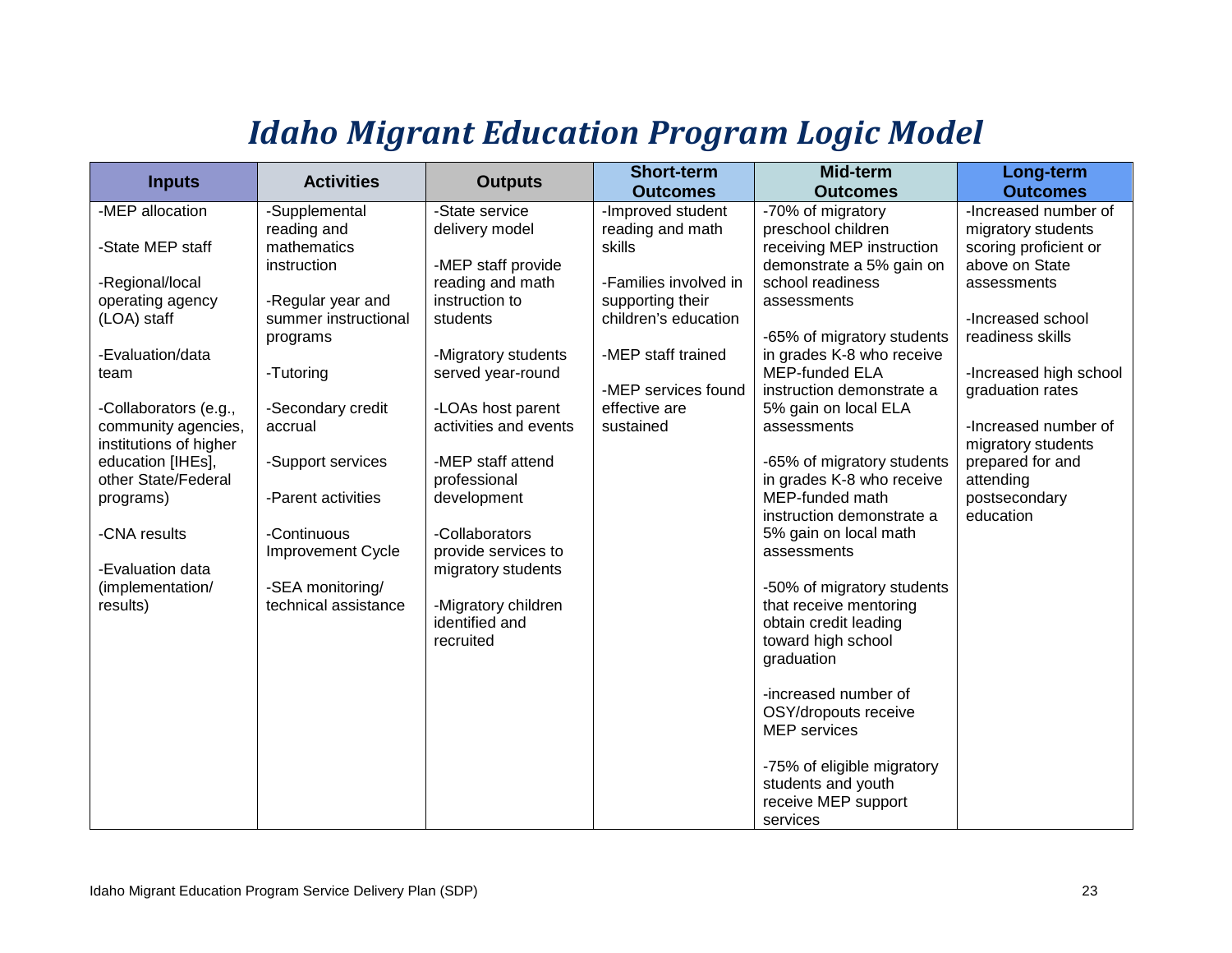# <span id="page-28-0"></span>Migratory Children Identified to Receive PFS

In accordance with the ESEA—Section 1304(d), MEPs must give PFS to migratory children who meet the following definition:

*In providing services with funds received under this part, each recipient of such funds shall give priority to migratory children who have made a qualifying move within the previous 1-year period and who (1) are failing, or most at risk of failing, to meet the challenging State academic standards; or (2) have dropped out of school.*



The definition of PFS is operationalized in Idaho by having an Educational Interruption and meeting at least one Academic Risk criterion below.

### **Educational Interruption**

• Student had a qualifying move within the previous 1-year period

**Academic Risk** *Criteria 1a must be used if scores are available.*

• **Criteria 1a:** Student has Idaho Assessment Scores, [1304 (d)(1)]

A student who is not proficient on a state assessment:

| <b>Assessments</b>                           | <b>Scores</b>                                                      |
|----------------------------------------------|--------------------------------------------------------------------|
| WAPT & ACCESS                                | Less than a 5 on the overall test or less<br>than 5 on any subtest |
| ISAT English Language Arts, Math,<br>Science | Less than a 3 on any test                                          |
| IRI                                          | Less than a 3                                                      |

• **Criteria 1b:** Student has no Idaho Assessment Scores.

A student who has shown lack of academic proficiency on another objective measure:

| <b>Objective Measures</b>               | <b>Criteria</b>                         |  |
|-----------------------------------------|-----------------------------------------|--|
| District Assessments, RTI Screeners, or | Less than proficient for grade level    |  |
| progress monitoring assessments         | expectations                            |  |
| Lacks credit(s)                         | Missing credit(s) needed for graduation |  |
| Other state's assessment                | Less than proficient on a state         |  |
|                                         | assessment from another state (MSIX)    |  |

• **Criteria 2:** Student has dropped out of school, [1304 (d)(2)]

Every local migrant project in Idaho is required to enter at-risk information on every migratory child/youth into MSIS. This provides information to determine which migratory children/youth should receive services first, provides other districts/states information should the child/youth move, and assists the State MEP in determining allocations.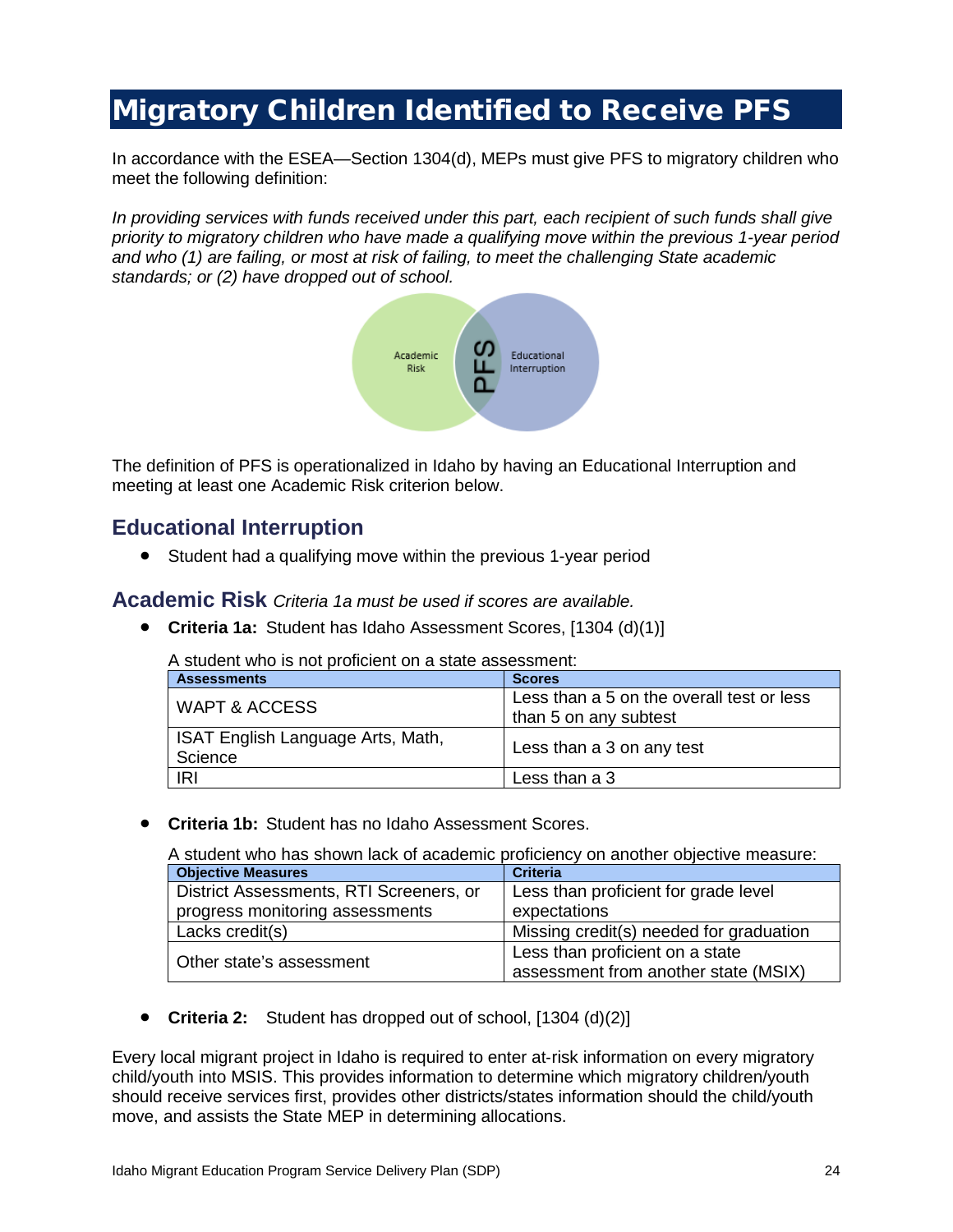# <span id="page-29-0"></span>Identification and Recruitment Plan

### <span id="page-29-1"></span>*Roles and Responsibilities of Recruiters*

Identification and recruitment (ID&R) of eligible migratory children is key to the MEP. "Identification" is the process of determining the location and presence of migratory children. "Recruitment" is defined as making contact with migratory families, explaining the MEP, securing the necessary information to make a determination that the child is eligible for the program, and recording the basis of the child's eligibility on a Certificate of Eligibility (COE).

The ID&R of eligible migratory children in Idaho is carried out through local recruiters in 43 migrant project districts and three regional MEP coordinators that serve the six regions of Idaho in non-project districts. The regional MEP coordinators receive ongoing training on determining eligibility, networking with families and community organizations, interviewing families, completing COEs, and other ID&R basics. The Idaho MEP clearly outlines eligibility rulings, basic concepts for recruiters, and the roles and responsibilities of recruiters in the [Idaho MEP](http://www.sde.idaho.gov/el-migrant/migrant/files/general/program-information/Idaho-Migrant-Program-Manual.pdf)  [Program Manual.](http://www.sde.idaho.gov/el-migrant/migrant/files/general/program-information/Idaho-Migrant-Program-Manual.pdf)

### <span id="page-29-2"></span>*Quality Control Plan*

The Idaho MEP is responsible for implementing procedures to ensure the accuracy of eligibility information received from recruiters and others identifying or recruiting potential migratory students. The COE is the form the State uses to document MEP eligibility determinations.

In order to receive a MEP allocation from the U.S. Department of Education, the Idaho MEP must submit accurate child counts of eligible children to the Secretary of Education. Furthermore, it must:

- keep records of these eligibility determinations to verify that the counts are correct;
- maintain documentation of eligibility determinations to demonstrate that only children who meet the definition of "migratory child" are served; and
- monitor the operation of subgrantees effectively by reviewing records of eligibility determinations to verify that they are administering the MEP in accordance with the law.

Preventing errors that occur is a focus of professional development and individualized technical assistance provided to the recruiters. Quality control also takes place through careful reviews of COEs by recruiters and the Director/State/regional MEP personnel. A liaison conducts all aspects of a 4-step plan. The COEs then go to the Regional MEP Coordinators who then approve all COEs for their area. The Regional MEP Coordinators then send the COEs to the Migrant Program Specialist at the State MEP. If corrections of revisions need to be made, the COE is returned to the Regional MEP Coordinator, who then reviews the errors with the migrant recruiter. At each of these levels, reviews for accuracy include verification of the completeness of the information, determination of whether or not the instructions to the COE have been followed, and verification that the parent/guardian has signed the form. Also, the interviewer signature must be in place. Services cannot be provided to migratory students until final approval has been obtained. This review process is done in a timely manner.

As described in the Idaho MEP Quality Control Policies and Procedures Guide (December 2016), the State process ensures that only eligible migratory children are recruited for the MEP and that all eligibility decisions are supported by appropriate documentation. The ID&R Plan reflects the statutory requirements of 34 CFR Part 200 Sec. 200.89. All local projects that receive MEP funding from ISDE must develop and follow an approved local quality control plan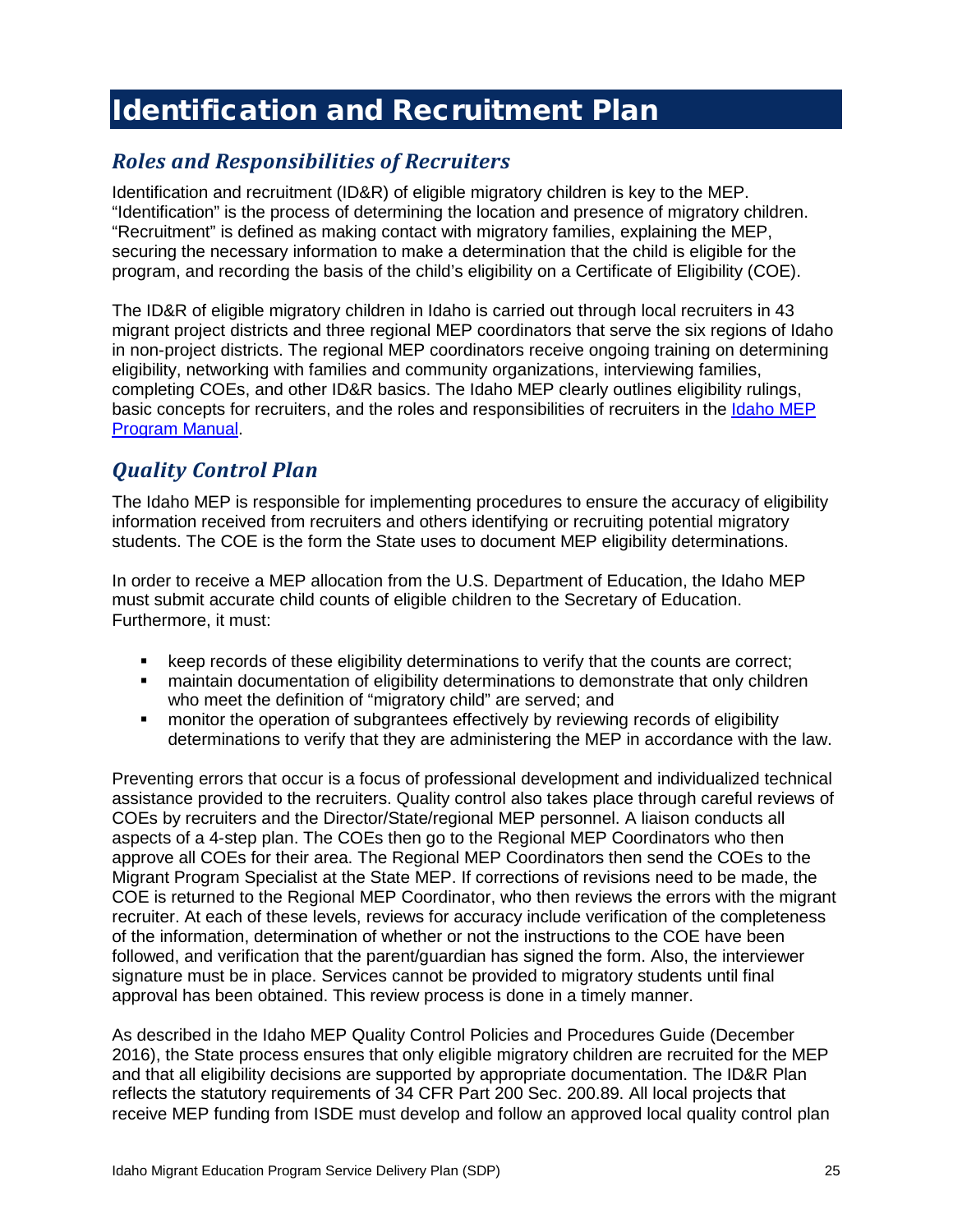that describes how the LOA intends to follow the guidelines and procedures delineated in the Idaho MEP State plan. Specifically, Idaho's MEP Quality Control goals are to:

- identify and recruit all eligible migratory children residing in Idaho;
- ensure that proper MEP eligibility determinations are made in a collaborative manner by MEP personnel; and
- ensure that proper MEP eligibility determinations are supported by accurate documentation.

These goals are accomplished through three interactive components: 1) recruiter quality controls; 2) proper eligibility determinations and documentation submission quality controls; and 3) rolling re-interviews with each component being of equal importance and each being implemented with fidelity to achieve high quality ID&R in the State of Idaho.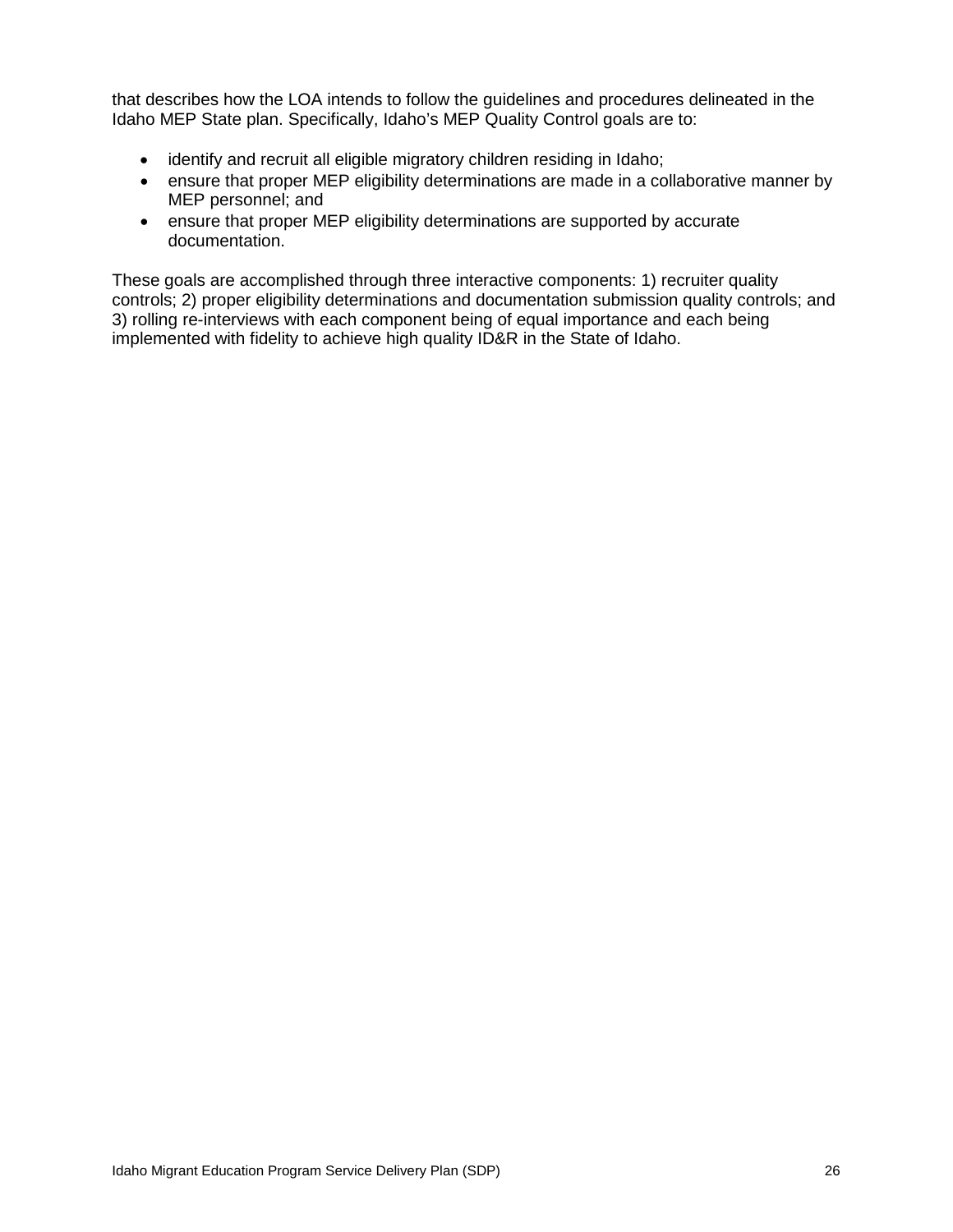# <span id="page-31-0"></span>Parent Engagement Plan

### <span id="page-31-1"></span>*Structures to Support Migratory Parents*

Parent and family engagement is a cornerstone to the MEP, and the ISDE supports statewide and local opportunities to increase formal and informal parent involvement through its LOAs. The LOAs provide a variety of activities in which parents of migratory children are encouraged to participate for the assessment of students' needs and for training on a variety of topics per parents' interest. Activities include, but are not limited to, the following:

#### **State Parent Advisory Council (PAC)**

- Members consist of migratory parents, former migratory parents, school officials, community leaders, and/or other individuals involved with migratory families.
- Provide parents the opportunity to express concerns in the planning, implementation, and evaluation of the Idaho MEP.
- Provide parents with the knowledge and skills needed to be an effective advocate for their child.
- Provide parents the opportunity to provide support to school programs.

#### **Local and regional level parental involvement meetings**

- Local level informational meetings are provided to educate parents on the importance of their involvement in their children's education; create connections between parents and school districts; identify parental needs that will better equip parents to participate in their children's education; distribute resources that will aid parents' development as contributors to their children's education; and recruit parents and school district officials to serve on the State PAC.
- Local PAC activities provide parents with an opportunity to provide input on how the ISDE designs the MEP and provides services to migratory families; enhance migratory parents' ability to advocate for their children, as well as to be more involved in their children's education; and provide parents with the communication and technical skills they need to effectively participate in their children's education. Training topics include becoming community leaders; computers/Internet; cross-cultural training; reading with their child; how to prepare their child for participating in a summer program; school readiness; graduation from high school; and preparation for college study.
- Local parent meetings include collaboration with local service agencies and local school district parent resource centers to provide training on a variety of topics. Parents are encouraged to attend local events based on information provided by local service agencies and school districts. Collaboration occurs with school districts, local libraries, Adult Basic Education, and/or other local service agencies to provide classes.

#### **Surveys and evaluations**

- Anonymous surveys and evaluations are conducted after activities and events organized for migratory families, such as summer, after school, and other special programs, and parent opinions are taken into account in planning activities.
- Migratory parents provide responses about their preferences and needs regarding topics to be discussed and presentations or trainings to be held during future parental involvement activities.
- Anonymous evaluations also are conducted after every parental involvement activity (parent meetings, PAC meetings, most home visits) to receive parent input on the convenience of the day/time meetings are held, relevance and quality of topics discussed, organization, etc.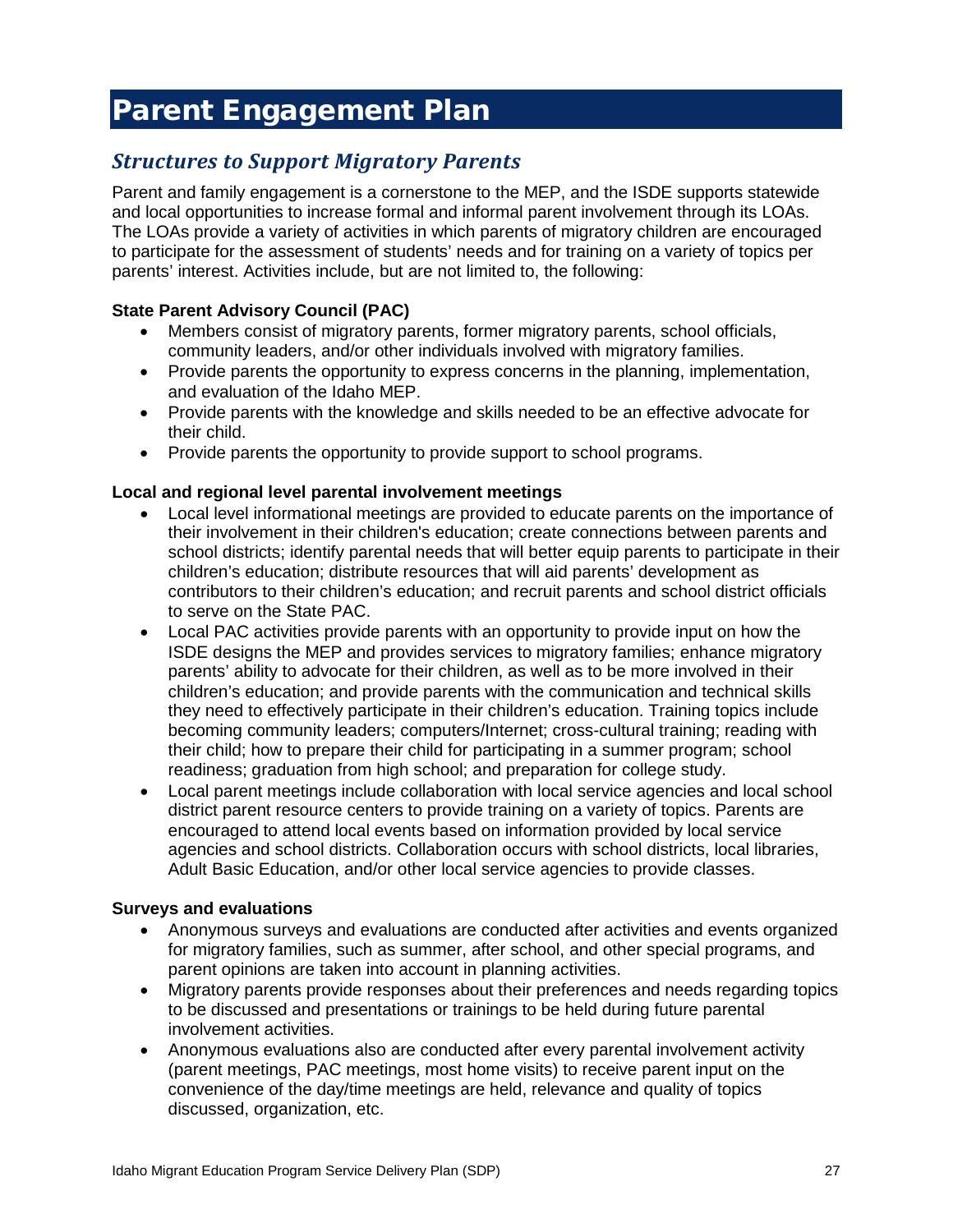#### **Home visits and phone calls**

- Home visits are conducted with all families to collect information for the families' needs soon after their recruitment, and after that, conducted regularly to ensure MEP staff have current information on the family. Home visits also are used in lieu of parental involvement meetings in areas with small number of families, where families live too far from each other, and with families who are unable to attend due to unexpected changes in their work schedule, sudden illness, and/or other issues.
- Phone calls are used frequently to follow-up on discussions that have taken place during parental involvement activities, as a reminder of events, and to follow-up on resolution of individual families' issues, etc.

#### <span id="page-32-0"></span>*Parent Resources*

The Idaho MEP offers information for parents to learn about the schools, seek assistance related to adult education, assist with instruction in the home, and provide guidance to parents on how to help their child make school and career choices. In addition, through the MEP, parents learn strategies for involvement, ways to understand the ID&R process to determine whether their family qualifies for the program, and ideas on helping their child experience success in school.

Migratory parents play a key role in planning educational programs for their children. Involving migratory parents in planning the MEP builds their capacity to assist with their children's learning at home. In addition, parent involvement in the planning of the MEP helps in their understanding of the program resulting in informed conversations with MEP and school staff about their children's education. Through their participation in the planning process, migratory parents are more likely to become supporters of the MEP, taking a personal role in its success.

Migratory parents in Idaho are partners and resources in the education of their children. Because of work schedules, family responsibilities, childcare responsibilities, and other competing priorities, parents may not always be available to actively partner with schools or serve as a resource as requested. However, through the daily interaction that occurs between parents and migrant staff, strong communication and trust is fostered, allowing a close working relationship.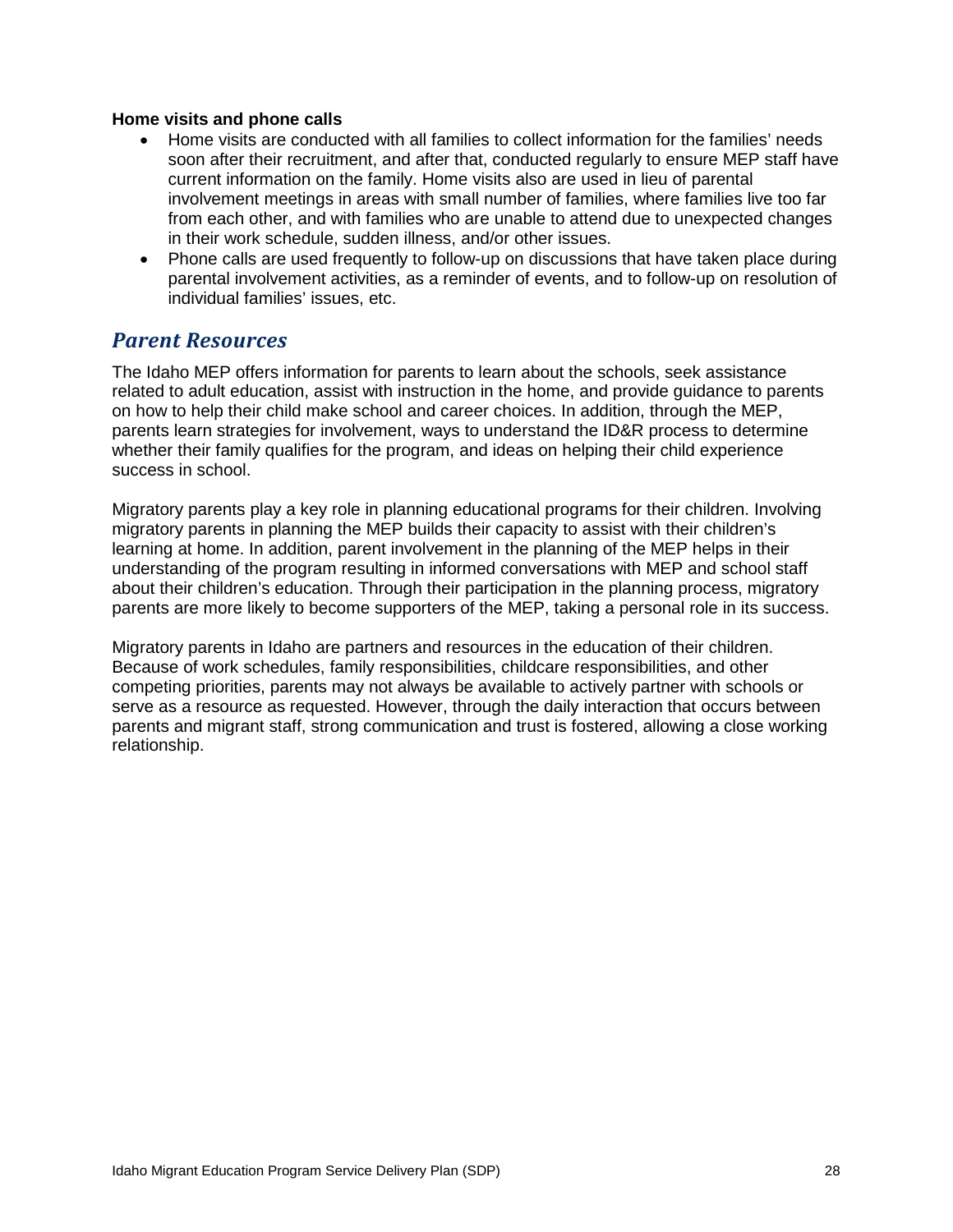# <span id="page-33-0"></span>Exchange of Student Records

### <span id="page-33-1"></span>*Statewide MEP Data Collection and Reporting System*

The Idaho Migrant Student Information System (MSIS) is a computerized database that stores, maintains and transfers educational and health information for migrant students. The database has the capability of providing migratory student transfer documents, State and school district monthly and yearly reports, as well as data for the Federal Consolidated State Performance Report (CSPR). MSIS assists educators by providing continuity in educational and health reporting and record keeping. Utilizing MSIS online, educators have immediate access to student academic and health information.

MSIS is managed by ISDE in accordance with Federal laws, such as the Federal Family Educational Rights and Privacy Act (FERPA) and the Individuals with Disabilities Education Act (IDEA, 34 CFR §§ 300.127 and 300.560-300.576), and Idaho statutes and regulations (i.e., Sections 33-133). All of these laws and policies are essential to maintaining the confidentiality of migratory student records as they are collected and maintained within MSIS.

Idaho uses the MSIS database to collect and store COE data. Information is collected from approved COEs. Idaho's COE contains the following data elements: school district name, school district county/district code, school year, enrollment date, child's name, gender, birth date, birth place, type of verification of birth date, grade, school building code, enrollment type, parents' names and contact information, name of person that provided data, residency date, qualifying arrival date, previous residence (city, state, country), current residence (city, state, country), reason for children's move, type of move (e.g., obtain or to seek the following: temporary or seasonal employment or agricultural related or fishing related) and qualifying activity.

### <span id="page-33-2"></span>*Migrant Student Records Exchange (MSIX)*

To achieve the goal of facilitating the transfer of education records between states and districts in those states to which migratory children move, Section 1308(b)(1) of the ESEA, as amended, requires the Secretary to "assist states in the electronic transfer of student records and in determining the number of migratory children in each state". Furthermore, Section 1308(b)(2) requires the Secretary, in consultation with the states to "ensure the linkage of migratory student record systems for the purpose of electronically exchanging, among the states, health and educational information regarding all migratory students eligible under this part."

Established and administered by a contract with the Department of Education, MSIX is the technology that allows states to share educational and health information on migratory children who travel from state to state and who as a result, have student records in multiple states' information systems. MSIX works in concert with the existing migratory student information systems that states currently use to manage their migrant data to fulfill its mission to ensure the appropriate enrollment, placement, and accrual of credits for migratory children nationwide.

Idaho MEP and staff involved in school enrollment, grade and course placement, accrual of high school credits, and participation in the MEP have direct access to MSIX. MSIX produces a single "consolidated record" for each migratory child that contains information from each state in which the child was ever enrolled. Upon enrollment in the MEP and/or a change of residence to a new district or state, service providers review the consolidated record for relevant information related to school enrollment, grade and course placements, accrual of high school credits, and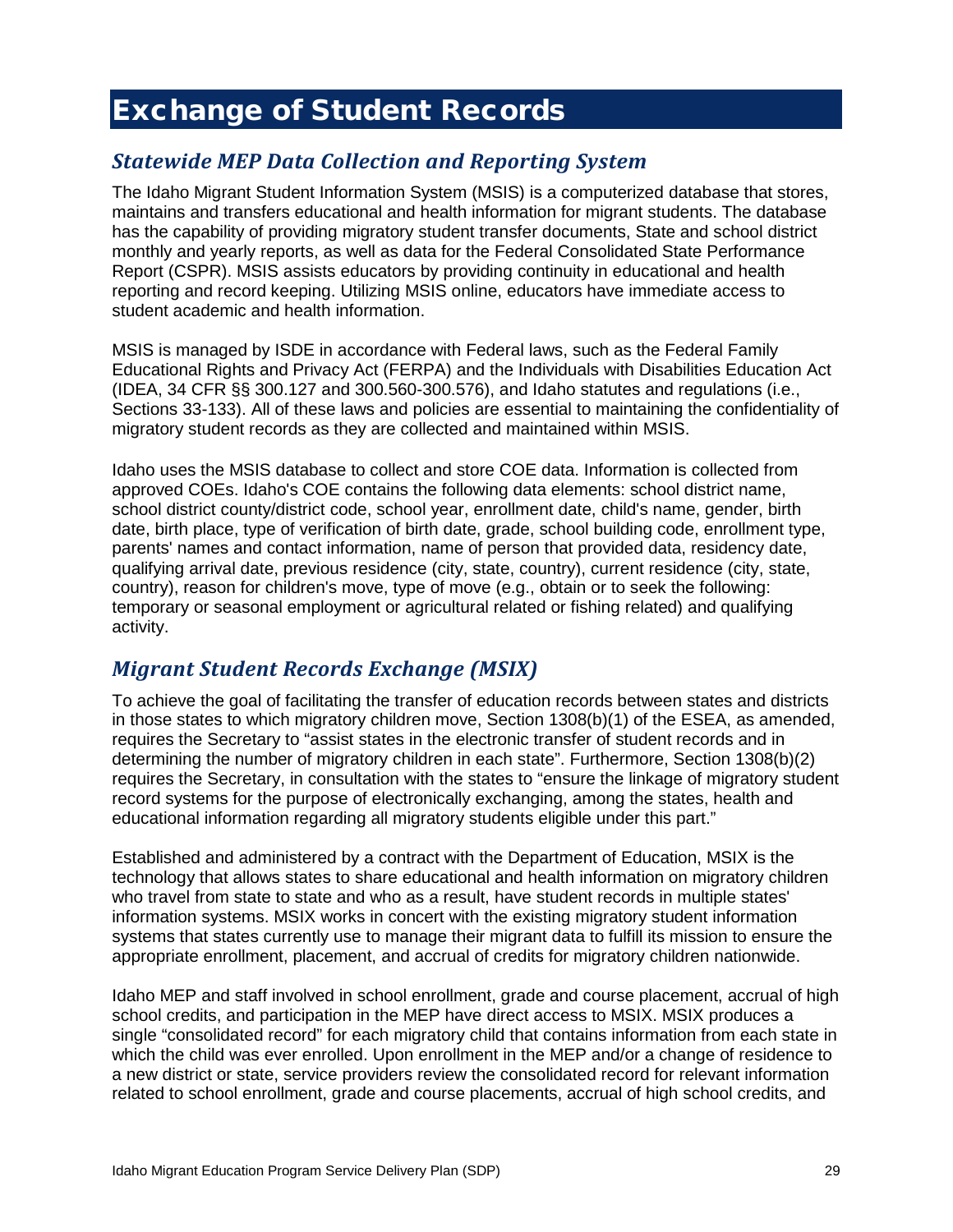participation in the MEP. Contacts from previous enrollments are used if further information is needed.

It is the responsibility of MEP staff to update school or program records. Once all the applicable information is collected, it should be transmitted to the state database and through daily uploads to MSIX within 10 days of enrollment and within 30 days after the end of a school or program term. It is the responsibility of the MEP data specialist to update the child's MSIX record within four days of a MSIX request for data based on a child's interstate move. For students not yet in high school, the Consolidated Record is used to verify the student's grade level and previous enrollments if any. For secondary students, course history within the Consolidated Record is used to determine if a student has any credit accrual needs and to ensure course placements are not duplicative.

All credits and partial credits earned while in Idaho, whether through the MEP or a non-project LOA, are entered into the course history section of MSIS which is uploaded nightly to MSIX. The MSIX course history is reviewed prior to placing students in a course.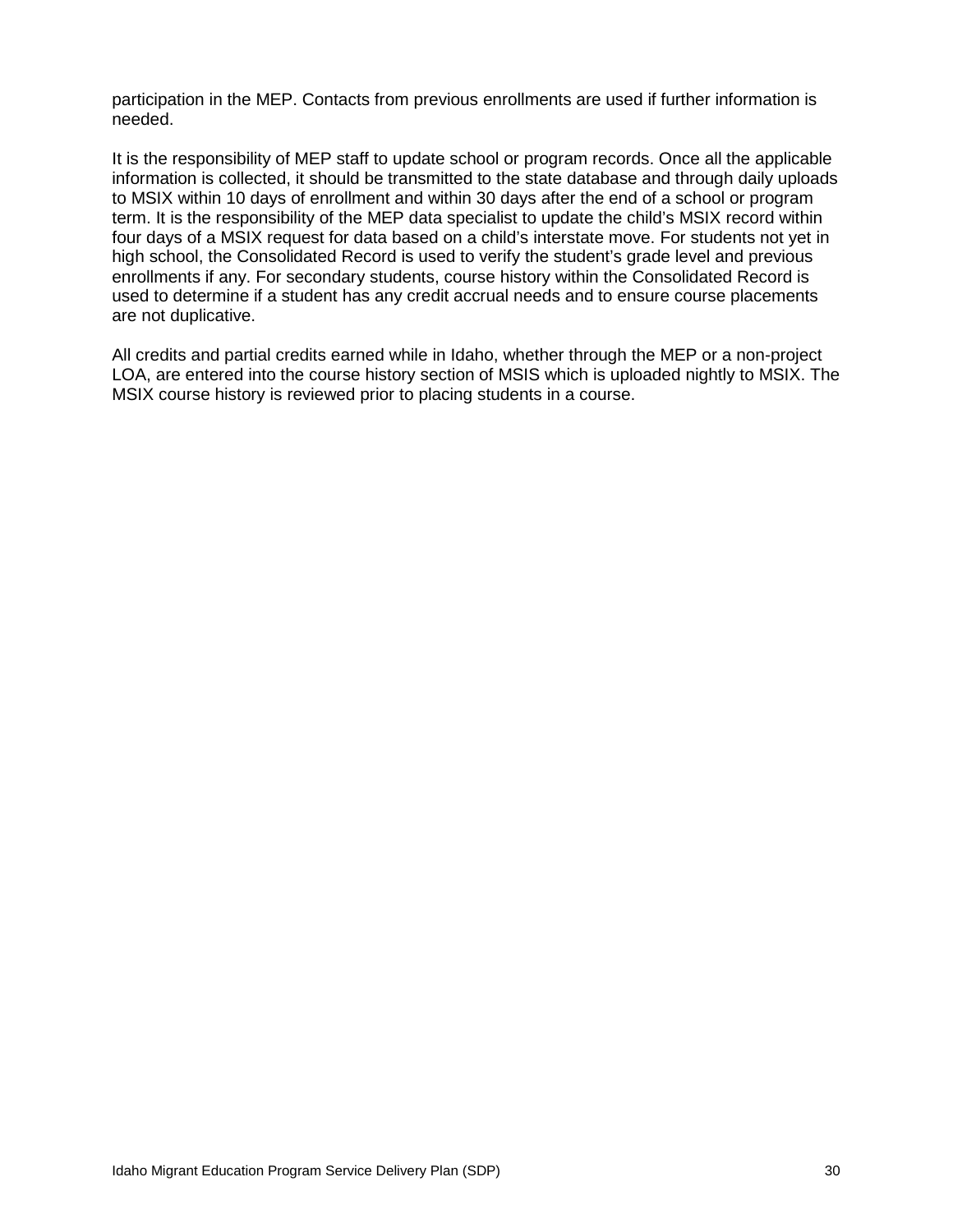# <span id="page-35-0"></span>Implementation and Accountability in Local Programs

### <span id="page-35-1"></span>*Communication with Local MEPs about the SDP*

The Idaho MEP will provide training to "roll-out" the new SDP to MEP staff, parents, and the community through a series of workshops and meetings. Full implementation of the SDP will begin in the fall of 2020 to follow the work that has been done to align Idaho MEP systems (i.e., the Idaho MEP application, sub-allocation process, the evaluation systems) to the new SDP. The new SDP will be communicated to MEP staff, migratory parents, and other stakeholders through:

- disseminating and discussing the SDP during MEP meetings;
- translating key sections of the SDP into Spanish;
- providing copies of the translated SDP to the State PAC;
- when requested of the ISDE, sending an electronic or paper copy of the SDP to stakeholders;
- sharing a copy of the report with key collaborators; and
- placing a copy of the SDP report on the ISDE [Website.](http://www.sde.idaho.gov/)

Collaboration in the MEP takes many forms that include both inter/intrastate collaboration. It is required that local projects collaborate with existing stakeholders and community partners to increase opportunities for migratory students to succeed in ELA/reading, math, school readiness, and high school graduation. Examples may include such activities as migratory student records transfer, referrals to community agencies, participation in State-designated MEP Consortium Incentive Grant (CIG) activities, and following up with local agencies on coordination and collaboration efforts.

### <span id="page-35-2"></span>*Professional Development and Technical Assistance*

The Idaho MEP provides extensive professional development to prepare teachers and tutors to adapt instruction to address the unique educational needs of migratory students, implement CIG initiatives, and coordinate with other states and agencies. Local and national trainings are provided to help teachers learn the strategies needed to implement the SDP, with an emphasis on math and literacy strategies, strategies for early learning, strategies for high school graduation, college and career readiness, and services to OSY.

Improving educator quality for migratory children is built into the strategies and MPOs. Professional development is both part of the State plan and an expectation for local programs. State objectives supporting the professional development of Idaho MEP staff include:

- collaboration with higher education and other agencies to ensure educators have the preparation and background to employ evidence-based techniques in a variety of settings for students from various backgrounds;
- networks of services providers and educational entities to provide effective practices for highly mobile secondary-aged students; and
- creation of a professional development framework to support sustained, ongoing, instructional improvement.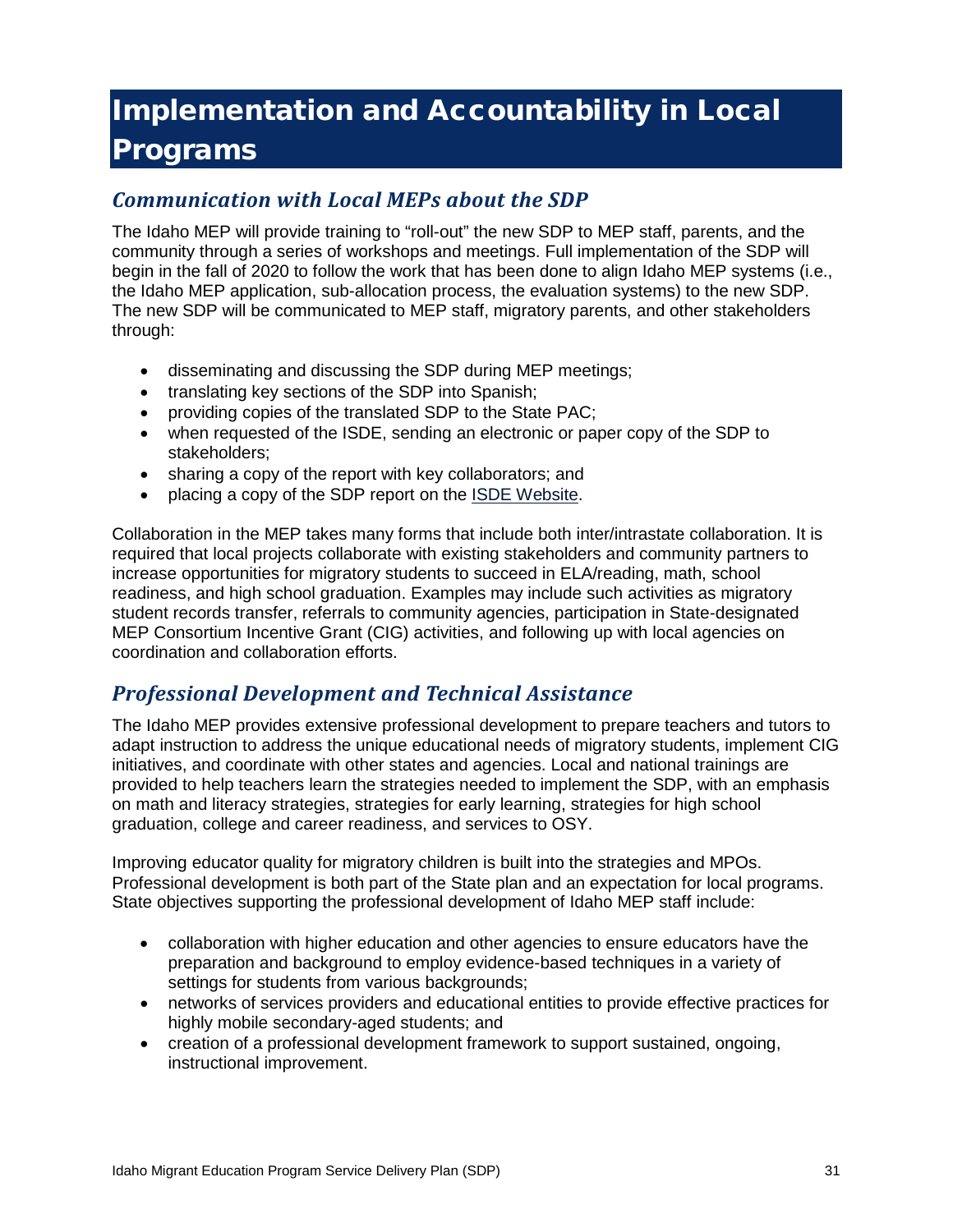Within this framework, the Idaho State MEP and its LOAs offer and/or participate in professional development activities such as:

- Annual Directors' Meetings and New Directors' Orientation in Washington, DC;
- Bi-monthly written program updates;
- CNA and SDP meetings;
- collaboration meetings with Idaho service providers;
- Consolidated Grant application training and technical assistance;
- Federal Programs Directors training;
- ID&R meetings for recruiters and project administrators;
- interstate coordination and CIG meetings/training;
- State Quarterly Webinars for EL and migrant programs:
- State/regional training addressing ID&R, migrant services, and data collection twice per year held in various parts of the state;
- statewide and regional migrant PAC meetings;
- the Idaho Association of Bilingual Educators (IABE) Conference; and
- the Idaho Biennial Federal Programs Conference.

The Idaho MEP ensures that MEP staff and school personnel that work with migratory children have access to local, State, and national professional development resources and opportunities. Following are examples of national resources for professional development.

- The MEP [RESULTS Website](https://results.ed.gov/) provides information on legislation and policy, tools and curriculum, a resource library, recent updates about the MEP, information on State MEP Directors, and articles written about the MEP.
- The Interstate Migrant Education Council's (IMEC's) mission is to advocate policies that ensure the highest quality education and other needed services for migratory children. The [IMEC Website](http://imec-migranted.org/) provides a number of resources on best practices, policy and advocacy, and programs and studies.
- The [What Works Clearinghouse \(WWC\) Website](https://ies.ed.gov/ncee/wwc/) reports on effective educational programs, practices, and products.
- The [Migrant Services Directory: Organizations and Resources](http://www.ed.gov/about/offices/list/oese/ome/migrantdirectory.pdf) provides summaries and contact information for major Federal programs and national organizations that serve migratory farmworkers and their families. The directory can be used as a tool for increasing coordination among programs and organizations that serve the same client population.
- [GOSOSY](https://www.osymigrant.org/) (Graduation and Outcomes for Success for Out-of-School Youth) is a CIG funded from 2015-2020 by OME at the U.S. Department of Education (USDE) to build capacity in States with the growing secondary-aged migratory OSY youth population.
- The [Migrant Literacy NET](https://www.migrantliteracynet.com/) was created by the Migrant reading achievement: Comprehensive Online Reading Education (MiraCORE) CIG to increase migratory children's literacy skills.
- [IRRC](http://www.idr-consortium.net/) (Identification and Recruitment Consortium) is a CIG designed to assist states in conducting effective ID&R.
- The [Preschool Initiative CIG](http://www.preschoolinitiative.org/) is designed to support states in identifying and serving preschool-age migratory children.
- The National Association of State Directors of Migrant Education [\(NASDME\)](http://www.nasdme.org/) offers its annual National Migrant Education Conference held in the spring. Indiana typically sends staff to this event to learn strategies in curriculum and instruction, parent involvement, assessment, identification and recruitment, and program administration.
- The National Center for Family Literacy [\(NCFL\)](http://www.ncfl.org/) offers information and materials on migrant family literacy.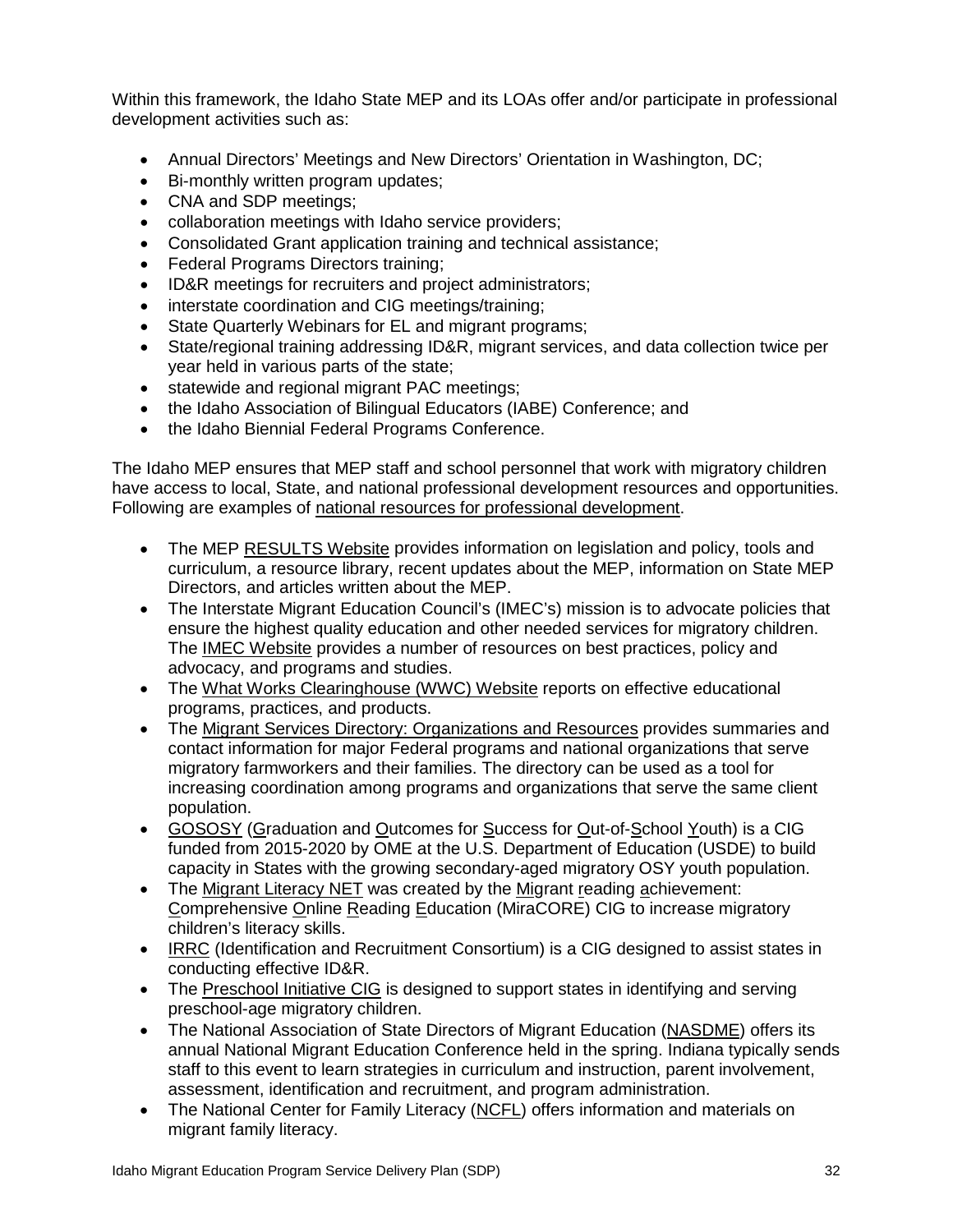- The U.S. Department of Education's Office of English Language Acquisition [\(OELA\)](http://www2.ed.gov/about/offices/list/oela/index.html) provides a Summit for ELs with a strand and sessions for migrant education.
- [Colorín Colorado](http://www.colorincolorado.org/) is a bilingual site for families and educators of ELs.
- The High School Equivalency Program [\(HEP\)](http://www.ed.gov/programs/hep/index.html) is aimed at migratory students aged 16 or above (or who are OSY) to obtain a high school diploma or equivalent, gain employment, or enroll in postsecondary institutions or training.
- The College Assistance Migrant Program [\(CAMP\)](https://www2.ed.gov/programs/camp/index.html) assists students who are migratory or seasonal farmworkers (or children of such workers) enrolled in their first year of undergraduate studies at an institution of higher education (IHE). The funding supports completion of the first year of studies.
- The [Handbook for Educators Working with Children of Mexican Origin](http://people.uncw.edu/martinezm/Handbook/html/index.htm) provides support to educators working with children of Mexican origin.

Examples of State PD resources that Idaho shares among local projects follow.

- The ISDE [Website](http://www.sde.idaho.gov/) provides a portal to information with sections for teachers, parents and family, and communities.
- [Responses to Intervention \(RTI\)](http://www.sde.idaho.gov/topics/rti/) is a framework for continuous improvement that provides high-quality, standard-based instruction and research-based systematic interventions for all students' needs including academic, social-emotional, and behavioral.

The Idaho MEP intends to build staff capacity to provide services as specified in the SDP by providing MEP-created tools and support related to the rubrics, surveys, evaluation tools, and assessments. The Idaho MEP intends to support and maintain PD for statewide MEP staff through the coordination of statewide MEP meetings, trainings, and PD activities, as well as provide technical support via online platforms and direct support to ensure new and existing MEP stakeholders are trained.

### <span id="page-37-0"></span>*Sub-granting Process*

The SDP is implemented at the local level through sub-grants to regional programs and LOAs. The State MEP uses the grantmaking process as a means of ensuring that the regions/LOAs are implementing the program in accordance with the SDP. Section 34 C.F.R. § 200.83(c) requires the SEA to ensure its LOAs comply with the SDP. In the requirements for the local MEP applications, the ISDE has established expectations for what LEAs must address to receive funding. Critical questions that LOAs should consider in preparing their application include the following:

- Have you completed a local needs assessment? Do you have data that includes student achievement data for migratory and non-migratory students and needs assessment surveys (staff, parents, and students as applicable)? Do you have other outcome data (e.g., graduation rate and dropout rate for migratory versus non-migratory students)?
- Are you able to make a clear connection between the needs identified through the local CNA and the strategies that you have identified for delivering MEP services?
- Have migratory parents been involved in the application planning meetings to obtain their input on the design of the MEP?
- Have you identified other resources and sources of funding (local, regional, State and Federal) that could be used to provide appropriate services to migratory students?
- Do you have a plan for collecting data and evaluating the effectiveness of the MEP services that you will be providing?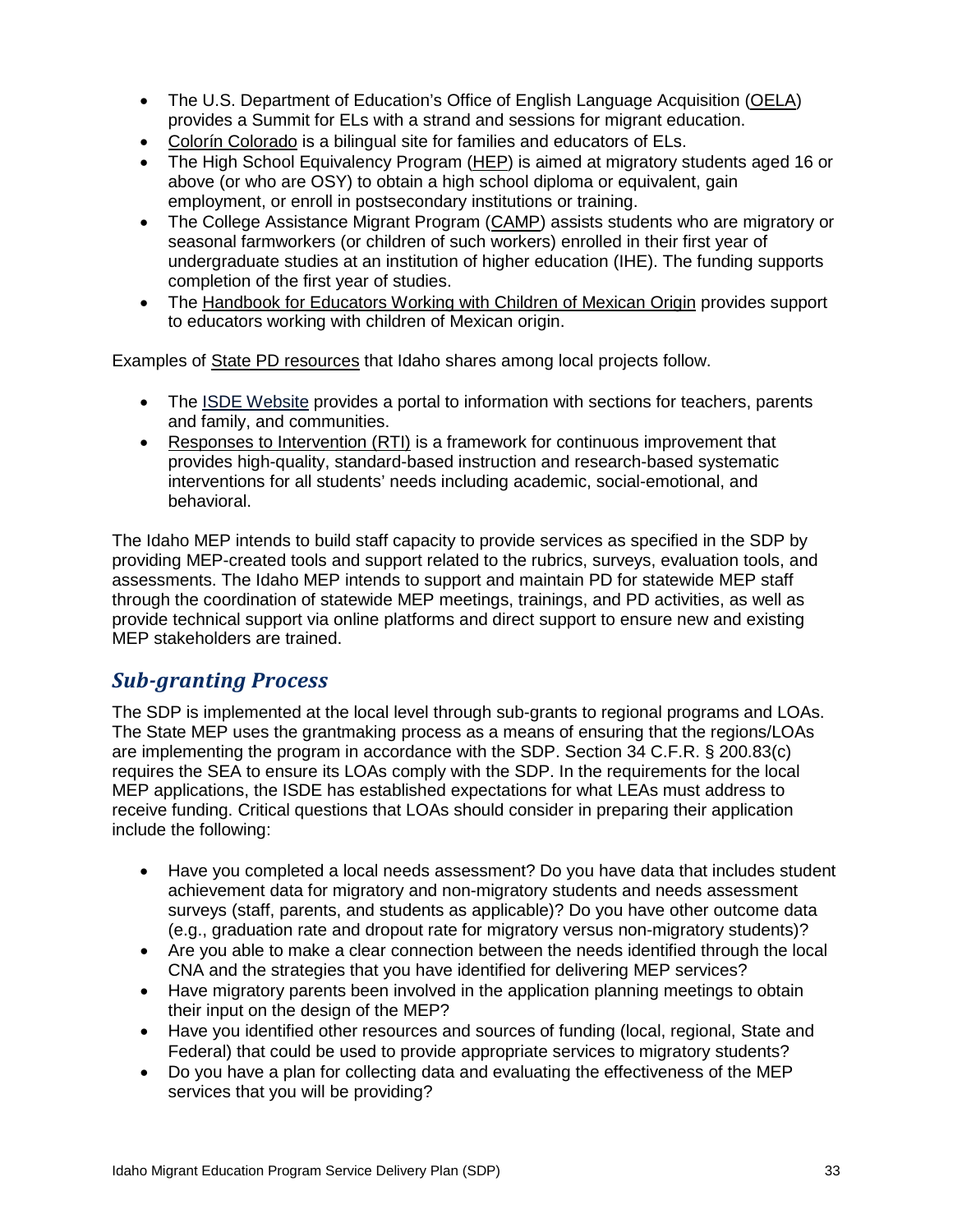### <span id="page-38-0"></span>*State Monitoring Process and Timelines*

In addition to monitoring for compliance with Federal and State requirements, the LOA is accountable for achieving the MPOs and must implement the required strategies and selected optional strategies identified in the SDP. The sub-granting process and the elements of the project application are ways to ensure accountability for local implementation of the SDP. State monitoring should be viewed as a part of a continuum of technical assistance. Regular monitoring of the sub-grantee is conducted by staff from the ISDE MEP. Monitoring is conducted to determine whether the funded programs are following Federal and State requirements.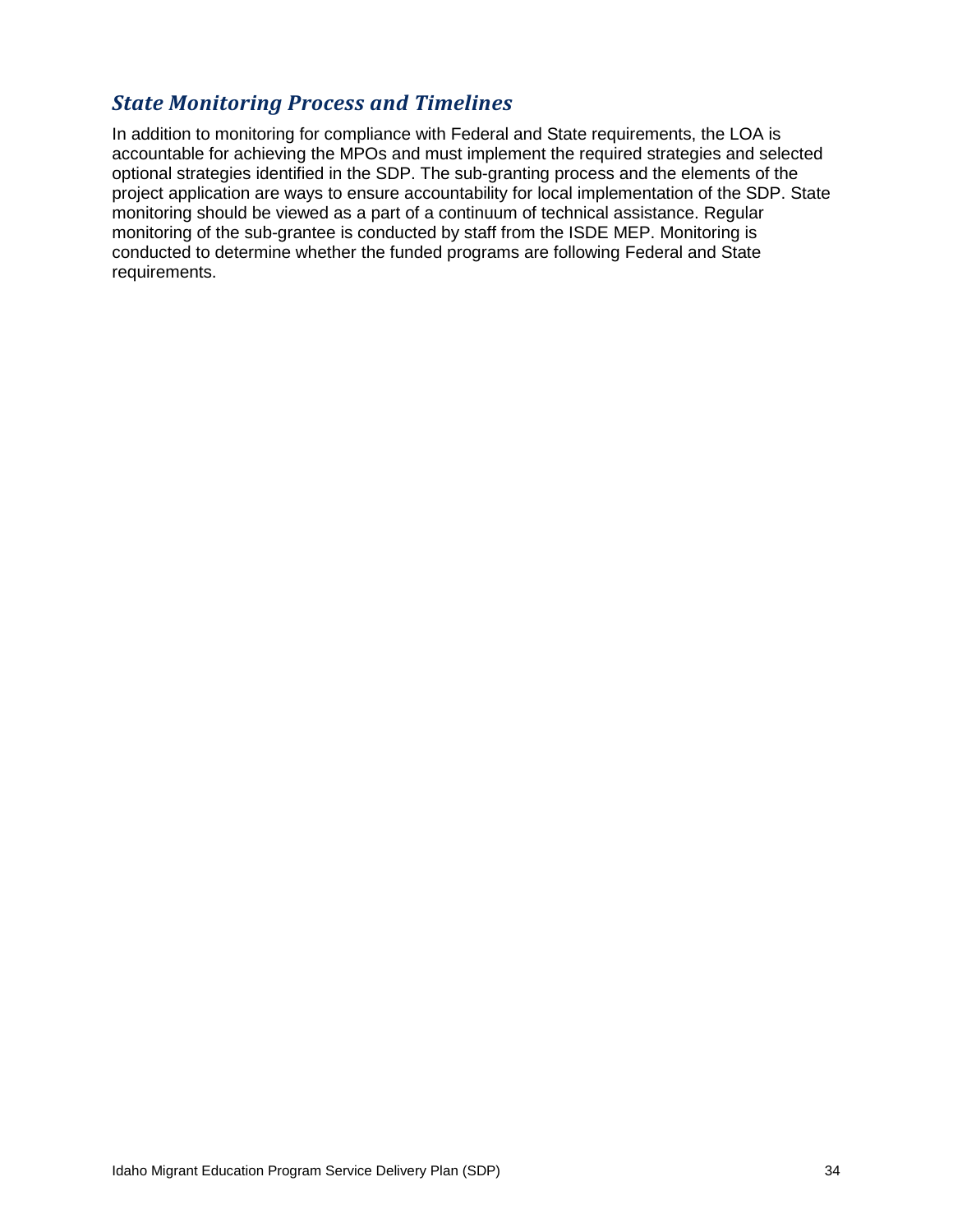# <span id="page-39-0"></span>Looking Forward

Idaho began the process of a CNA in the summer of 2019 and used the results of that CNA as the basis for this SDP. The systematic service delivery planning process used by the Idaho MEP involved many migrant educators, administrators, and MEP staff representing parents and community members who are knowledgeable about migratory students, programs, and services.

The ISDE will prepare for full implementation of the new SDP during the 2020-21 program year by implementing the following activities.

- Reviewing all data collection and evaluation tools to determine whether they are in alignment with the evaluation plan described in the SDP, including creating the FSI for determining the level of implementation of the strategies at the local level.
- Conducting a full evaluation of the implementation of the new SDP in 2020-21.
- Reviewing the MEP sub-allocation program application and revising it to align with the new MPOs, strategies, and resources to ensure that the revised application is ready for distribution when needed.
- Reviewing existing structures for professional development for MEP staff as well as for parents and others who work with migratory students to ensure that professional development activities include general and specific information about the new SDP as well as professional development content to carry out the activities of the SDP.
- Revising the SDP on an annual basis based on changing migratory student needs; evaluation results; changes to program activities and/or resources; changes to fiscal resources; or as new statutory requirements, regulations, or non-regulatory guidance become available from OME.

As specified in the guidance found in the MEP CNA Toolkit, the Idaho MEP will revisit its CNA in 2-3 years (or more frequently if there are substantial changes in migratory student demographics or in program services) to update the data and solution strategies as needed and subsequently update the SDP as part of the Continuous Improvement Cycle.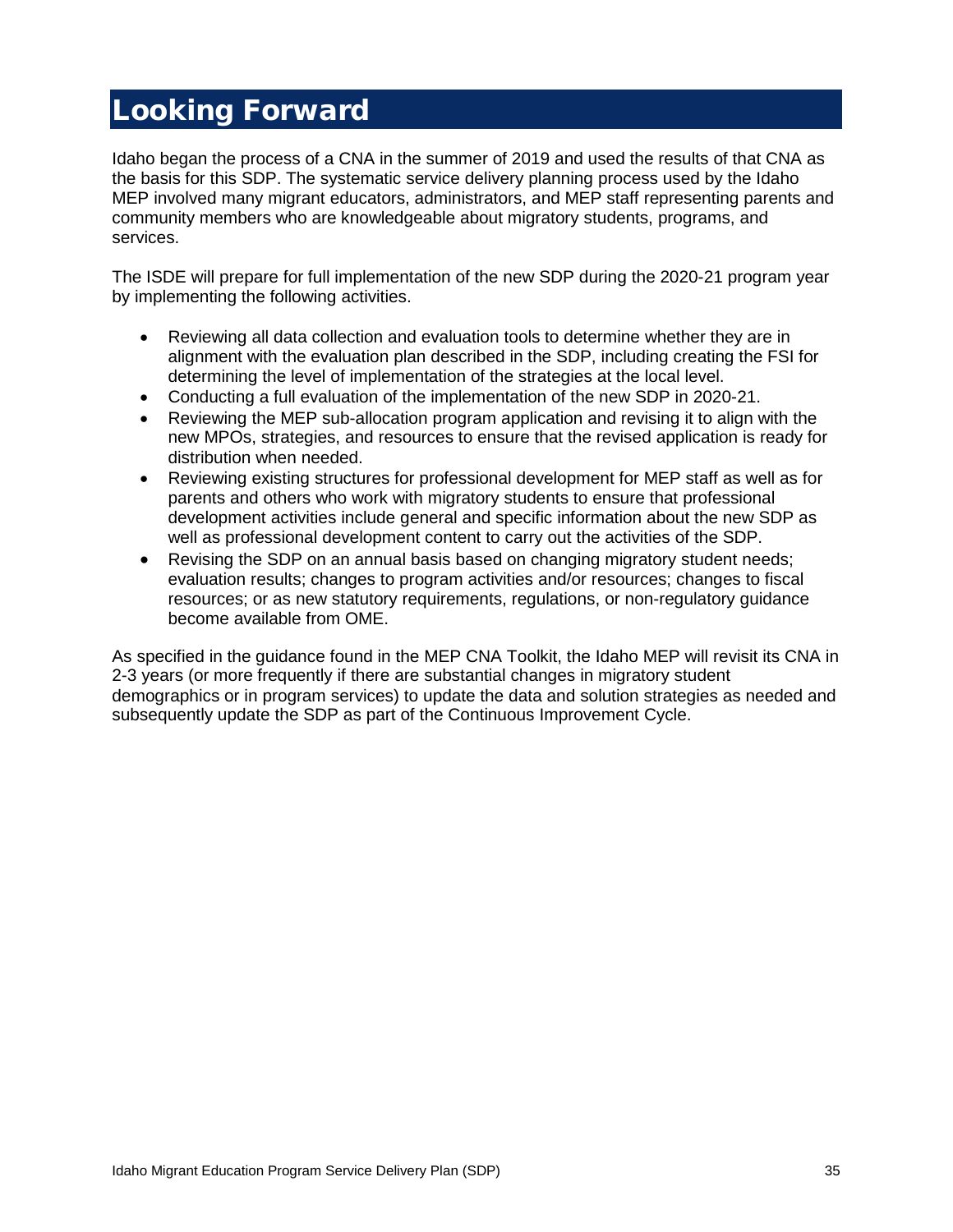

<span id="page-40-1"></span><span id="page-40-0"></span>SDP Meeting Summary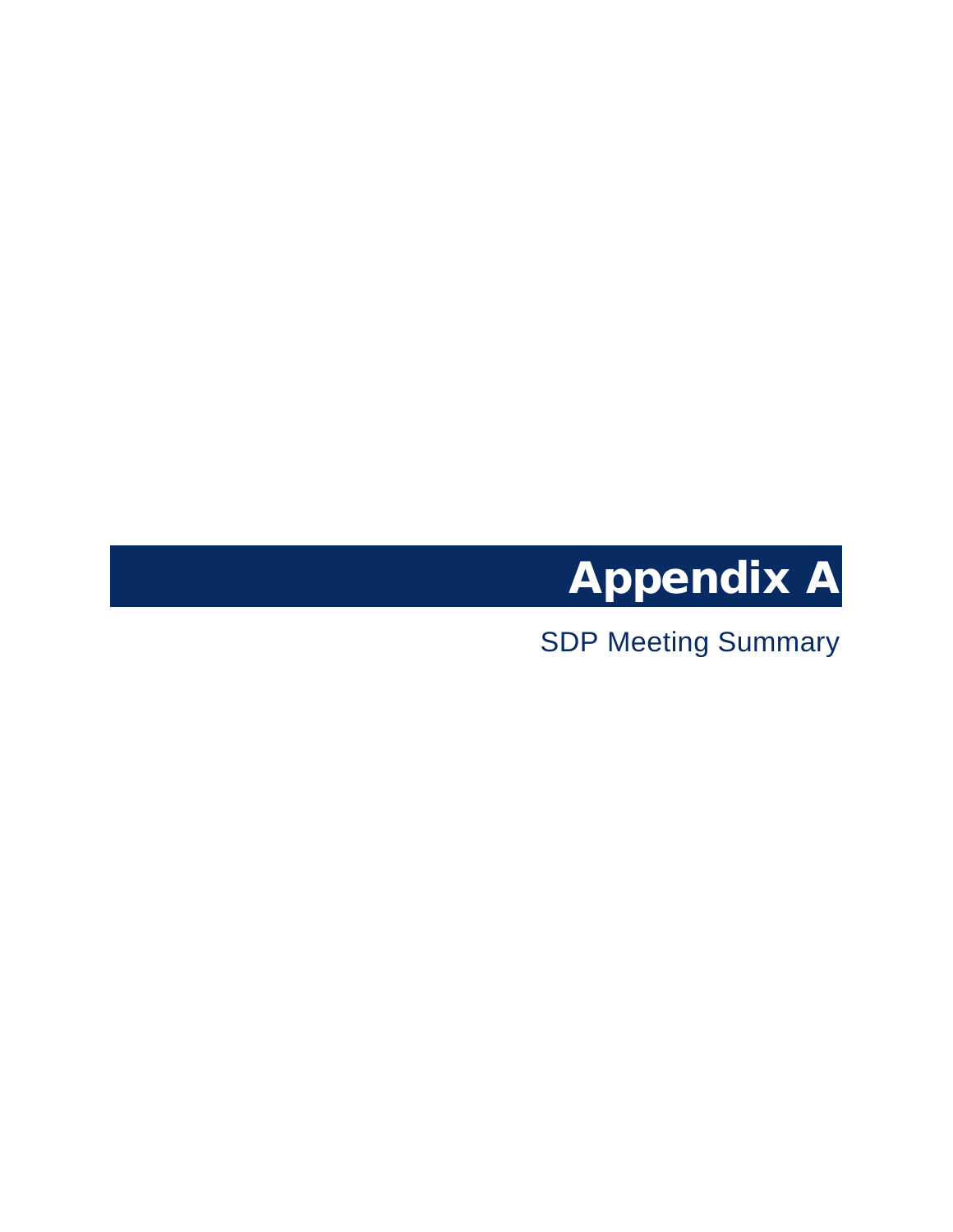# SDP MEETING NOTES

**Idaho State Department of Education Migrant Education Program Service Delivery Plan (SDP) Committee Meeting Riverside Hotel – Boise, Idaho June 11, 2019**

### Meeting Participants

Idaho State Department of Education Staff Karen Seay, Federal Programs Director Sarah Seamount, MEP Coordinator Kelly Wheeler, Program Specialist

#### Regional ID&R Coordinators

Christina Alvarez, Housed in Blackfoot School District Robert Gomez, Housed in Cassia County School District Genoveva Winkler, Housed in Nampa School District

#### Local Project Staff

Thelma Cruz, Migrant Liaison, Kimberly School District Kim Lickley, Federal Programs Director, Jerome School District Yolanda Martinez, Migrant Liaison Coordinator, Mountain Home School District Yula Cisneros Montoya, Migrant Family Liaison, Idaho Falls School District Maria Renz, Pre-K Teacher, Minidoka Schools Gail Rochelle, Director, Idaho Falls School District Sara San Juan, EL/Migrant Coordinator, Vallivue School District Michelle Widmier, Federal Programs Director, Minidoka Schools

#### Meeting Facilitators

Cari Semivan, Consultant, META Associates Andrea Vazquez, Consultant, META Associates

### Meeting Objectives

- $\checkmark$  Understand how the program planning process interacts with the State SDP
- $\checkmark$  Create and prioritize strategies for meeting migratory student needs
- $\checkmark$  Develop measurable program outcomes (MPOs) for the strategies
- $\checkmark$  Identify resources needed and ideas for implementing the strategies
- $\checkmark$  Develop strategies for communicating the SDP to stakeholders
- $\checkmark$  Discuss next steps in SDP process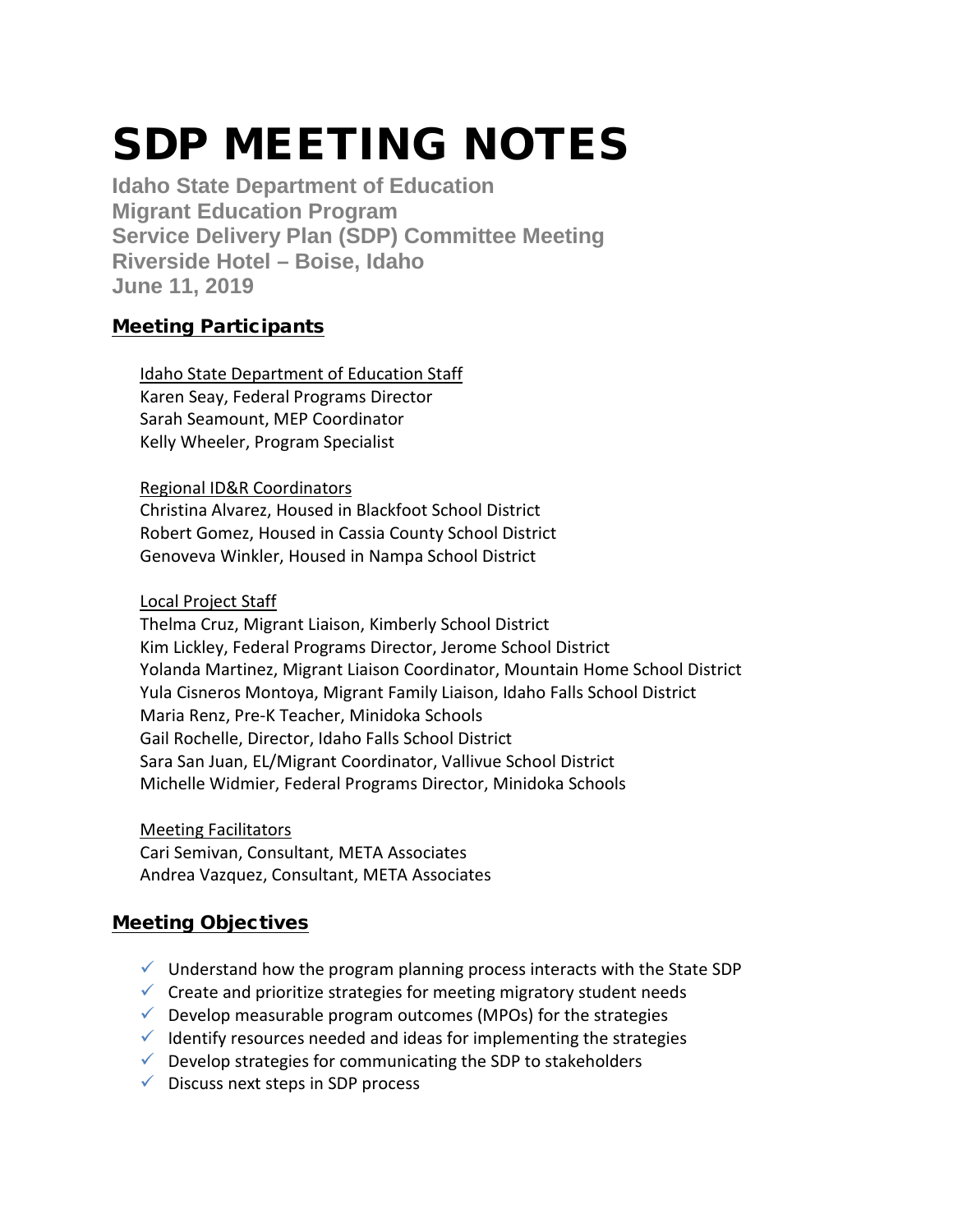### Discussion and Activities

Cari welcomed the group and did an introduction activity. Next, Cari presented the meeting objectives, gave an overview of the meeting materials, and reviewed the agenda. The group reviewed OME's Continuous Improvement Cycle (CIC) and Idaho CIC timelines as shown below.

- **2018-19:** Comprehensive Needs Assessment (CNA) and SDP update
- **2019-20:** 2018-19 Evaluation and applications for 2020-21 with the new Strategies and MPOs
- **2020-21:** 2019-20 Evaluation and implementation of the new SDP
- **2021-22:** CNA and 2020-21 Evaluation
- **2022-23:** SDP and 2021-22 Evaluation

Cari reviewed the SDP requirements and suggestions from the Office of Migrant Education (OME). Cari explained that the SDP outlines the delivery and evaluation of the services provided to migratory children through the Idaho MEP based on the unique educational needs identified during the statewide CNA. The components that must be included in an SDP include: 1) performance targets;2) needs assessment results; 3) MPOs; 4) service delivery strategies; and 5) evaluation plan. The components that may be included in the SDP (which will be included) include: 6) Migratory Children Identified to Receive Priority for Services (PFS); 7) ID&R Plan; 8) Parent Involvement Plan; 9) Exchange of Student Records Plan; 10) Implementation and Accountability Plan; and 11) State MEP Logic Model.

The SDP Committee continued working in the goal area groups in which they participated during the CNA meeting held on the previous day. Following are the members of the groups.

| <b>Goal Areas</b>                     | <b>Group Members</b>            |  |
|---------------------------------------|---------------------------------|--|
| 1) School Readiness                   | Maria, Kelly, Thelma            |  |
| 2) English Language Arts (ELA)/Math   | Michele, Gail, Yula             |  |
| 3) Graduation and Services to OSY     | Sara, Genovena, Sarah           |  |
| 4) Non-Instructional Support Services | Kim, Christina, Robert, Yolanda |  |

#### **Activity #1: Review Yesterday's Work**

Committee members reviewed and revised their goal area group's concern statements, data sources, need indicators/statements, solutions, and resources/experts/staff from the day before. The suggested changes/edits are reflected in the CNA Decisions and Planning Chart.

#### **Activity #2: Identify Key Components from the Existing SDP**

SDP Committee members reviewed the Strategies and MPOs from the 2016 SDP and highlighted key strategies and/or measures of success that they think should be included in the SDP update. The materials included the number of projects selecting strategies (some strategies were required for all projects, so they had 100% participation), as well as the number of projects that reported successfully implementing the strategies and MPOs.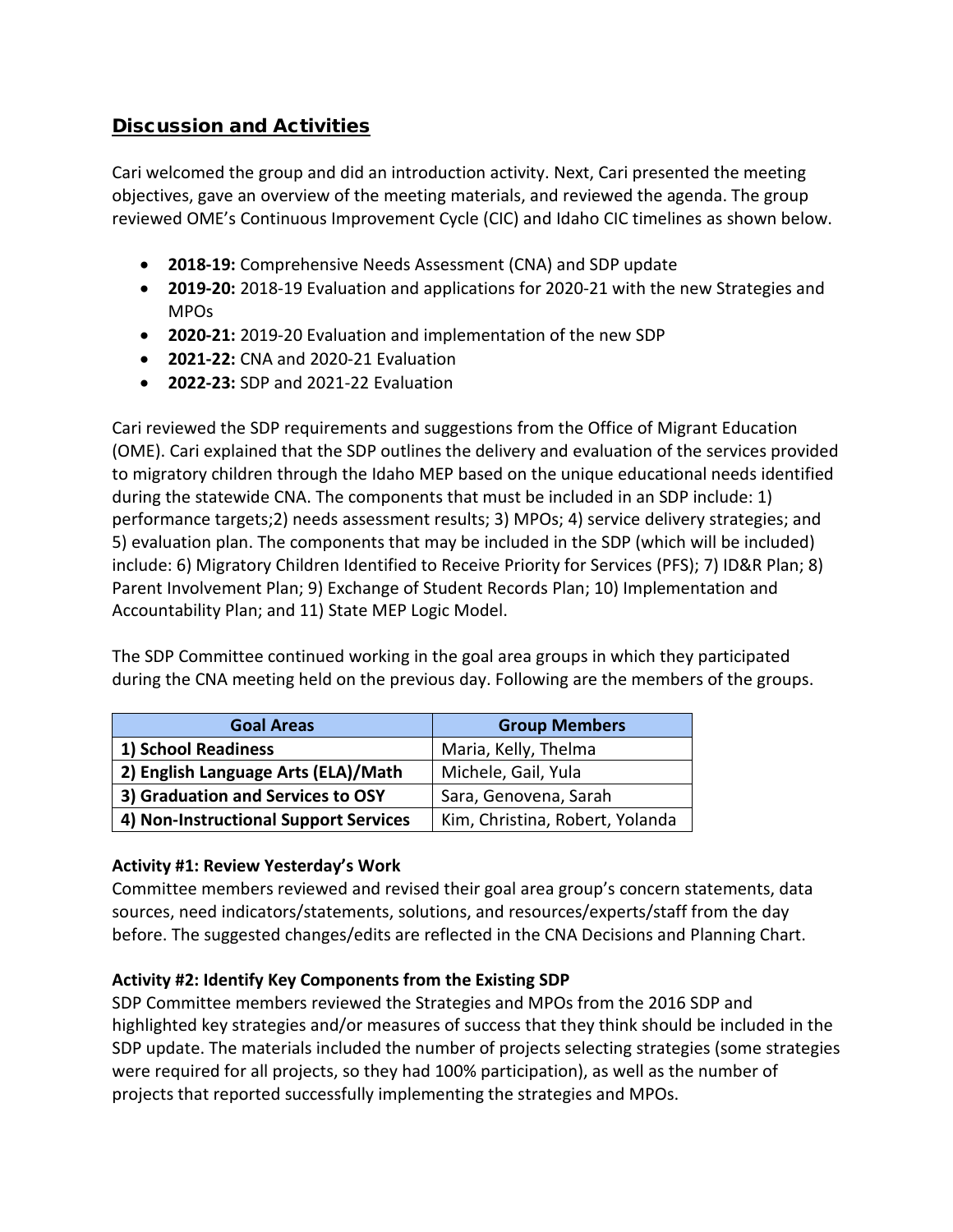#### **Activity #3: Identify Strategies**

SDP Committee members worked in their groups to develop 3-5 service delivery strategies. The groups were instructed to look at existing strategies from the SDP, review the CNA solutions from yesterday, and consider strategies for…

- instructional services *(to increase academic achievement)*
- support services *(to increases access to educational opportunities and ability to come to school ready to learn)*
- program/staff capacity-building, such as professional development
- **•** State-level initiatives
- local project-level initiatives

#### **Activity #4: Strategy Walkabout**

Participants reviewed the service delivery strategies revised/written by the other three goal area groups and made suggestions and/or asked for clarification. The groups then debriefed with the large group. Final versions of each groups' service delivery strategies can be found in the SDP Decisions and Planning Chart.

#### **Activity #5: Prioritizing Strategies**

SDP Committee members prioritized their goal area's service delivery strategies, and then prioritized the strategies for the other three goal areas. Prioritized strategies are included in the SDP Decisions and Planning Chart.

Cari shared an overview of how to determine MPOs as well examples of MPOs from OME. She explained that MPOs are the desired outcomes of the strategies included in the SDP. An appropriate MPO expresses the difference that participating in the MEP will make. There are two kinds of objectives (implementation and results):

#### **Objectives**

- Implementation describes aspects of the program that will be implemented to help achieve the intended outcome.
- Results describes student, staff, or parent outcomes as a result of implementing a prescribed program or activity.

The MPO components include the following:

- Who will participate?
- What will happen in the program?
- What is expected to happen as a result of participation?
- When will it happen?

#### **Activity #6: Develop Measurable Program Outcomes (MPOs)**

After receiving information about MPOs, participants worked in their goal area groups to identify/revise the most recent MPOs to ensure that they align with the needs identified in the 2016-17 CNA, and then write MPOs for the new/revised service delivery strategies.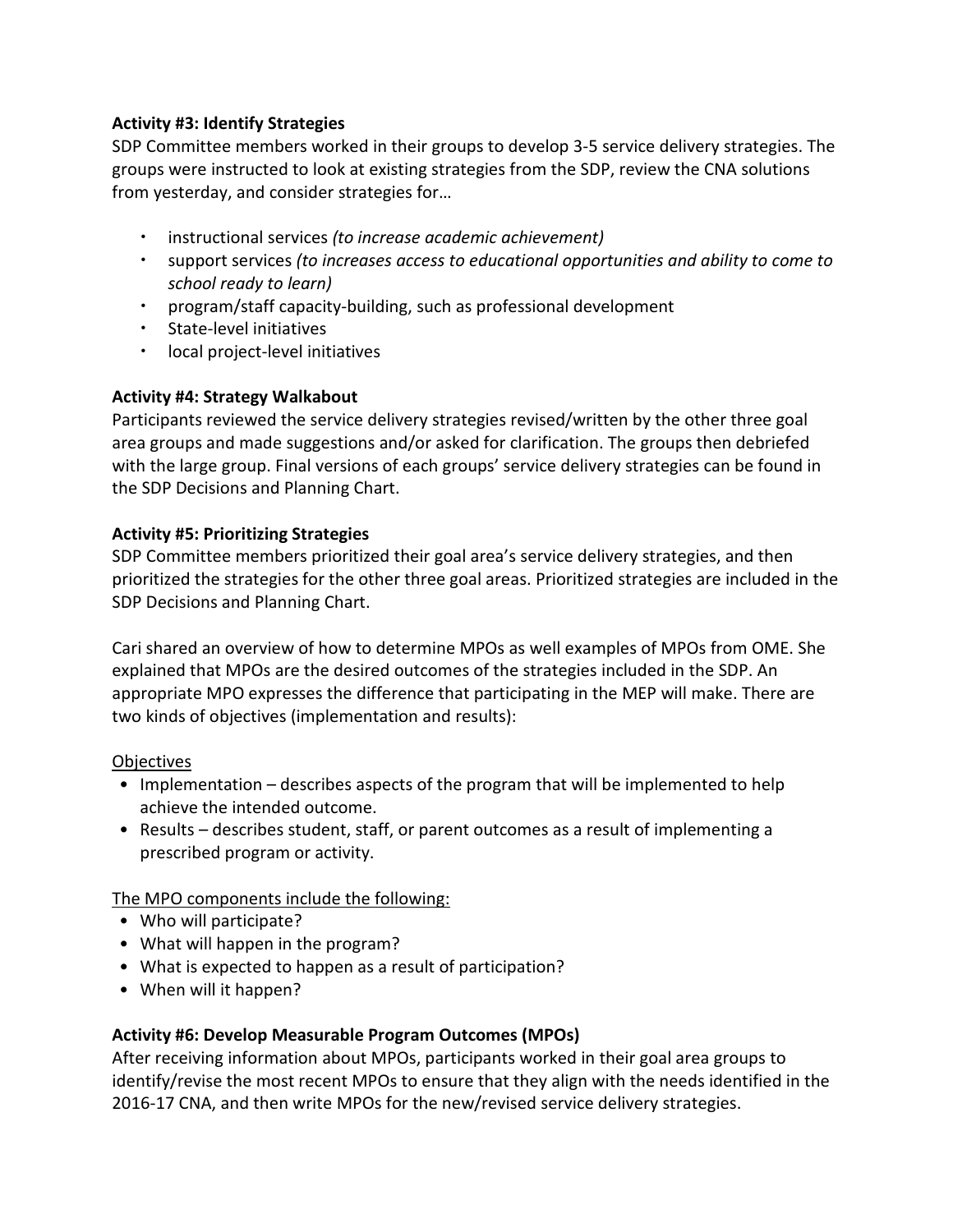#### **Activity #7: MPO Walkabout**

Participants reviewed the MPOs revised/written by the other three goal area groups and made suggestions and/or asked for clarification. The groups then debriefed in the large group. Final versions of the MPOs can be found in the SDP Decisions and Planning Chart.

#### **Activity #8: Identify Resources and Ideas for Implementing the Strategies**

SDP Committee members identified resources needed to implement the strategies, as well as ideas for implementing the strategies. Resources and ideas for implementation are included on the SDP Decisions and Planning Chart.

#### **Activity #9: Save the Last Word**

The final activity of the day provided SDP Committee members with an opportunity to discuss and document loose ends from the SDP process and provide suggestions for ways to roll-out the SDP to the field. Following are their comments and suggestions.

#### Loose Ends

- Wonderful 2 days! Only suggestion would be to keep a spokesperson from each goal area group at each poster to answer questions during input rounds.
- Three days will be better for sanity purposes and digesting information.
- Walk and talk outdoors. Too much sitting is not healthy, especially in such a lovely environment close to the river.

#### Ways to roll-out the SDP to the field

- Federal Program Directors' Meeting (Fall) (2 responses)
- Webinars (3 responses)
- Newsletter
- Email
- ID&R Coordinators
- District meetings (2 responses)
- Pre-fall training, mid training, post training
- Fall training to roll-out the SDP to districts
- Share changes and expectations with superintendents
- Train Federal Program Directors on MPOs and strategies include time for collaboration and planning
- Follow-up and support from regional coordinators and SDE (quarterly calls?)
- Share/train liaisons include time for collaboration and planning to meet MPOs
- Training from LOA to teachers/staff on how to address migratory student needs and achieve MPOs
- Quarterly calls (with EL)
- CFSGA tour (minimal)
- Fall MEP training
- Website link
- Schoology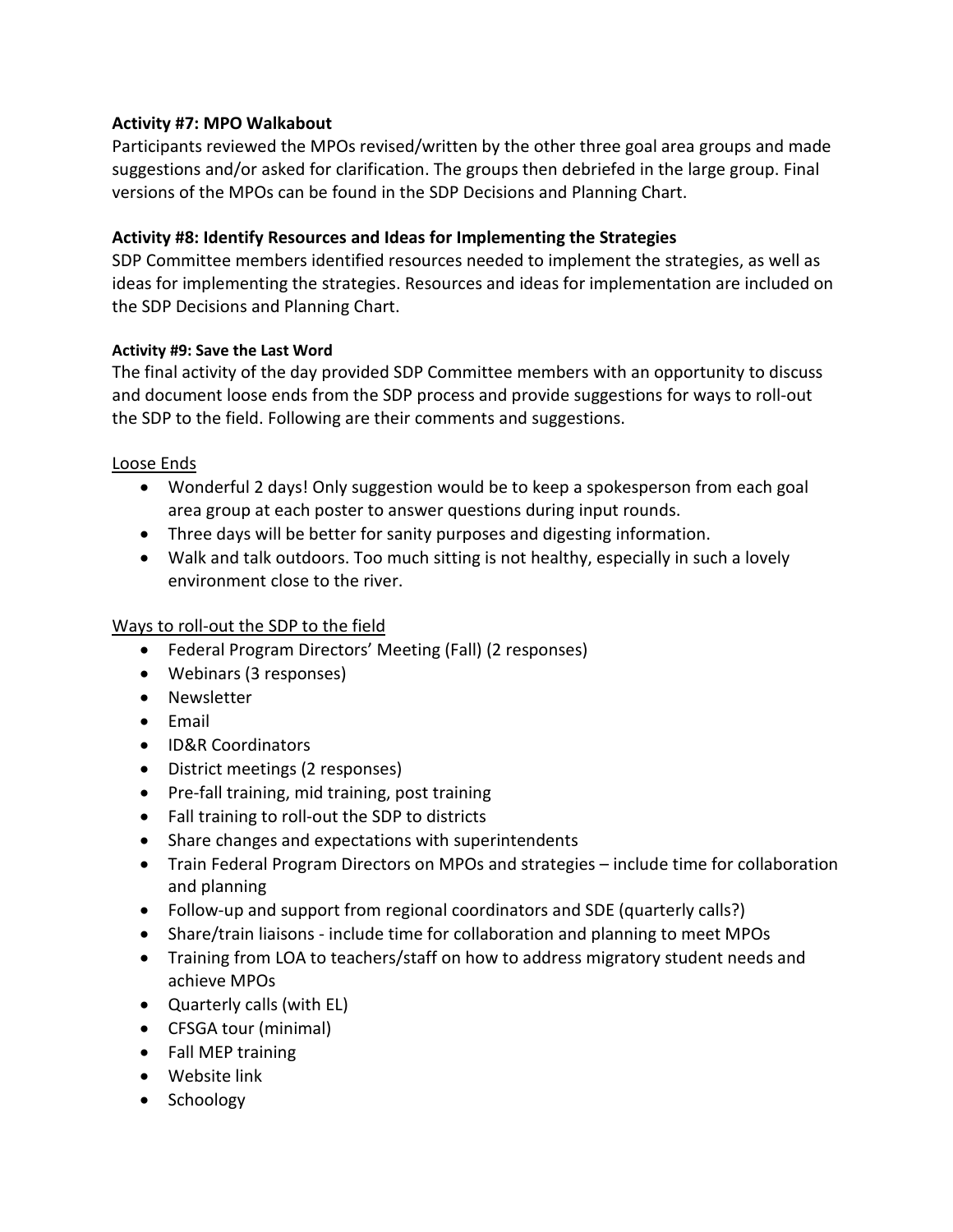### Wrap-up, Follow-up, Next Steps, and Timelines

Cari reviewed the next steps for the group and shared the timelines. The following steps will be completed:

- 1. Prepare the Idaho MEP SDP report for review by the SEA (9/15/19)
- 2. Include input and prepare the final SDP report (9/30/19)
- 3. Design evaluation tools aligned with the MPOs
- 4. Align all aspects of the CNA/SDP process to ensure fidelity with Idaho systems/practices
- 5. Revisit the MEP application and sub-granting process to ensure they incorporate the decisions made by the SDP Committee
- 6. Roll out the SDP to the field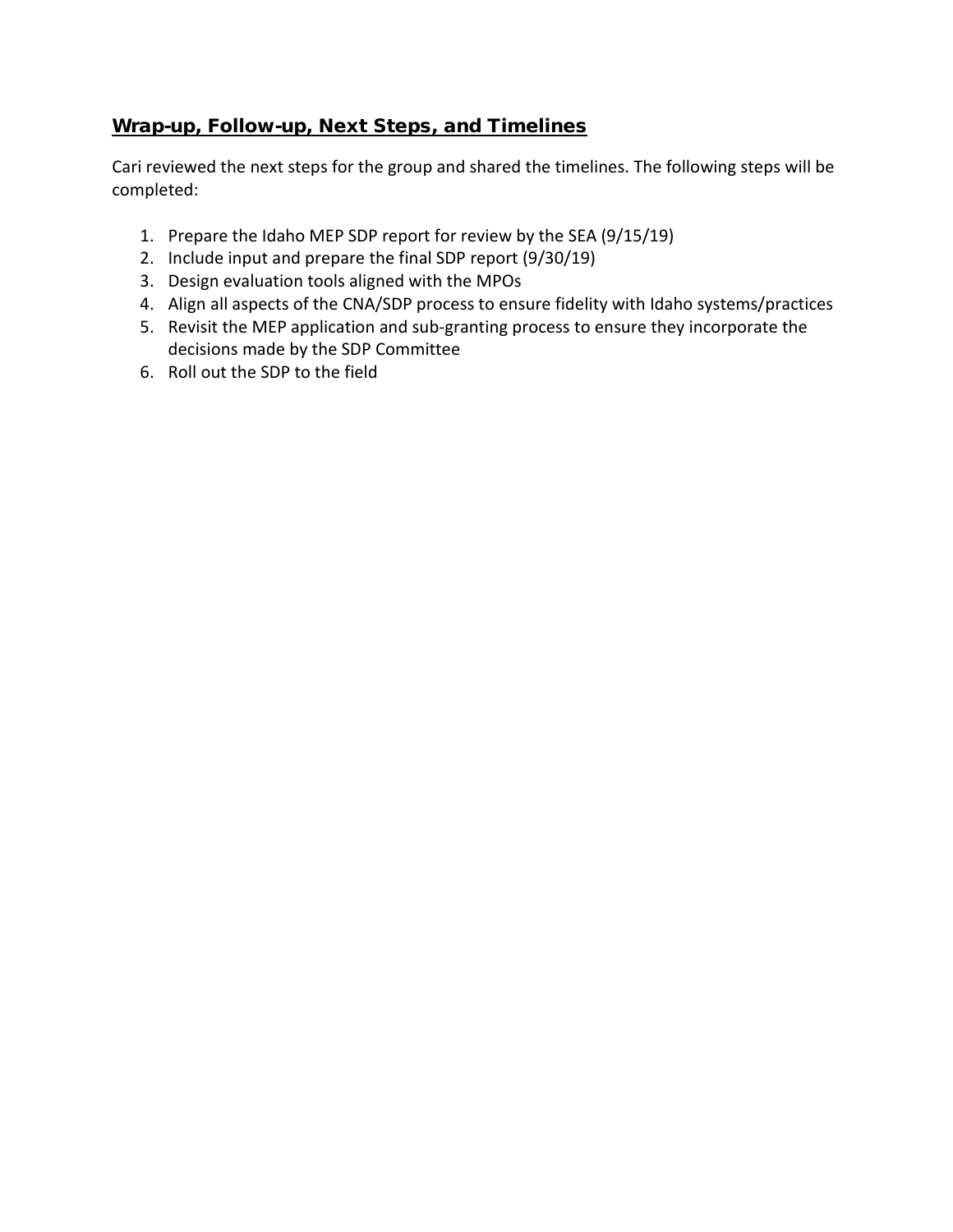

<span id="page-46-1"></span><span id="page-46-0"></span>**SDP Decisions and Planning Chart**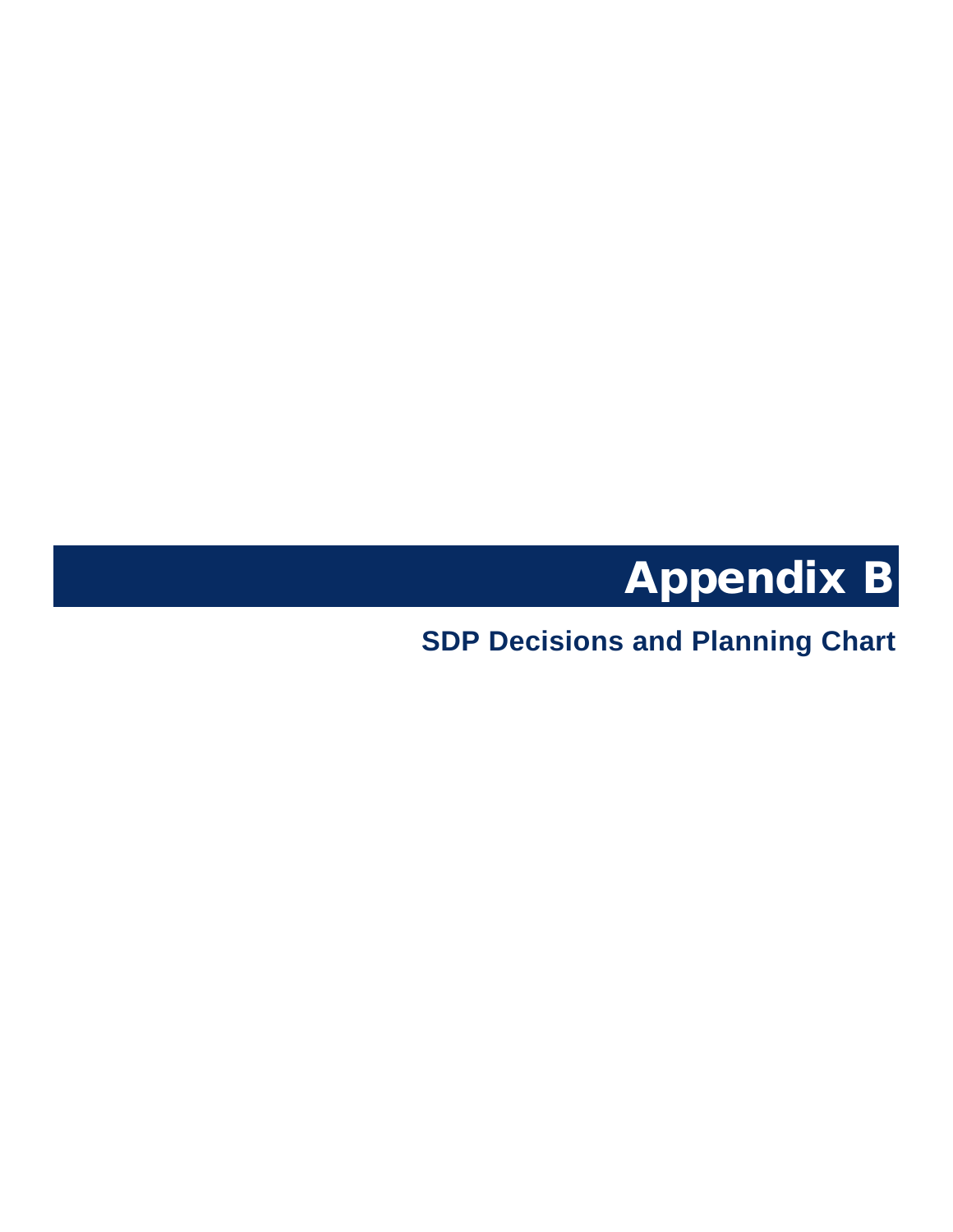# GOAL 1.0: School Readiness

**State Performance Goal:** Idaho does not have a State Performance Target related to school readiness.

| <b>Prioritized Solution Strategies</b>   |                                          | <b>Measurable Program Outcomes</b>     | <b>Ideas for Strategy</b>        |                                  |
|------------------------------------------|------------------------------------------|----------------------------------------|----------------------------------|----------------------------------|
| <b>Identified in the CNA</b>             | <b>Service Delivery Strategies</b>       | (MPOs)                                 | Implementation                   | <b>Resources Needed</b>          |
| 1.1a Provide migrant-funded site-based   | Strategy 1.1) Provide MEP-funded         | MPO 1a) By the end of the 2020-21      | -Collaborate with Head Start and | -Activities                      |
| preK services to migratory children      | supplemental instructional services      | program year, 70% of migratory         | academically geared preschools   | -Age-appropriate assessments for |
| 1.1b Provide home-based preK services    | to migratory children ages 3-5 (e.g.,    | preschool children ages 3-5            | -Coordinate with district kinder | three-year olds (Brigance)       |
| to migratory children                    | site-based, home-based, regular          | attending MEP-funded preschool         | programs for needs and resource  | -Child care                      |
| 1.1c Utilize PI CIG materials to provide | school year, summer services, parent     | will show a 5% gain on school          | coordination                     | -Curriculum                      |
| instructional services to migratory      | volunteer program).                      | readiness as measured by a             | -Site-based, home-based, regular | -Educate parents about ICCP      |
| children ages 3-5                        |                                          | pre/post assessment.                   | school year, summer services     | -Family liaisons                 |
| 1.1d Identify and use a school readiness |                                          |                                        | -Teachers and staff conduct      | -Flyers                          |
| assessment appropriate for three year    |                                          |                                        | volunteer training               | -Idaho Stars                     |
| old children                             |                                          |                                        |                                  | -Increase summer school count    |
| 1.2a More statewide funding              | Strategy 1.2) Provide parents with       | MPO 1b) By the end of the 2020-21      | -Coordinate with district kinder | to increase allocation           |
| 1.2b Provide summer programs             | ideas, activities, and materials for use | program year, 80% of parents of        | programs for needs and resource  | -Lee Pesky Learning Center       |
| (center- and home-based) for             | at home with their children to           | preschool-aged children                | coordination                     | (Boise) resources and PD         |
| preschool-aged children                  | promote first language development,      | participating in at least two          | -Coordinate with Head Start      | -Local libraries                 |
| 1.2c Manage allocations to get more      | family literacy, and school readiness    | parent/child activities will report on | -Family nights                   | -Log-in sheets                   |
| staff for children                       | (e.g., parent activities, trainings, PAC | a survey that they increased their     | -Home visits                     | -More funding                    |
| 1.2d Develop parent-led preschool        | meetings, home visits, family nights,    | skills for supporting their child's    | -Mini workshops                  | -MOU with Idaho Community        |
| program                                  | mini workshops, small group and          | school readiness skills in the home.   | -PAC meetings                    | Council                          |
| 1.3a Train parents at PAC meetings       | one-on-one parent/ child activities, PI  |                                        | -Parent activities               | -Parent materials in native      |
| 1.3b Provide parents with activities and | CIG materials including preschool        |                                        | -Parent training                 | language                         |
| materials in their native language       | learning kits).                          |                                        | -PI CIG materials                | -PI CIG materials                |
| 1.3c Develop and disseminate a           |                                          |                                        |                                  | -Preschool programs and          |
| statewide bilingual flyer about the      |                                          |                                        |                                  | extended kindergarten programs   |
| importance of maintaining their native   |                                          |                                        |                                  | -Preschool teachers              |
| language                                 |                                          |                                        |                                  | -Sign-in sheets for volunteers   |
| 1.3d Family liaison review flyer with    |                                          |                                        |                                  | -Snacks                          |
| migratory parents during home visits     |                                          |                                        |                                  | -Supplies                        |
|                                          |                                          |                                        |                                  | -Teachers                        |
|                                          |                                          |                                        |                                  | -Training materials              |
|                                          |                                          |                                        |                                  | -Translators                     |
|                                          |                                          |                                        |                                  | -United Way                      |
|                                          |                                          |                                        |                                  | -Venues (schools, churches,      |
|                                          |                                          |                                        |                                  | community centers, libraries)    |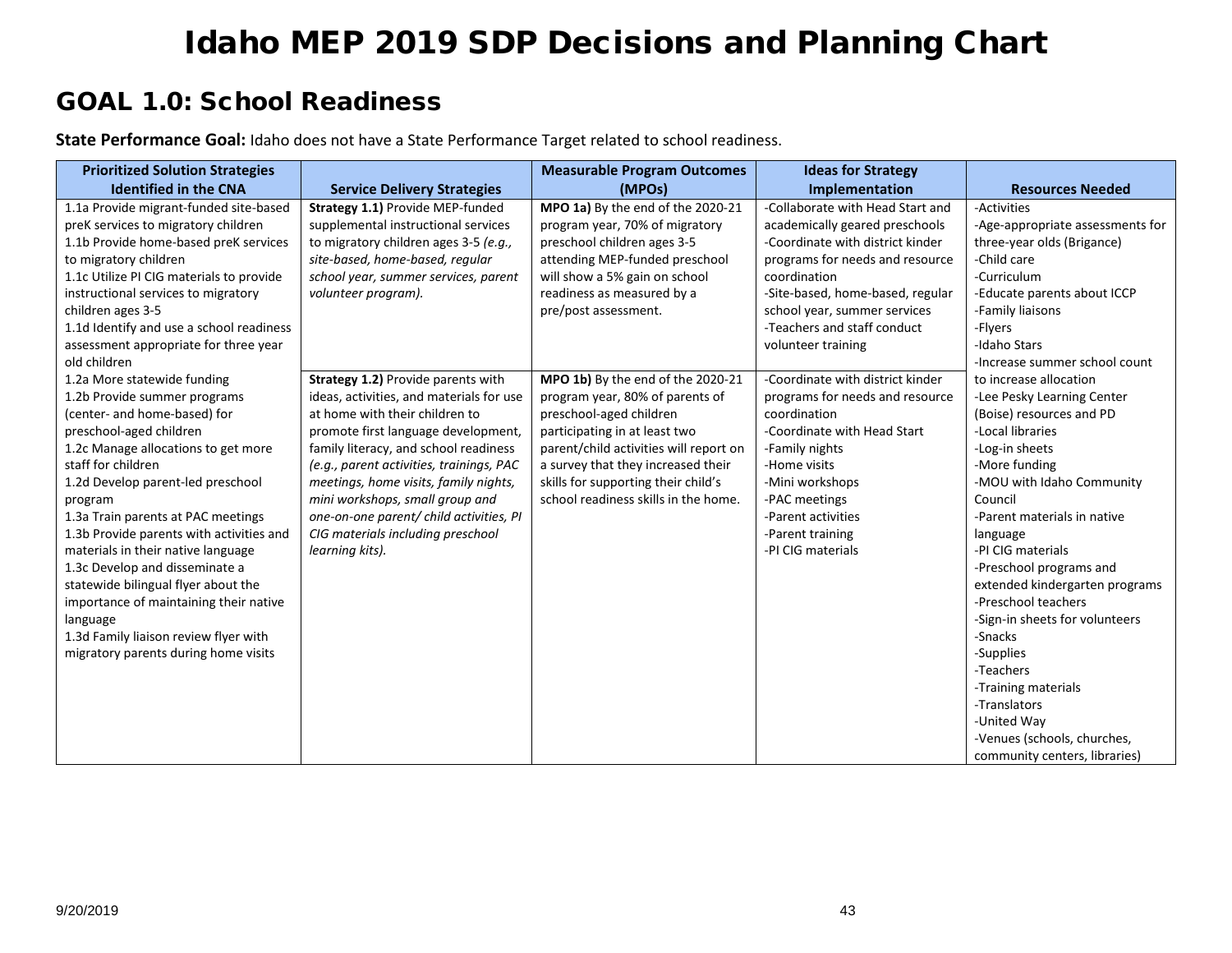# GOAL 2.0: English Language Arts (ELA) and Mathematics

**State Performance Goal:** In 2020-21, 66.1% of all students will score at met or exceeding on ISAT ELA Assessments, and 57.8% of all students will score at met or exceeding on ISAT Math Assessments.

| <b>Prioritized Solution Strategies</b>           |                                                 | <b>Measurable Program</b>             | <b>Ideas for Strategy</b>   |                         |
|--------------------------------------------------|-------------------------------------------------|---------------------------------------|-----------------------------|-------------------------|
| <b>Identified in the CNA</b>                     | <b>Service Delivery Strategies</b>              | <b>Outcomes (MPOs)</b>                | Implementation              | <b>Resources Needed</b> |
| 2.1a Provide culturally-sensitive family         | Strategy 2.1) Provide migrant-funded            | MPO 2a) By the end of the 2020-       | -Peer tutoring in native    | -Advocates              |
| engagement experiences                           | resources and training to migratory             | 21 program year, 80% of parents       | language for ELA/math       | -Apps/online programs   |
| 2.2a Provide supplemental programs such as       | families to promote literacy and                | attending parent activities will      | -Provide math tutoring for  | -Certification staff    |
| after-school tutoring, summer school, Saturday   | numeracy skills (e.g., extended day             | report on a survey that they          | parents                     | -Community members      |
| school that support ELA and math standards       | kindergarten, backpacks and school              | increased their skills for supporting | -Provide multicultural      | -Curriculum             |
| 2.2b Provide all teachers with PD on evidence-   | supplies, family reading and math nights,       | their child's academic skills in the  | literacy                    | -Devices                |
| based strategies for teaching academic language  | individual libraries, math manipulatives,       | home.                                 |                             | -District EL experts    |
| 2.2c Provide students with mobile/non-           | migrant summer school, field trips,             |                                       |                             | -District new teacher   |
| traditional solutions to build academic language | tutoring, after school programs, books,         |                                       |                             | mentor programs         |
| 2.2d Collaborate with State EL and Titles II and | online programs and mobile apps,                |                                       |                             | -EL Go To strategies    |
| III to fund EL PD                                | Saturday school/programs, community             |                                       |                             | through SDE             |
| 2.2e Provide individual tutoring or tutoring in  | supports).                                      |                                       |                             | -Facilities             |
| the home                                         | <b>Strategy 2.2)</b> Provide migratory students | MPO 2b.1) By the end of the 2020-     | -After-school tutoring      | -Idaho SDE              |
| 2.2f Conduct district and/or SDE-led evaluation  | with evidence-based supplemental ELA            | 21 program year, 65% of migratory     | -Coordination with Title IA | -Internet access        |
| of instructional/program effectiveness and use   | and math instruction aligned to State           | students in grades K-8 who receive    | and Title III               | -Khan Academy           |
| results for program improvement                  | standards (e.g., summer school, IDLA            | MEP-funded ELA instruction will       | -Extended day kindergarten  | -Liaisons               |
| 2.2g Provide supplemental programs (e.g.,        | advancement, ICON, after-school                 | demonstrate a 5% gain as              | -Home-based instruction     | -Licenses/apps          |
| extended day kindergarten, summer camp,          | tutoring, home-based instruction,               | measured by a pre/post local ELA      | -ICON                       | -Materials/supplies     |
| Saturday programs, preschools) to create more    | extended day kindergarten, online               | assessment.                           | -IDLA advancement           | -Motivator/mentor       |
| opportunities to learn/practice foundational     | reading and math interventions, STEM            |                                       | -Online interventions       | -Peer tutoring          |
| academic skills and behaviors                    | programs).                                      | MPO 2b.2) By the end of the 2020-     | -PK programs                | -Rosetta Stone          |
| 2.3a Train paraeducators in EL/ENL evidence-     |                                                 | 21 program year, 65% of migratory     | -STEM programs              | -Snacks                 |
| based instructional strategies and directly      | Strategy 2.3) Collaborate with district,        | students in grades K-8 who receive    | -Summer school              | -Teachers/paras         |
| supervise them by an EL/ENL-endorsed teacher     | State, and Federal programs to provide          | MEP-funded math instruction will      |                             | -Trainers               |
| 2.3b Provide PD to new teachers to increase      | professional development to new and             | demonstrate a gain of 5% as           |                             | -Transportation         |
| competency in EL/ENL instruction                 | experienced teachers and                        | measured by a pre/post local math     |                             | -University education   |
| 2.3c Provide instruction to LEP students by an   | paraprofessionals on evidence-based             | assessment.                           |                             | programs                |
| EL/ENL-endorsed teacher                          | strategies for developing academic              |                                       |                             |                         |
| 2.3d Provide training to staff on culturally     | language (e.g., MEP staff attend Go-To          |                                       |                             |                         |
| relevant instruction                             | strategies training, Idaho Association for      |                                       |                             |                         |
|                                                  | Bilingual Educators Conference, Biennial        |                                       |                             |                         |
|                                                  | Federal Programs Conference).                   |                                       |                             |                         |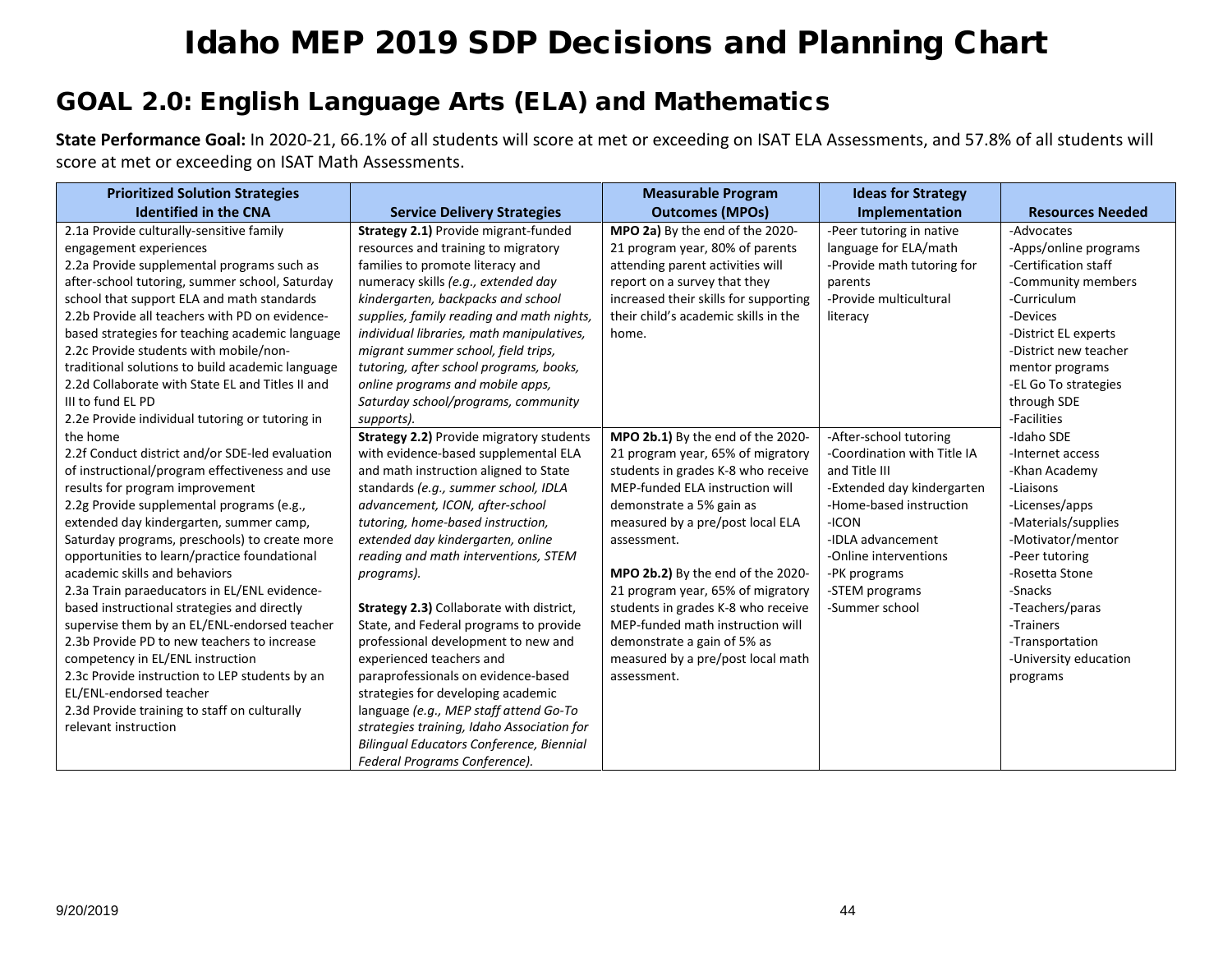# GOAL 3.0: High School Graduation and Services to OSY

**State Performance Goal:** In 2020-21, 92.4% of all students will graduate from high school.

| <b>Prioritized Solution Strategies</b>     |                                               | <b>Measurable Program</b>   | <b>Ideas for Strategy</b>          |                             |
|--------------------------------------------|-----------------------------------------------|-----------------------------|------------------------------------|-----------------------------|
| <b>Identified in the CNA</b>               | <b>Service Delivery Strategies</b>            | <b>Outcomes (MPOs)</b>      | Implementation                     | <b>Resources Needed</b>     |
| 3.1a Provide mentors/graduation            | Strategy 3.1) Coordinate/provide              | MPO 3a) By the end of the   | -CAMP collaborations               | -After-school programs      |
| specialists to migratory students in       | secondary migratory students (grades 6-12)    | 2020-21 program year, 50%   | -Career fairs/speakers             | -AVID staff                 |
| grades 6-12                                | mentoring to support graduation and           | of migratory students in    | -CIS software training             | -Bilingual staff            |
| 3.1b Provide activities and opportunities  | college/ career readiness (e.g., student      | grades 6-12 receiving MEP   | -College visits                    | -Career centers             |
| about postsecondary options                | monitoring system, individual plans for       | mentoring will report on a  | -Credit recovery opportunities     | -CCI                        |
| 3.1c Provide students with access to       | students at-risk of dropping out, graduation  | survey that mentoring       | -Develop a student monitoring      | -Check & Connect            |
| transcripts                                | specialists, postsecondary counseling,        | impacted their progress     | system                             | -College recruiters         |
| 3.1d Facilitate participation in district- | college visits, presentations at PAC          | toward graduation.          | -Graduation specialists            | -Computers/Internet         |
| sponsored college/career and leadership    | meetings, coordination with CAMP,             |                             | -Implement an individual plan for  | -Counselors                 |
| preparedness programs                      | leadership institutes, career fairs/speakers, | MPO 3b) By the end of the   | any student who is at-risk of      | -CTE resources              |
| 3.1e Provide parents and students with     | CIS software training, parent outreach and    | 2020-21 program year, 50%   | dropping out                       | -Department of Labor        |
| information to increase understanding of   | mentoring, parent and student training on     | of migratory students that  | -Leadership institutes             | -Graduation specialists     |
| HS graduation requirements and school      | graduation requirements, summer school,       | received mentoring and were | -Migrant Club (e.g. NASDME)        | -H2A site                   |
| systems in general (e.g., one-on-one or    | credit recovery opportunities, supplies.      | enrolled in credit bearing  | -Parent and student training on    | -HEP/CAMP                   |
| as part of a group, FAFSA nights,          |                                               | courses will obtain credits | graduation requirements            | -Hispanic Leadership        |
| scholarship counseling)                    |                                               | leading toward high school  | -Parent outreach and mentoring     | Summit                      |
| 3.1f Provide instructional services in     |                                               | graduation.                 | -Postsecondary counseling          | -Hispanic Youth Symposium   |
| grades 6-12 (e.g., before/after school     |                                               |                             | -Presentations at PAC meetings     | -Hygiene kits               |
| tutoring, ICON, PASS, summer school,       |                                               |                             | -Summer school                     | -ICON                       |
| study skills elective, AVID, newcomer      |                                               |                             | -Supplies                          | $-IDLA$                     |
| class, dual language immersion program,    | Strategy 3.2) Coordinate/provide services     | MPO 3c) By the end of the   | -Conduct exit interviews           | -Job Corps                  |
| Spanish medical terminology class          | for OSY/dropouts to support continuing        | 2020-21 program year, 20%   | -Contact OSY/dropouts using        | -Local clubs/universities   |
| through universities)                      | education and career readiness (e.g.,         | of all OSY/dropouts located | school records, MSIX Missed        | -Mentors/role models        |
| 3.1g Provide access to credit recovery     | contact OSY/dropouts using school records,    | will receive MEP services.  | Enrollment Report, MSIS            | -Migrant program staff      |
| 3.1h Develop and implement a student       | MSIX Missed Enrollment Report, MSIS           |                             | <b>Discrepancy Report</b>          | -Migrant Resource Center    |
| tracking system to follow migratory        | Discrepancy Report; conduct exit              |                             | -Provide educational counseling    | -MSLI                       |
| secondary student progress through         | interviews; provide educational counseling;   |                             | -Provide referrals to agencies and | -Motivational speakers      |
| grade promotion and graduation             | provide supplies and services to H2A and      |                             | organizations that also serve      | -MP3 players                |
| 3.2a Coordinate with other agencies that   | Here to Work OSY; provide referrals to        |                             | migratory students and families    | -MSIX                       |
| serve migratory families (e.g.,            | agencies and organizations that also serve    |                             | -Provide supplies and services to  | -PASS                       |
| Department of Labor, CCI, Job Corps,       | migratory students and families).             |                             | H2A and Here to Work OSY           | -Recruiters do job training |
| HEP)                                       |                                               |                             |                                    | -Student plans              |
| 3.2b Provide mentoring services with       |                                               |                             |                                    | -Summer school              |
| outreach, referrals and follow-up          |                                               |                             |                                    | -Teachers                   |
| 3.2c SDE MP3 players                       |                                               |                             |                                    | -Tracking system            |
|                                            |                                               |                             |                                    | -TRIO Program staff         |
|                                            |                                               |                             |                                    | -Vocational Rehab           |
|                                            |                                               |                             |                                    | -Work Study                 |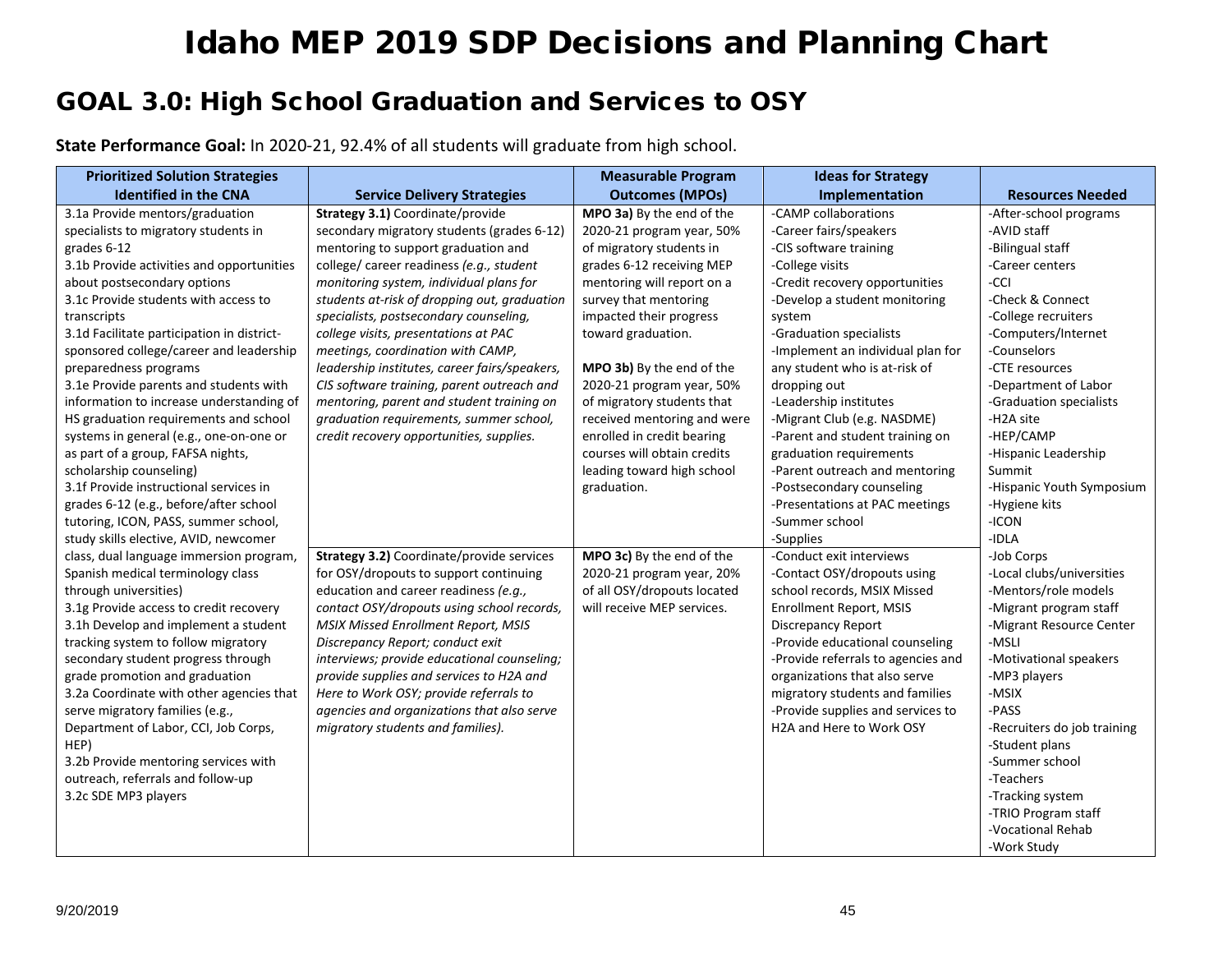# GOAL 4.0: Non-Instructional Support Services

**State Performance Goal:** Idaho does not have a State Performance Target related to support services.

| <b>Prioritized Solution Strategies</b> |                                                  | <b>Measurable Program</b>    |                                              |                         |
|----------------------------------------|--------------------------------------------------|------------------------------|----------------------------------------------|-------------------------|
| <b>Identified in the CNA</b>           | <b>Service Delivery Strategies</b>               | <b>Outcomes (MPOs)</b>       | <b>Ideas for Strategy Implementation</b>     | <b>Resources Needed</b> |
| 4.1a Provide cultural/diversity        | Strategy 4.1) Provide professional               | MPO 4a) By the end of the    | -Cultural awareness training by the          | -Binational teachers    |
| awareness training to staff            | development for MEP and non-MEP staff on         | 2020-21 program year, 80%    | Department of Labor                          | -Child care             |
| 4.1b Provide PD on the unique needs    | the migratory lifestyle and the unique needs of  | of staff who participated in | -Field or home visits for teachers and       | -CCI staff              |
| of migratory students                  | migratory students and how to address those      | MEP-funded professional      | administrators                               | -Graduation specialists |
| 4.1c Provide welcome/introduction      | needs (e.g., program and cultural awareness      | development will indicate    | -Migrant basics training                     | -Head Start staff       |
| packets                                | presentations, field or home visits for teachers | increased knowledge of the   | -Program and cultural awareness              | -HEP/CAMP               |
| 4.1d SDE to provide YES! Program       | and administrators, training on                  | content presented.           | presentations                                | -ICON                   |
| training                               | mobility/academic/social gaps/specific stresses  |                              | -Training for summer school staff            | -IPUL                   |
| 4.1e Provide PD to staff on mental     | of migratory families).                          |                              | -Training on how the brain works             | -Local resource         |
| health                                 |                                                  |                              | -Training on mobility/academic/social        | packets                 |
| 4.1f Provide PD for general school     |                                                  |                              | gaps/specific stresses of migratory families | -Local universities     |
| staff on the specific stressors of     |                                                  |                              | -Trauma training by St. Al's                 | -Mental health agency   |
| migratory families                     | Strategy 4.2) Provide support services to        | MPO 4b) By the end of the    | -Coordinate with Centro de Crisis del Valle, | staff                   |
| 4.2a Provide family education nights   | students and families to increase student        | 2020-21 program year, 75%    | Lion's Club for glasses, United Way, Lee     | -MEP directors          |
| 4.2b Provide computers for access to   | engagement in school (e.g., extracurricular      | of all eligible migratory    | Pesky                                        | -Migrant liaisons       |
| online learning programs               | activities, parenting classes, mental health,    | children and youth will      | -Community events                            | -NASDME                 |
| 4.2c Provide home visits with          | parent literacy workshops, instructional home    | receive MEP support          | -Local community resource committees         | -PAC meetings           |
| introductory packets                   | visits, food/clothing/shelter, legal services,   | services.                    | -Establish partnerships with MSHS, Public    | -PI CIG                 |
| 4.2d Provide a lending library as well | workshops on domestic violence, sexual abuse).   |                              | Health Department, Health and Human          | -Regional coordinators  |
| as a digital library                   |                                                  |                              | Services, CCI                                | -School counselors      |
| 4.2e Provide training to parents on    | Strategy 4.3) Establish partnerships and/or      |                              | -Extracurricular activities                  | -SDE staff              |
| U.S. school system policies            | agreements among the school districts and        |                              | -Food/clothing/shelter                       | -SDE website            |
| 4.3a Establish partnership             | community health care providers and public       |                              | -Glasses, dental, mental, health,            | -Snacks                 |
| agreements with local health           | health agencies to provide information on, and   |                              | immunizations, school-based health           | -Supplies and           |
| agencies                               | referrals to, individualized health advocacy     |                              | screening service                            | materials               |
| 4.3b Provide PD on mental health       | services to benefit migratory families needing   |                              | -Idaho Stars                                 | -Title IC and Title III |
| 4.3c SDE provide training on the YES!  | health services (e.g., glasses, dental, mental,  |                              | -Instructional home visits                   | YouTube channel         |
| Program                                | health, immunizations, school-based health       |                              | -Legal services                              | -Title III directors    |
| 4.3d Provide school-based health       | screening services, partnerships with MSHS,      |                              | -Mental health                               | -Trainers               |
| screening and services (e.g.,          | Public Health Department, Health and Human       |                              | -Parent literacy workshops                   | -Translation services   |
| immunizations, vision screening,       | Services, CCI).                                  |                              | -Parenting classes                           | -Venues                 |
| dental checkups, sports physicals)     |                                                  |                              | -Seek resources from the local library       | -YES! brochures         |
|                                        |                                                  |                              | -Workshops on domestic violence              |                         |
|                                        |                                                  |                              | -Workshops on sexual abuse                   |                         |